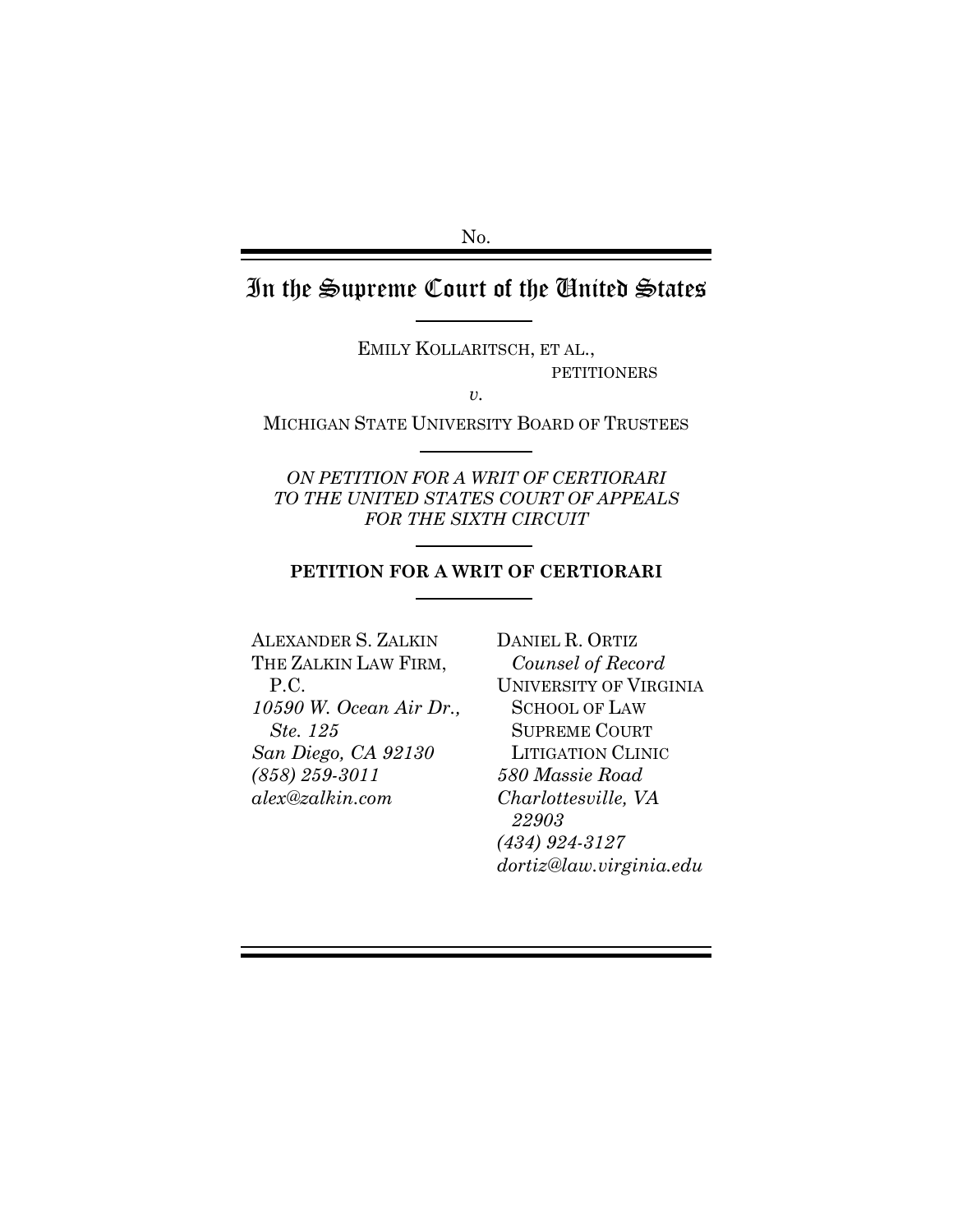#### **QUESTION PRESENTED**

In *Davis* v. *Monroe County Board of Education*, 526 U.S. 629, 633 (1999), this Court held that recipients of federal education funding may be held liable in damages under Title IX for their deliberate indifference to student-on-student sexual harassment. In accordance with the plain language of Title IX, *Davis* clarified that "[i]f a funding recipient does not engage in harassment directly, it may not be liable for damages unless its deliberate indifference 'subjects' its students to harassment"-*i.e.*, "cause[s them] to undergo' harassment or 'make[s] them liable or vulnerable' to it." *Id.* at 644- 645 (citations omitted and original alterations adopted). The question presented is:

Whether, as the Sixth and Eighth Circuits hold, in disagreement with the First, Tenth, and Eleventh Circuits, *Davis*'s "vulnerability" prong requires plaintiffs to prove additional, post-notice sexual harassment in order to state a claim for damages under Title IX.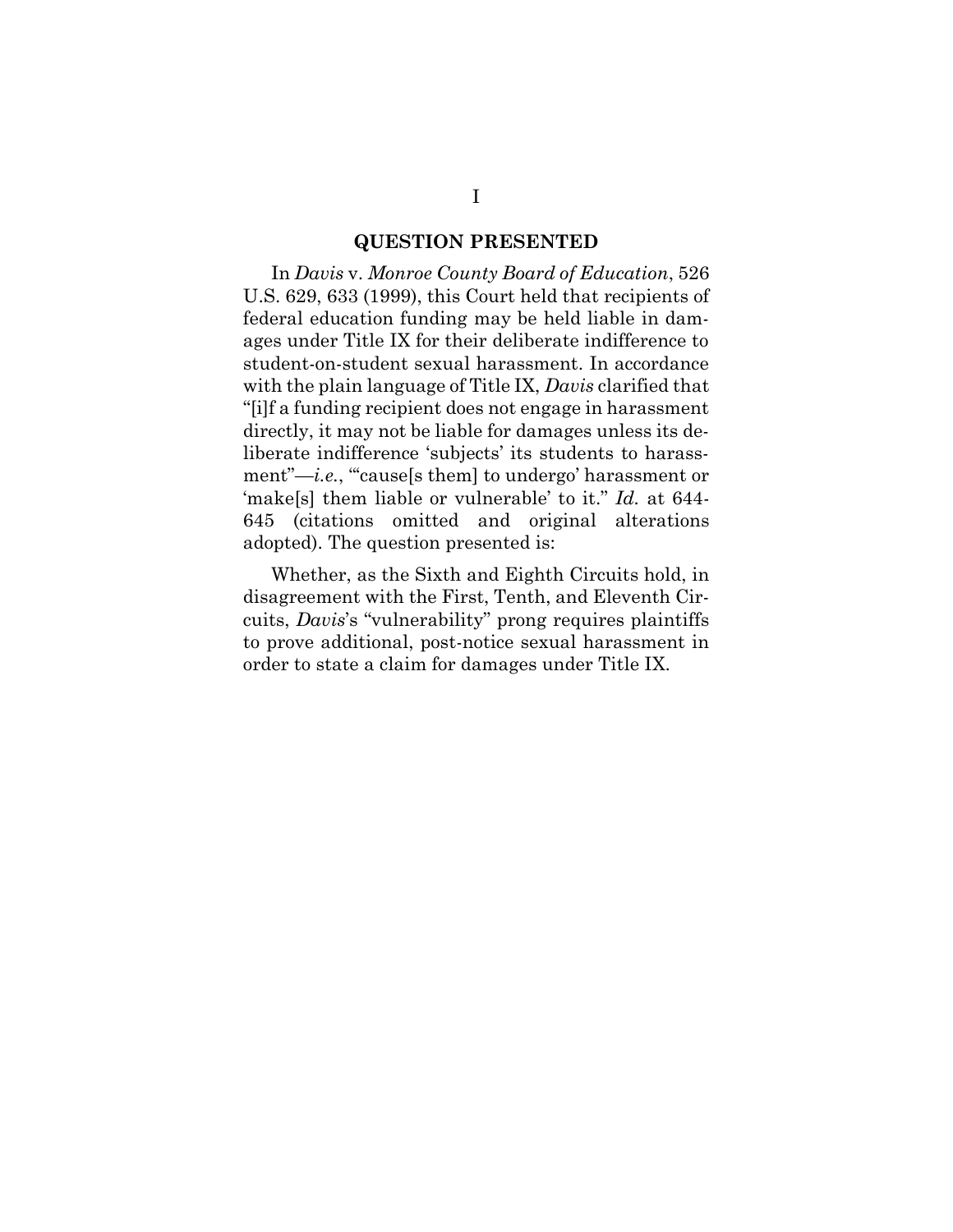### **PARTIES TO THE PROCEEDINGS**

Emily Kollaritsch, Shayna Gross, and Jane Roe 1 were appellees in the court of appeals. Michigan State University Board of Trustees and Denise Maybank were appellants.

#### **RELATED PROCEEDINGS**

1. *Kollaritsch* v. *Michigan State Univ. Bd. of Trs.*, No. 1:15-cv-1191 (W.D. Mich.). On November 2, 2017, the district court granted in part and denied in part defendants' motion to dismiss.

2. *Kollaritsch* v. *Michigan State Univ. Bd. of Trs.*, No. 18-1715 (6th Cir.). On December 12, 2019, the court of appeals reversed the district court's order denying the defendants' motion to dismiss and remanded for entry of judgment dismissing the claims.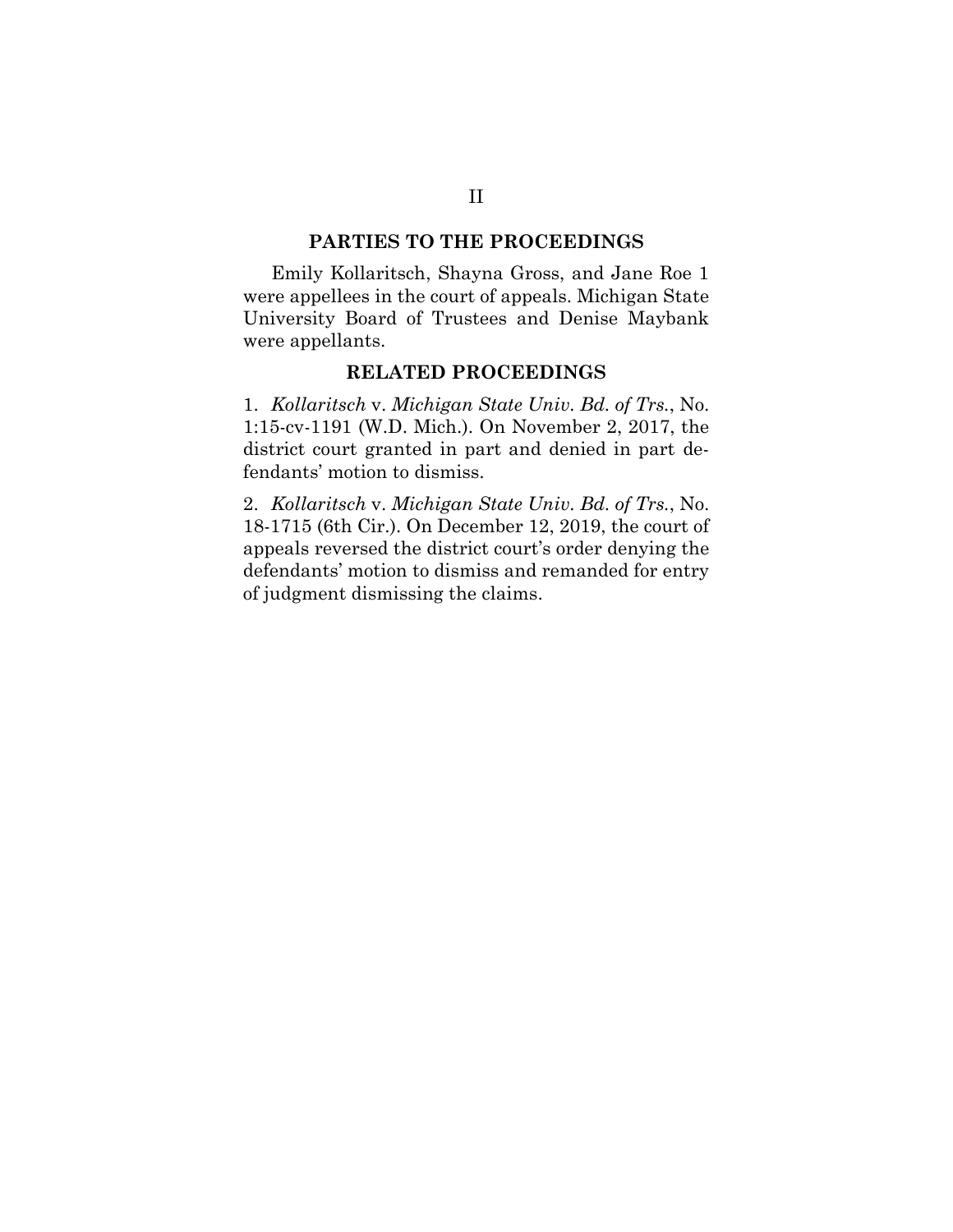## **TABLE OF CONTENTS**

## **Page**

| Reasons For Granting The Petition 12                                                                                                                                         |
|------------------------------------------------------------------------------------------------------------------------------------------------------------------------------|
| The Decision Below Squarely Implicates A<br>I.<br>Conflict Among The Courts Of Appeals  12                                                                                   |
| A. Three Circuits Hold That A School Is Lia-<br>ble Under Davis If Its Deliberate Indiffer-<br>ence Causes Either Further Sexual Har-<br>assment Or Vulnerability To Further |
| B. Two Circuits Hold That A School Is Liable<br>Under Davis Only If Its Deliberate<br>Indifference Causes Further Sexual                                                     |

## III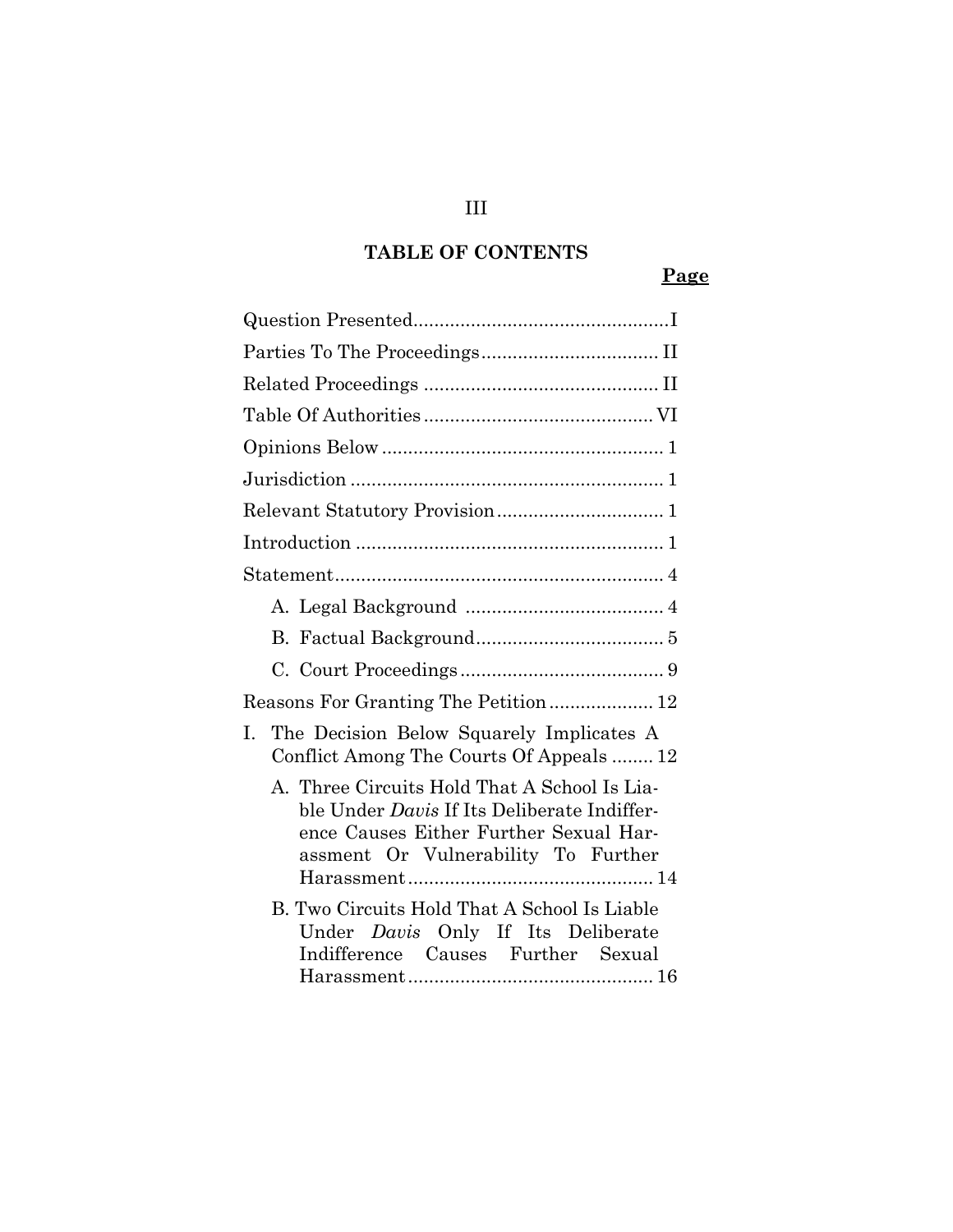## **TABLE OF CONTENTS**

IV

## **Page**

| II. The Decision Below Misinterprets Davis,                                                                                                                                           |
|---------------------------------------------------------------------------------------------------------------------------------------------------------------------------------------|
| Contravenes Basic Principles Of Tort Law,<br>And Leads To Absurd Consequences 18                                                                                                      |
| A. Davis's "Vulnerability" Prong Does Not<br>Require Post-Notice Harassment 19                                                                                                        |
| 1. Requiring Post-Notice Harassment In<br>All Cases Renders Davis's "Vulnerabil-<br>ity" Prong Superfluous  19                                                                        |
| 2. The Text And Purpose Of Title IX<br>Support The Natural Reading Of                                                                                                                 |
| 3. The Sixth Circuit's Construction Of                                                                                                                                                |
| B. The Sixth Circuit's Interpretation Of<br>Davis Contravenes Basic Principles Of                                                                                                     |
| C. A Rule Requiring Post-Notice Harassment<br>For All Davis Claims Leads To Absurd<br>Consequences And Perverse Incentives 31                                                         |
| III. This Case Presents An Issue Of National Im-<br>portance In An Ideal Vehicle 33                                                                                                   |
|                                                                                                                                                                                       |
| <u>Appendix:</u>                                                                                                                                                                      |
| Kollaritsch v. Michigan State Univ. Bd. of Trs.,<br>Nos. 17-2445/18-1715 (6th Cir. Dec. 12,<br>2019) (opinion reversing district court's<br>denial of motion to dismiss and remanding |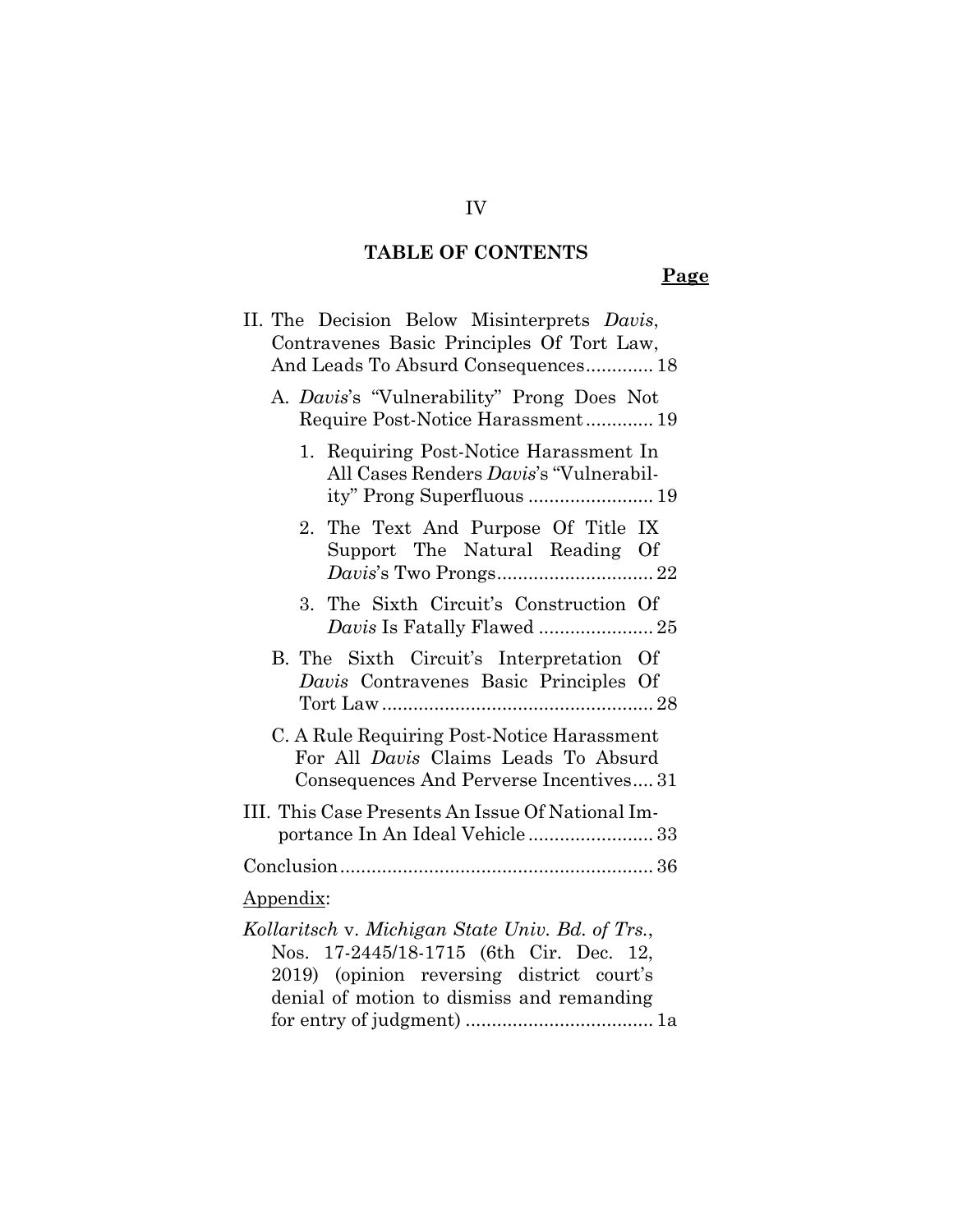## **TABLE OF CONTENTS**

**Page**

| Kollaritsch v. Michigan State Univ. Bd. of Trs.,<br>No. 1:15-cv-1191 (W.D. Mich. Jan. 26, 2018)<br>(order granting motion for certificate of<br>appealability for interlocutory appeal)32a |
|--------------------------------------------------------------------------------------------------------------------------------------------------------------------------------------------|
| Kollaritsch v. Michigan State Univ. Bd. of Trs.,<br>No. 1:15-cv-1191 (W.D. Mich. Nov. 2, 2017)<br>(opinion and order granting in part and                                                  |
| Kollaritsch v. Michigan State Univ. Bd. of Trs.,<br>Nos. 17-2445/18-1715 (6th Cir. Feb. 3, 2020)<br>(order denying petition for rehearing en                                               |
| First Amended Complaint (Feb. 18, 2016)  76a                                                                                                                                               |

V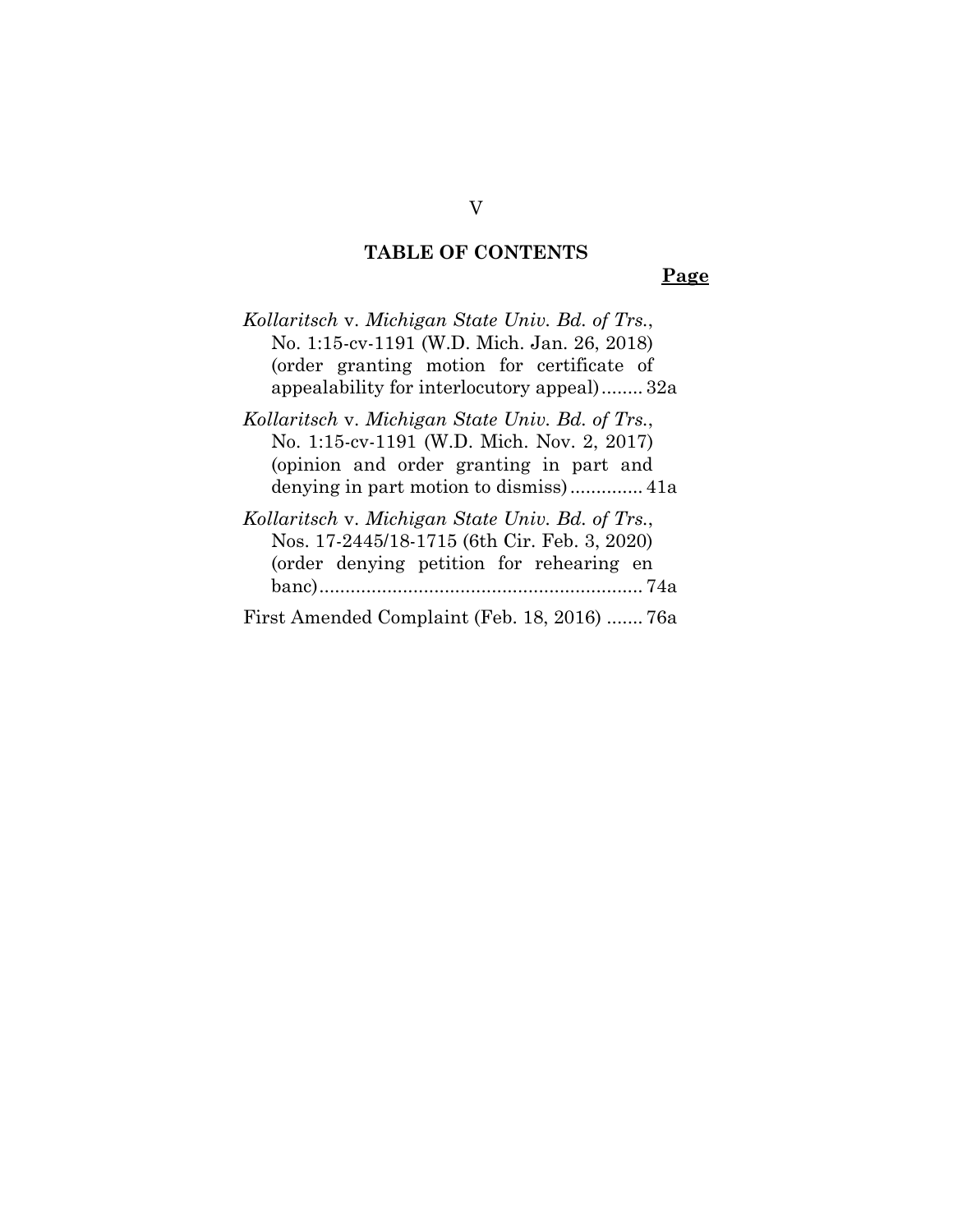**Page(s)**

## **Cases:**

| Cannon v. University of Chi., 441 U.S. 677                                               |
|------------------------------------------------------------------------------------------|
| Davis v. Monroe Cty. Bd. of Educ., 526 U.S. 629                                          |
| Doe v. School Bd. of Broward Cty., 604 F.3d                                              |
| Farmer v. Kansas State Univ., 918 F.3d 1094                                              |
| Fitzgerald v. Barnstable Sch. Comm., 504 F.3d                                            |
| Florida v. Jardines, 569 U.S. 1 (2013)21                                                 |
| Franklin v. Gwinnett Cty. Pub. Sch., 503 U.S. 60                                         |
| Fuller v. City of Oakland, 47 F.3d 1522 (9th Cir.                                        |
| Jackson v. Birmingham Bd. of Educ., 544 U.S.                                             |
| Karasek v. Regents of Univ. of Cal., No. 15-cv-<br>03717-WHO, 2015 WL 8527338 (N.D. Cal. |
| K.T. v. Culver-Stockton Coll., 865 F.3d 1054 (8th                                        |
| Loughrin v. United States, 134 S. Ct. 2384                                               |
| Nichols v. Azteca Rest. Enters., Inc., 256 F.3d                                          |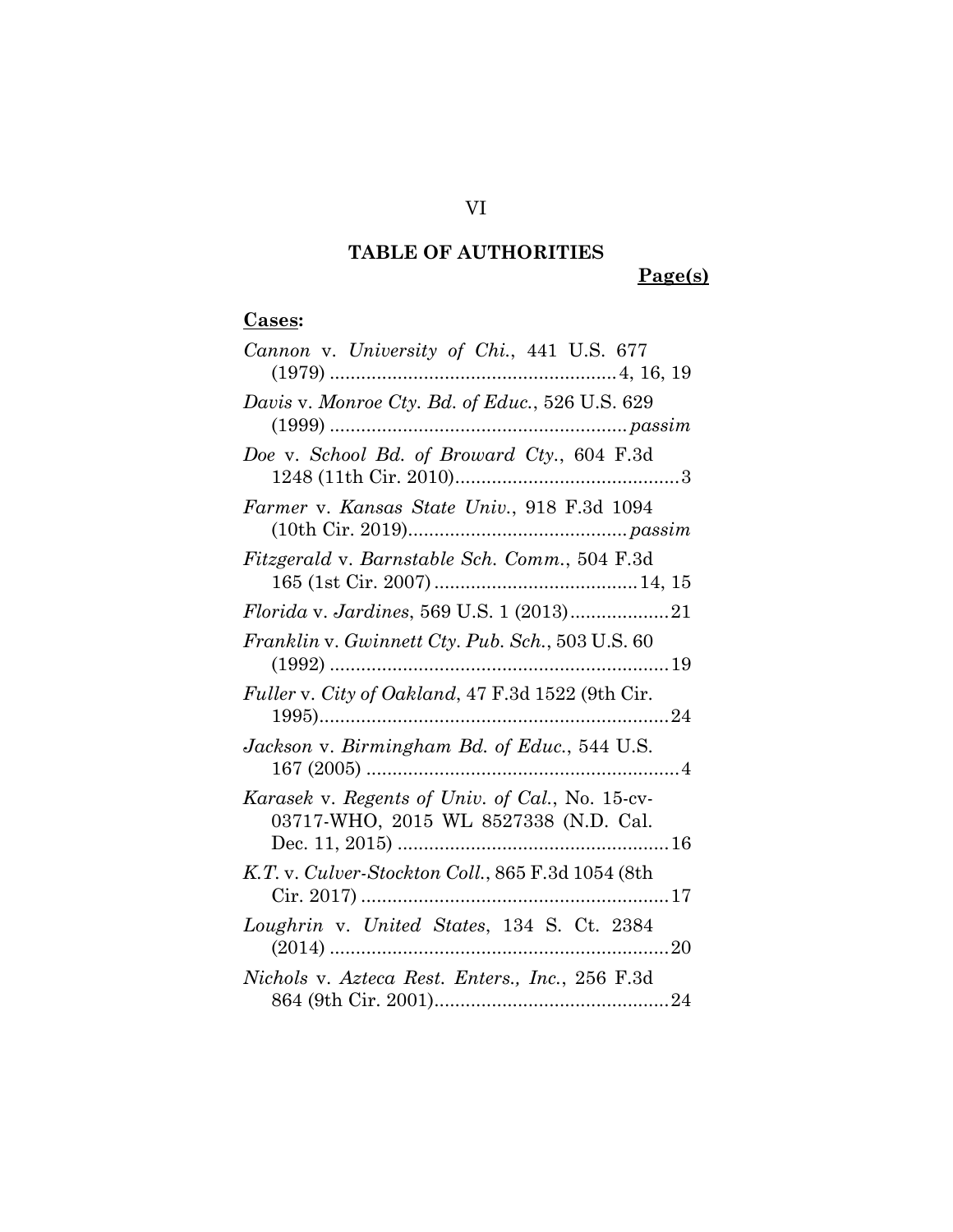**Page(s)**

| Price Waterhouse v. Hopkins, 490 U.S. 228                                                           |
|-----------------------------------------------------------------------------------------------------|
| Simpson v. University of Colo. Boulder, 500 F.3d                                                    |
| <i>Skidmore v. Swift &amp; Co.</i> , 323 U.S. 134 (1944)23                                          |
| Staub v. Proctor Hosp., 562 U.S. 411 (2011)29                                                       |
| United States v. Woods, 571 U.S. 31 (2013)20                                                        |
| United States ex rel. Eisenstein v. City of New                                                     |
| University of Tex. Sw. Med. Ctr. v. Nassar, 570                                                     |
| Williams v. Board of Regents of Univ. Sys. of<br>Ga., 477 F.3d 1282 (11th Cir. 2007) .3, 14, 24, 28 |
| <u>Statutes</u> :                                                                                   |
|                                                                                                     |
|                                                                                                     |
|                                                                                                     |
|                                                                                                     |
|                                                                                                     |
|                                                                                                     |

## **Miscellaneous:**

|  | Am. Ass'n of Univ. Women, An Underreported      |  |
|--|-------------------------------------------------|--|
|  | Problem: Campus Sexual Misconduct,              |  |
|  | https://tinyurl.com/y78794z8 (last visited Apr. |  |
|  |                                                 |  |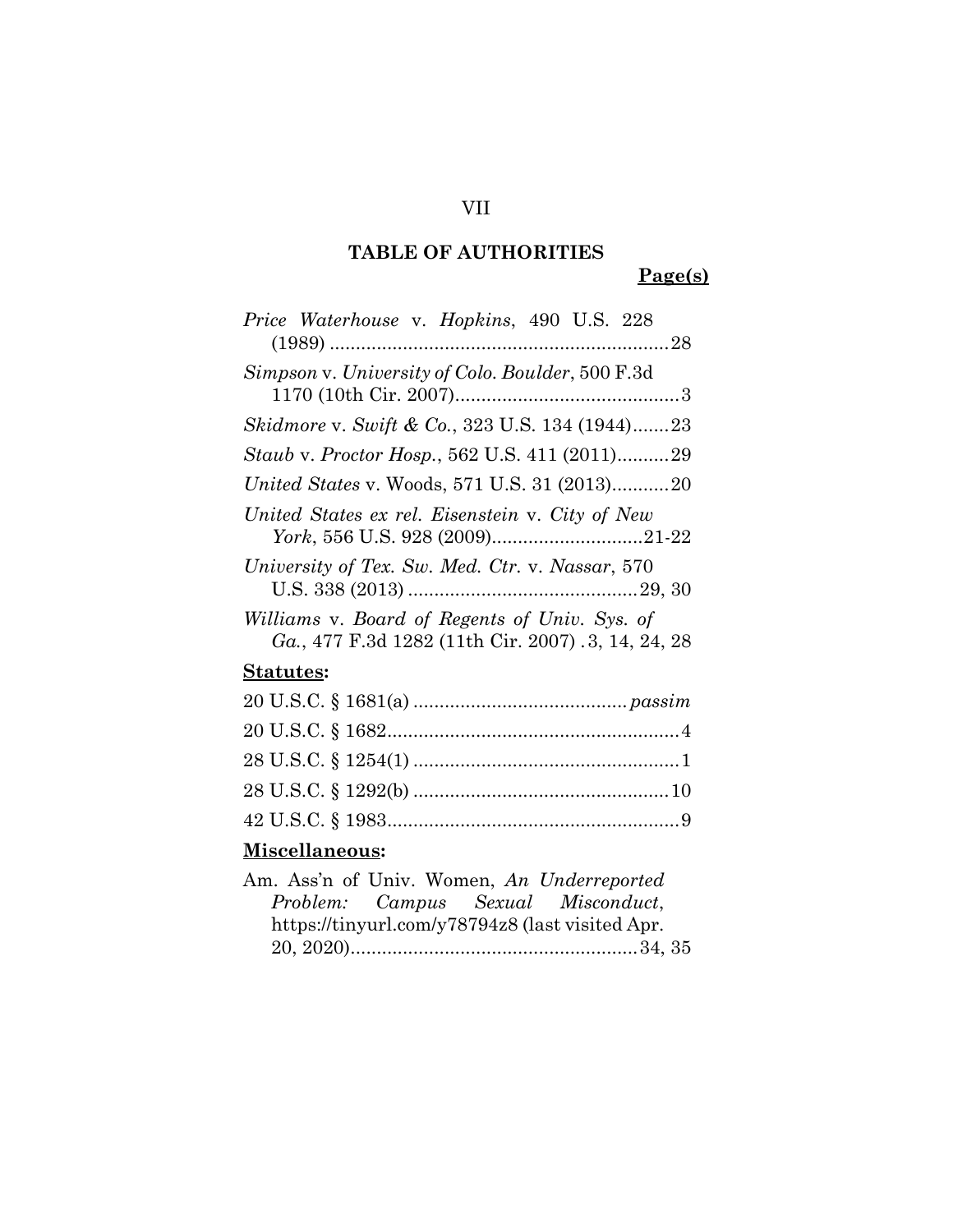**Page(s)**

| Ass'n of Am. Univs., AAU Climate Survey on                                                                                                                                                |
|-------------------------------------------------------------------------------------------------------------------------------------------------------------------------------------------|
| Sexual Assault and Sexual Misconduct                                                                                                                                                      |
| (2015), (Sept. 3, 2015), https://ti-                                                                                                                                                      |
|                                                                                                                                                                                           |
| Hannah Brenner, A Title IX Conundrum: Are                                                                                                                                                 |
| Campus Visitors Protected from Sexual As-                                                                                                                                                 |
| sault?, 104 Iowa L. Rev. 93 (2018)13, 32                                                                                                                                                  |
| Zachary Cormier, Is Vulnerability Enough? Ana-                                                                                                                                            |
| lyzing the Jurisdictional Divide on the Re-                                                                                                                                               |
| quirement for Post-Notice Harassment in Title                                                                                                                                             |
| IX Litigation, 29 Yale J.L. & Feminism 1                                                                                                                                                  |
|                                                                                                                                                                                           |
| Jim Duffy et al., Psychological Consequences for                                                                                                                                          |
| High School Students of Having Been Sex-                                                                                                                                                  |
| ually Harassed, 50 Sex Roles 811 (2004)36                                                                                                                                                 |
| Melanie S. Harned & Louise F. Fitzgerald, Un-<br>derstanding a Link Between Sexual Harass-<br>ment and Eating Disorder Symptoms: A Medi-<br>ational Analysis, 70 J. Consulting & Clinical |
| W. Page Keeton et al., Prosser and Keeton on the                                                                                                                                          |
| Nat'l Sexual Violence Res. Ctr., Statistics,<br>https://www.nsvrc.org/node/4737 (last visited                                                                                             |
| Caleb Nelson, What is Textualism?, 91 Va. L.                                                                                                                                              |
| Random House Dictionary of the English Lan-                                                                                                                                               |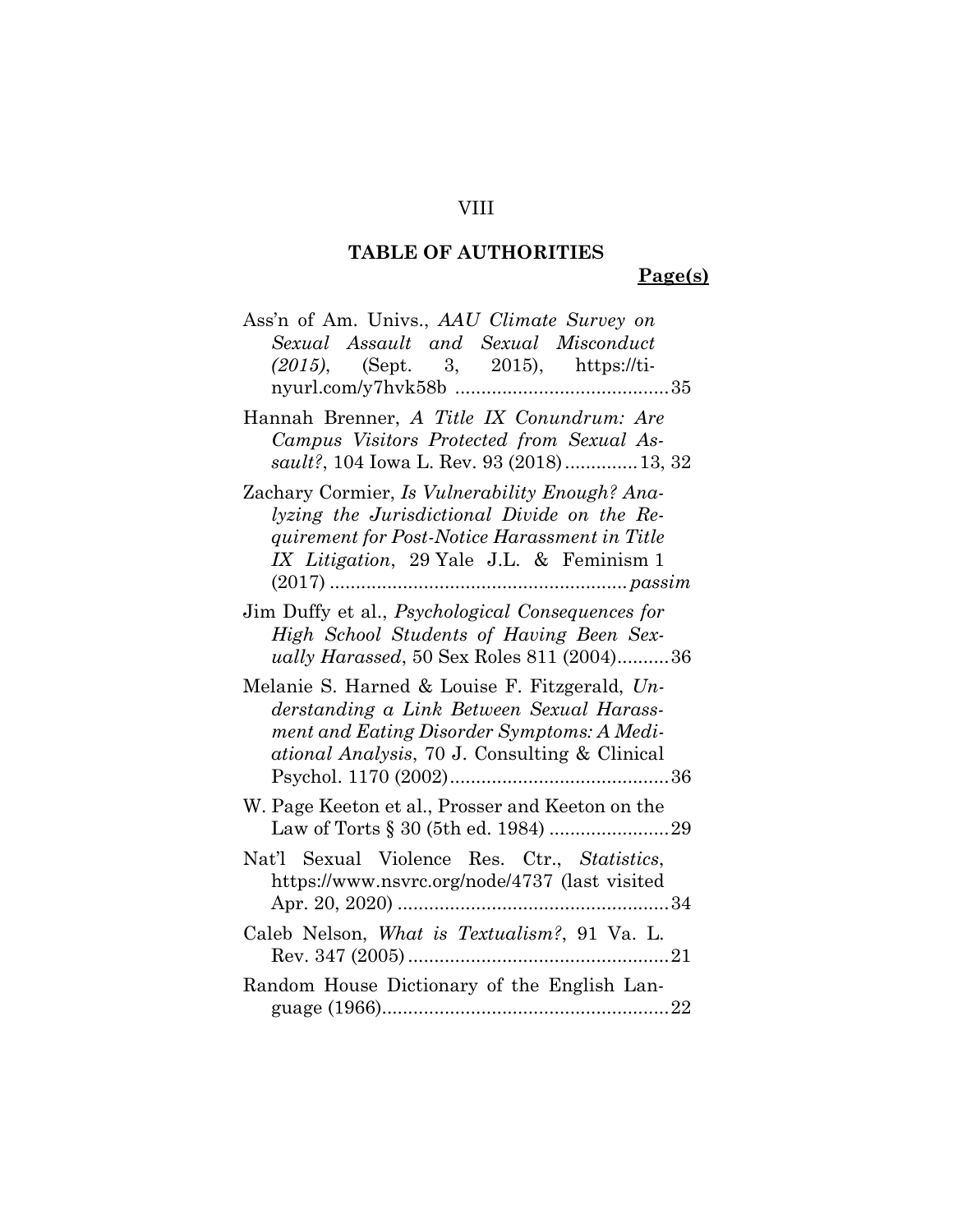## **Page(s)**

| Random House Dictionary of the English Lan-                                                                                                                                                |
|--------------------------------------------------------------------------------------------------------------------------------------------------------------------------------------------|
| Restatement (Second) of Torts § 281 (Am. Law                                                                                                                                               |
| Restatement (Second) of Torts § 430 (Am. Law                                                                                                                                               |
| Antonin Scalia & Bryan A. Garner, Reading Law:<br>The Interpretation of Legal Texts (2012)20, 21                                                                                           |
| Karen M. Tani, An Administrative Right to Be<br>Free from Sexual Violence? Title IX Enforce-<br>ment in Historical and Institutional Perspec-<br><i>tive</i> , 66 Duke L.J. 1847 (2017) 33 |
| United Educators, Confronting Campus Sexual<br>Assault: An Examination of Higher Education<br>$Clains (2015)$ , https://tinyurl.com/wfywmz635                                              |
| U.S. Census Bureau, U.S. and World Population<br>$Clock$ (Mar. 5, 2020), https://www.cen-                                                                                                  |
| U.S. Dep't of Educ., Civil Rights Data Collection,<br>2013-14 State and National Estimations,<br>https://tinyurl.com/yyfuw8de34                                                            |
| U.S. Dep't of Educ., Nat'l Ctr. for Educ. Statistics,<br>Fast Facts—Back to School Statistics (2019),<br>https://tinyurl.com/btqc2lm34                                                     |
| U.S. Dep't of Educ., Nat'l Ctr. for Educ. Statistics,<br>Fast Facts—Educational Institutions (2019),                                                                                       |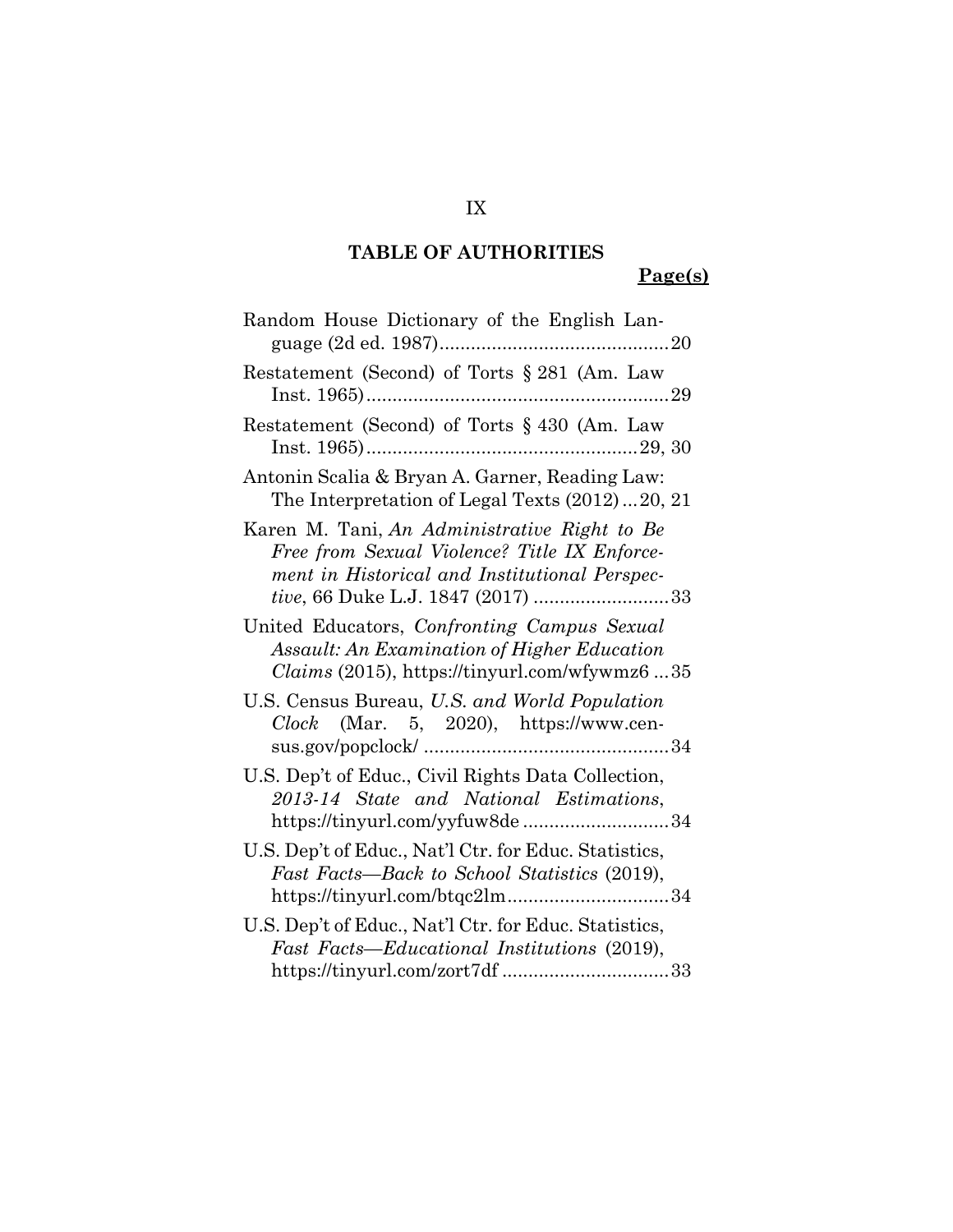**Page(s)**

| U.S. Dep't of Educ. Office for Civil Rights, <i>Dear</i>                                                                                            |
|-----------------------------------------------------------------------------------------------------------------------------------------------------|
| Colleague Letter: Harassment and Bullying 2-                                                                                                        |
| 3, 6-7 (Oct. 26, 2010), https://tinyurl.com/y7d8                                                                                                    |
|                                                                                                                                                     |
| U.S. Dep't of Educ. Office for Civil Rights, <i>Pend</i> -<br>ing Cases Currently Under Investigation at<br>Elementary-Secondary and Post-Secondary |
| Schools as of March 31, 2020 7:30am Search,                                                                                                         |
| https://tinyurl.com/uwfvll835                                                                                                                       |
| Webster's Third New International Dictionary                                                                                                        |
|                                                                                                                                                     |

X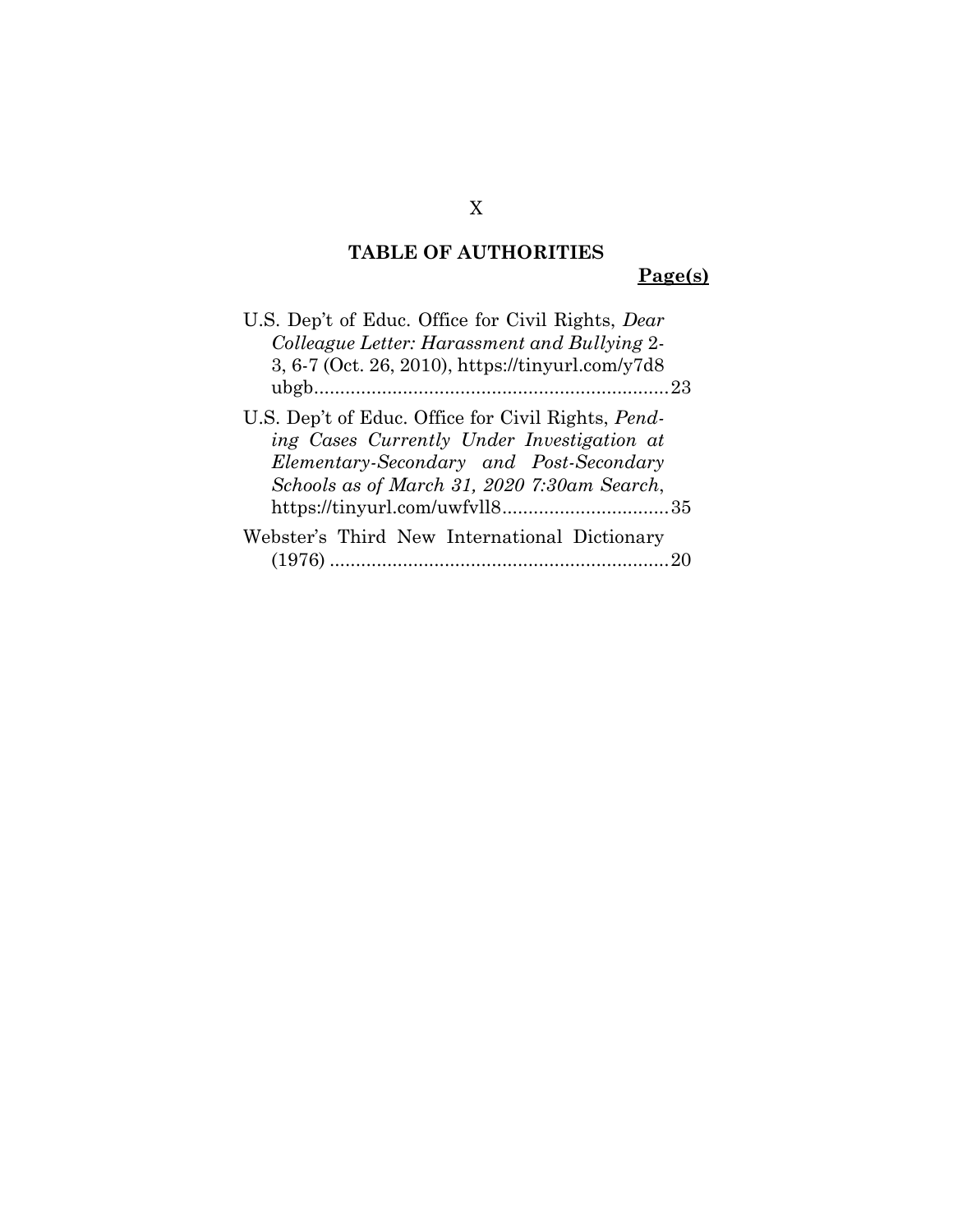### **PETITION FOR A WRIT OF CERTIORARI**

#### **OPINIONS BELOW**

The opinion of the court of appeals (App., *infra*, 1a-31a) is reported at 944 F.3d 613. The opinion of the district court (App., *infra*, 41a-73a) is reported at 298 F. Supp. 3d 1089. The district court's order granting a motion for certificate of appealability for interlocutory appeal (App., *infra*, 32a-40a) is reported at 285 F. Supp. 3d 1028.

#### **JURISDICTION**

The judgment of the court of appeals was entered on December 12, 2019 (App., *infra*, 1a). A petition for rehearing en banc was denied on February 3, 2020 (App., *infra*, 74a-75a). This Court's jurisdiction is invoked under 28 U.S.C. § 1254(1).

#### **RELEVANT STATUTORY PROVISION**

20 U.S.C. § 1681(a) provides in relevant part: "No person in the United States shall, on the basis of sex, be excluded from participation in, be denied the benefits of, or be subjected to discrimination under any education program or activity receiving Federal financial assistance."

#### **INTRODUCTION**

Petitioners Emily Kollaritsch, Shayna Gross, and Jane Roe 1 are former Michigan State University ("MSU") students. App., *infra*, 41a. In 2015, Compl. 25, petitioners sued in federal court alleging that MSU did not adequately respond to their reports of student-onstudent sexual assault, App., *infra*, 41a. Petitioners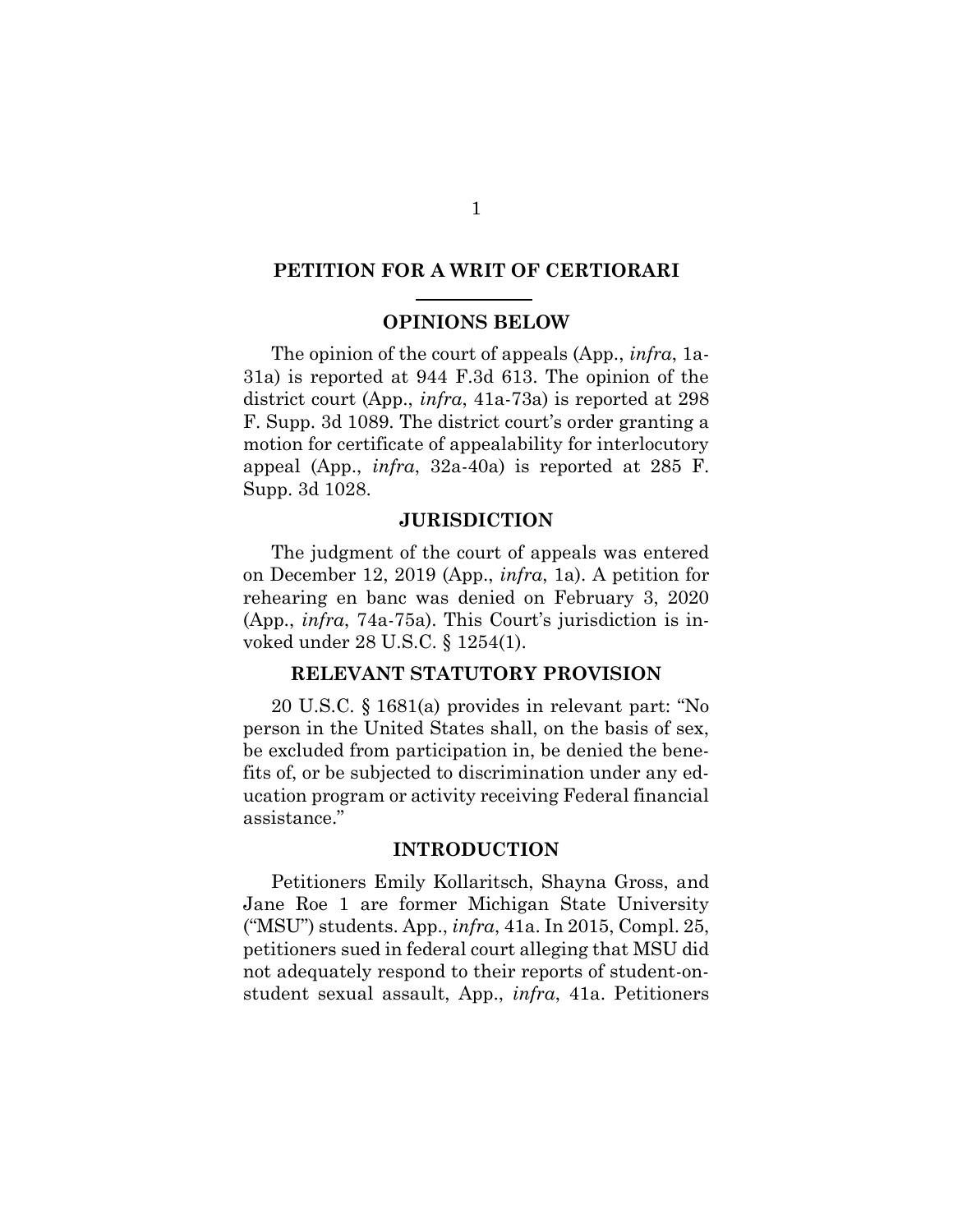assert that MSU's inadequate response amounted to deliberate indifference, which left them vulnerable to further harassment and deprived them of educational opportunities in violation of Title IX. *Id.* at 50a.

A victim of "student-on-student sexual harassment" has a cause of action under Title IX against a school that receives federal funding. See *Davis* v. *Monroe Cty. Bd. of Educ.*, 526 U.S. 629, 647- 648 (1999). A school "may be liable for 'subjecting' [its] students to discrimination" when it is "deliberately indifferent to known acts of student-on-student sexual harassment and the harasser is under the school's disciplinary authority." *Id.* at 646-647 (alterations adopted). To be liable for damages, the school must act with deliberate indifference that either "cause[s] students to undergo harassment" or "make[s] them liable or vulnerable to it." *Id.* at 645 (citations and internal quotations omitted and original alterations adopted).

In the decision below, the Sixth Circuit reversed the district court's denial of MSU's motion to dismiss petitioners' Title IX claims. App., *infra*, 3a, 24a. The Sixth Circuit held that under *Davis*'s framework a plaintiff can state a Title IX claim against a school only if the school's deliberate indifference causes the victim to be subjected to post-notice harassment. *Id*. at 3a. Other forms of harm resulting from the deliberate indifference that deprive a victim of her educational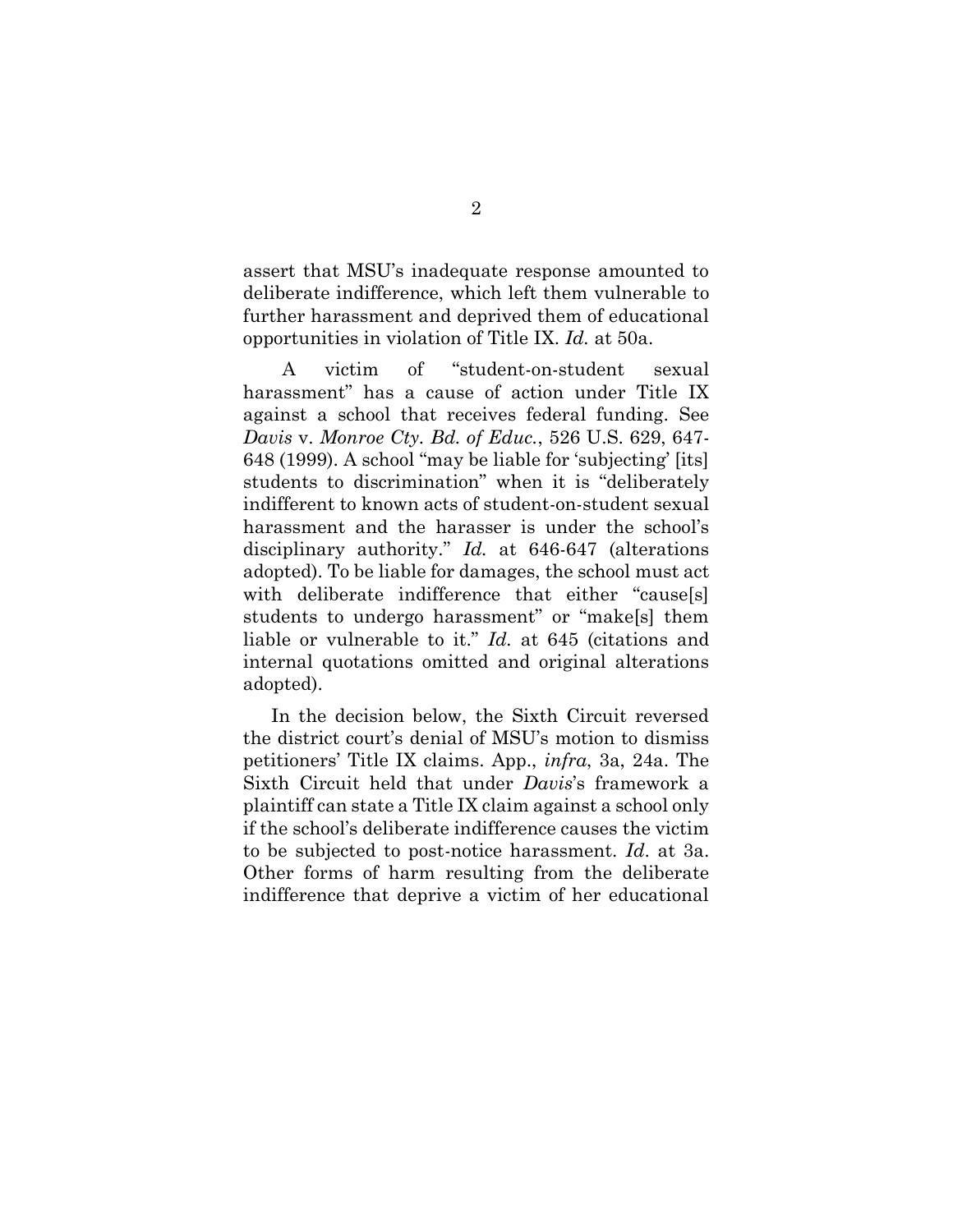opportunities are insufficient to give rise to liability. *Ibid*. 1

The decision below deepens a circuit split on an important question: whether a Title IX student-onstudent harassment claim requires post-notice harassment. Two circuits have held that post-notice harassment is required; three circuits have held that it is not. This Court should grant certiorari to reverse the decision below and resolve the circuit conflict.

<sup>1</sup> This case concerns only so-called "post-assault" or "post-harassment" claims, in which the victim sues the school for its deliberate indifference in responding to her own notice that another student or school employee has sexually assaulted or harassed her. "Preassault" or "pre-harassment" claims, by contrast, concern whether the school's deliberate indifference in responding to prior, known incidents of sexual assault or harassment led to a later assault or harassment against (usually) a different victim, see, *e.g.*, *Doe* v. *School Bd. of Broward Cty.*, 604 F.3d 1248, 1254- 1263 (11th Cir. 2010) (discussing Title IX liability standards when school knew of prior harassment against two other students and teacher harassed a third student), or whether a school maintains a policy of indifference to a known, general risk of sexual misconduct on campus, see, *e.g.*, *Simpson* v. *University of Colo. Boulder*, 500 F.3d 1170, 1178 (10th Cir. 2007) (holding that "official policy [representing] deliberate indifference to providing adequate training or guidance that is obviously necessary for implementation of a specific program" can violate Title IX). An individual case can involve both pre- and post-assault claims. See, *e.g.*, *Williams* v. *Board of Regents of Univ. Sys. of Ga.*, 477 F.3d 1282, 1294 (11th Cir. 2007) (describing situation involving two pre-assault and one post-assault claim).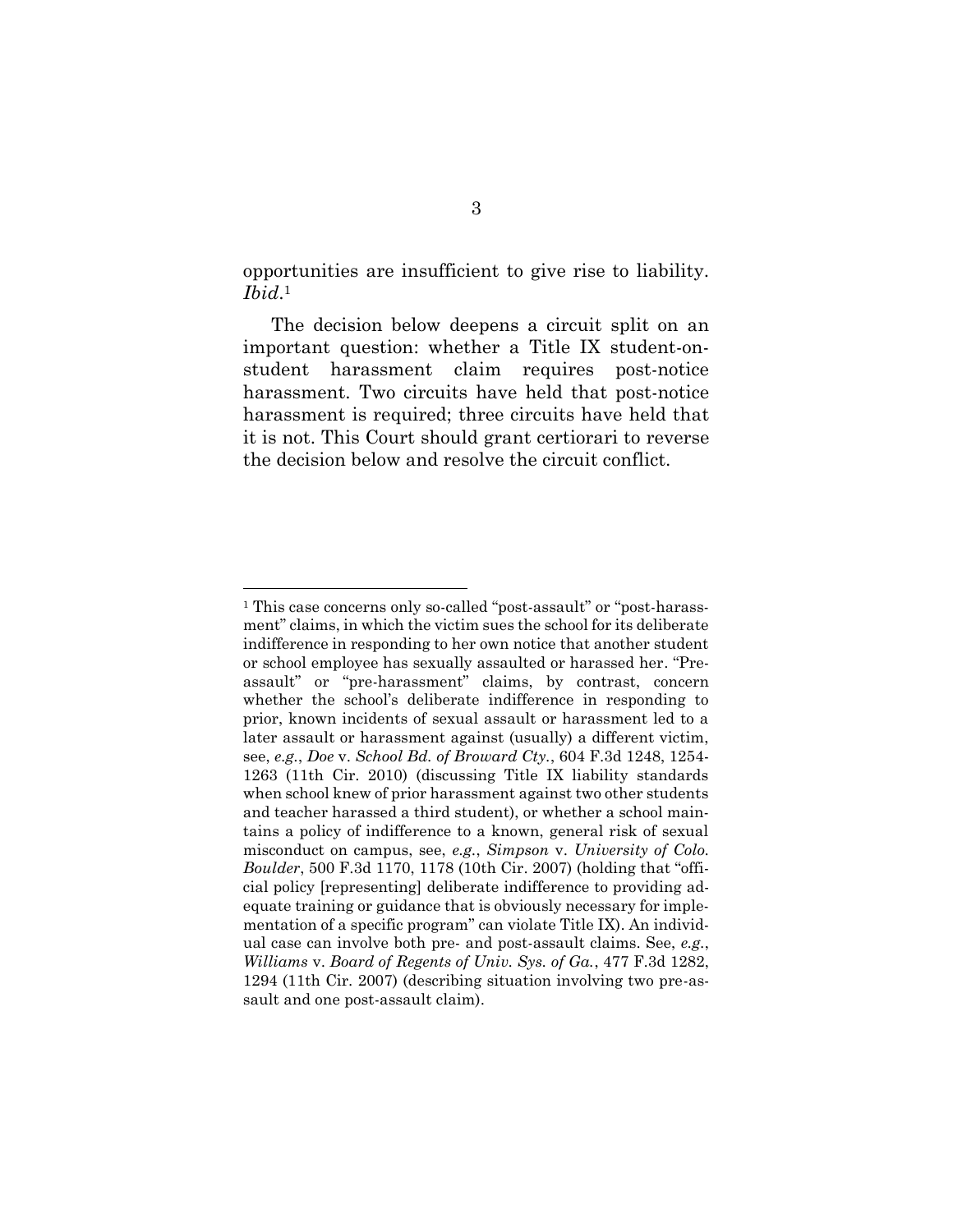#### **STATEMENT**

#### **A. Legal Background**

Title IX of the Education Amendments of 1972 prohibits sex discrimination in any education program or activity that receives federal funds. See 20 U.S.C. § 1681 *et seq*. Title IX's central provision provides that "[n]o person in the United States shall, on the basis of sex, be excluded from participation in, be denied the benefits of, or be subjected to discrimination under any education program or activity receiving Federal financial assistance." *Id*. § 1681(a). In enacting Title IX, Congress used broad, sweeping language to both "avoid the use of federal resources to support discriminatory practices" and "to provide individual citizens effective protection against those practices." *Cannon* v. *University of Chi.*, 441 U.S. 677, 704 (1979). Title IX is thus enforceable through both administrative action, see 20 U.S.C. § 1682, and a private right of action, see *Jackson* v. *Birmingham Bd. of Educ.*, 544 U.S. 167, 173 (2005) ("More than 25 years ago, in *Cannon v. University of Chicago*, we held that Title IX implies a private right of action to enforce its prohibition on intentional sex discrimination. In subsequent cases, we have defined the contours of that right of action.") (citation omitted).

Under *Davis* v. *Monroe County Board of Education*, 526 U.S. 629 (1999), and its progeny, a school's deliberate indifference to student-on-student sexual harassment "constitute[s] intentional discrimination on the basis of sex." *Jackson*, 544 U.S. at 182 (citing *Davis*, 526 U.S. at 650). Thus, when a funding recipient is "deliberately indifferent to sexual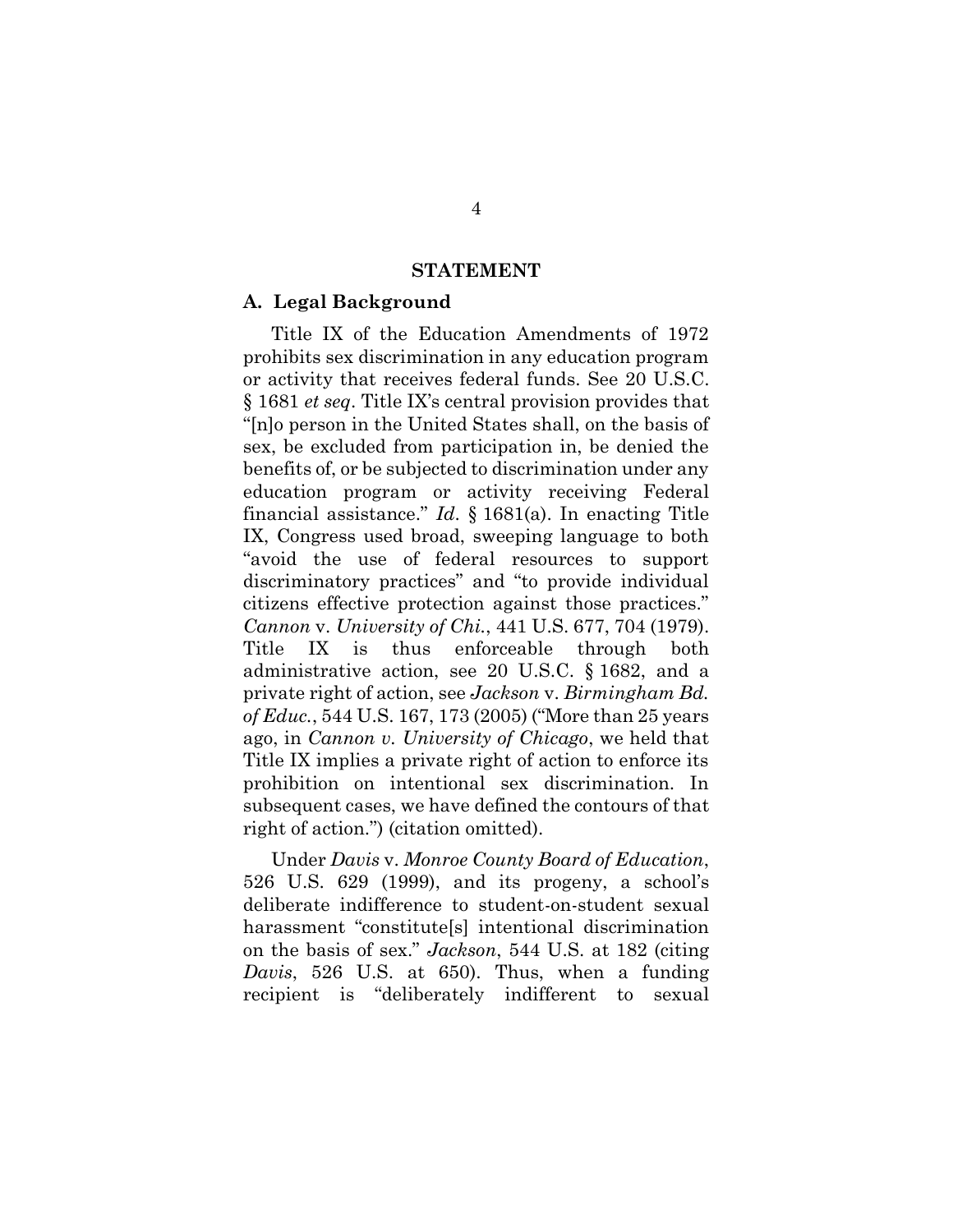harassment," thereby "depriv[ing] the victims of access to the educational opportunities or benefits provided by the school," the funding recipient is liable under Title IX. *Davis*, 526 U.S. at 650. To be deemed deliberately indifferent, the funding recipient's response or lack thereof must be "clearly unreasonable in light of the known circumstances." *Id.* at 648.

*Davis*'s private right of action is also limited by a causation requirement. For purposes of Title IX liability, the funding recipient's deliberate indifference must cause the plaintiff's harm. *Davis*, 526 U.S. at 640-641. But a funding recipient need not "engage in harassment directly." *Id.* at 644. Instead, the recipient may be held liable if its deliberate indifference either "'cause[s] students to undergo' harassment or 'make[s] them liable or vulnerable' to it." *Id.* at 645 (citation omitted).

Courts have struggled with *Davis*'s causation requirement. At issue here is whether this Court meant what it said: a funding recipient is liable for student-on-student sexual harassment when its deliberate indifference *either* causes the plaintiffs to undergo additional harassment *or* makes them vulnerable to further harassment.

#### **B. Factual Background**

"[T]he allegations in this case are troubling." App., *infra*, 25a (Thapar, J., concurring). In October 2011, John Doe 1, a male student living in the same dormitory as petitioner Kollaritsch, sexually assaulted her on two separate occasions. *Id*. at 46a,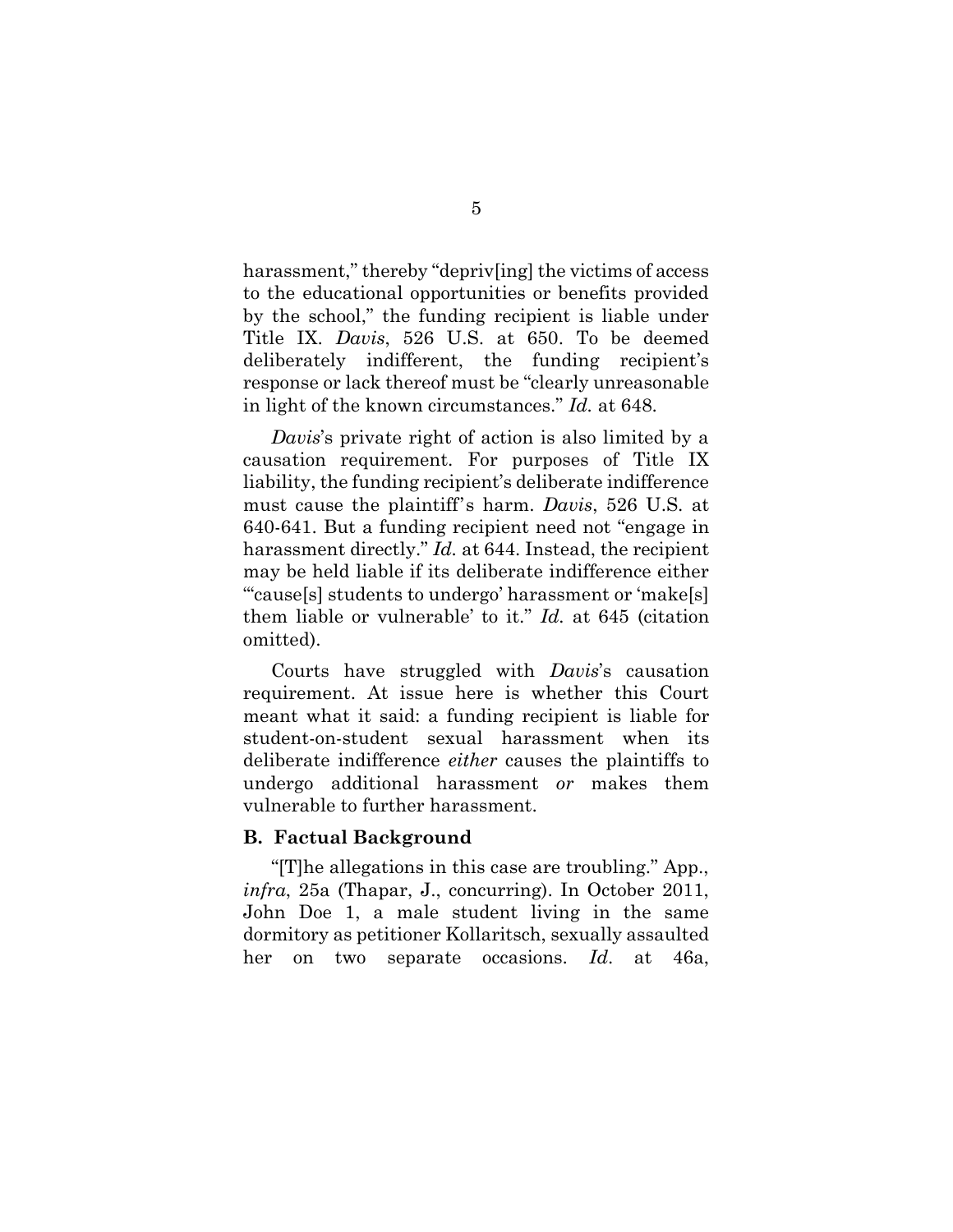83a. <sup>2</sup> Kollaritsch reported the assaults to both MSU Police and the Title IX Coordinator. *Id.* at 43a, 46a-47a. MSU conducted a six-month investigation. *Id*. at 46a. During that time, the school took no action to protect Kollaritsch from John Doe 1. *Ibid.*

Rather, while the investigation was ongoing, Kollaritsch encountered John Doe 1 on multiple occasions in her dormitory and in the cafeteria. App., *infra*, 84a. Several of the encounters resulted in panic attacks, which forced her to leave the building. *Ibid*. Fearing further harassment, Kollaritsch often slept in her friends' rooms instead of in her own dormitory. *Ibid*.

When MSU finally completed the investigation, eighty days after the school's policy required, it concluded that John Doe 1 had violated MSU's Sexual Harassment Policy. App., *infra*, 84a. But it took MSU another three months to place John Doe 1 on probationary status and issue a no-contact order. *Id*. at 85a. Even still, MSU allowed John Doe 1 to continue residing in Kollaritsch's dormitory building. *Id*. at 84a. Soon thereafter, John Doe 1 violated the no-contact order and began "stalking, harassing, and intimidating Kollaritsch." *Id.* at 86a*.* Kollaritsch encountered John Doe 1 on at least nine occasions in the two months following the issuance of the nocontact order. *Ibid.* She reported John Doe 1's

<sup>2</sup> This case comes before this Court at the motion to dismiss stage. Thus, all facts alleged in the complaint are viewed in the light most favorable to petitioners.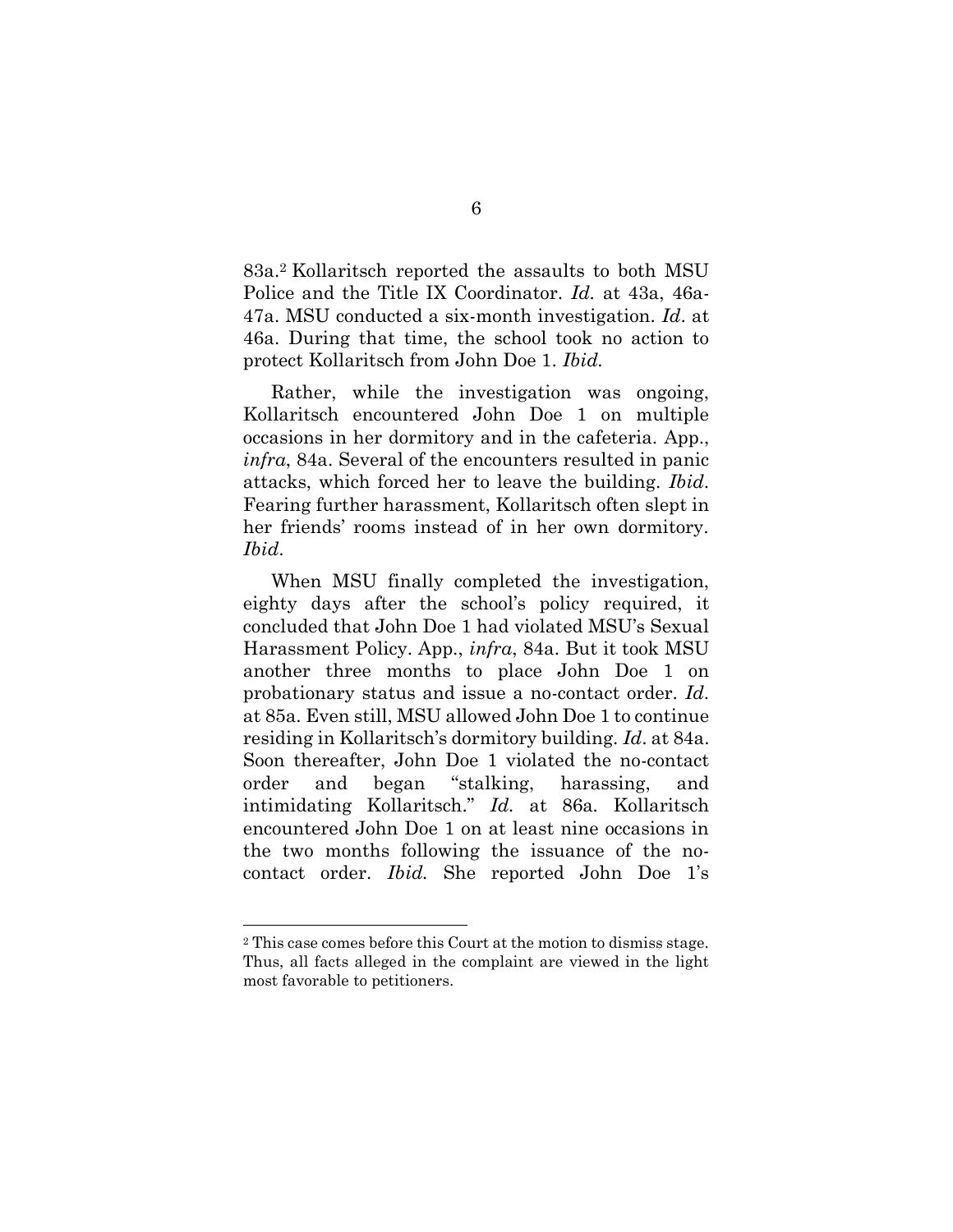retaliatory harassment to MSU officials. *Id*. at 87a. MSU, however, took no steps to protect Kollaritsch.

Feeling unprotected by MSU, Kollaritsch filed a formal retaliation complaint and also sought a Personal Protection Order ("PPO") from state court. App., *infra*, 87a. The state court granted Kollaritsch a PPO the next day. *Id*. at 47a. It also later denied John Doe 1's motion to terminate the order, finding that Kollaritsch was in "reasonable danger." *Id.* at 87a-88a. MSU later concluded, however, that John Doe 1's subsequent conduct had not violated the school's Code of Conduct. *Id.* at 47a. Frustrated with MSU's dismissive treatment and fearful for her safety on campus, Kollaritsch took a leave of absence, and then another. *Id*. at 90a. Throughout the experience, she suffered a drop in her GPA. *Ibid*.

In February 2014, petitioner Shayna Gross reported to MSU that she had been sexually assaulted by John Doe 1, the same student who had earlier assaulted Kollaritsch. App., *infra*, 49a. MSU took eight months to complete its third investigation of John Doe 1, five months longer than its own policy required. *Id*. at 82a, 105a. MSU concluded he had sexually assaulted Gross. *Id*. at 49a-50a. Three months later, MSU held a disciplinary hearing for the assault and expelled John Doe 1. *Ibid*. The school upheld the decision after John Doe 1's first appeal. *Id*. at 50a. But after his second appeal, MSU set aside the expulsion and elected to hire an outside law firm to conduct a new investigation, despite there being no basis for such a procedure in its policies. App., *infra*, 50a, 106a. That firm concluded that even though John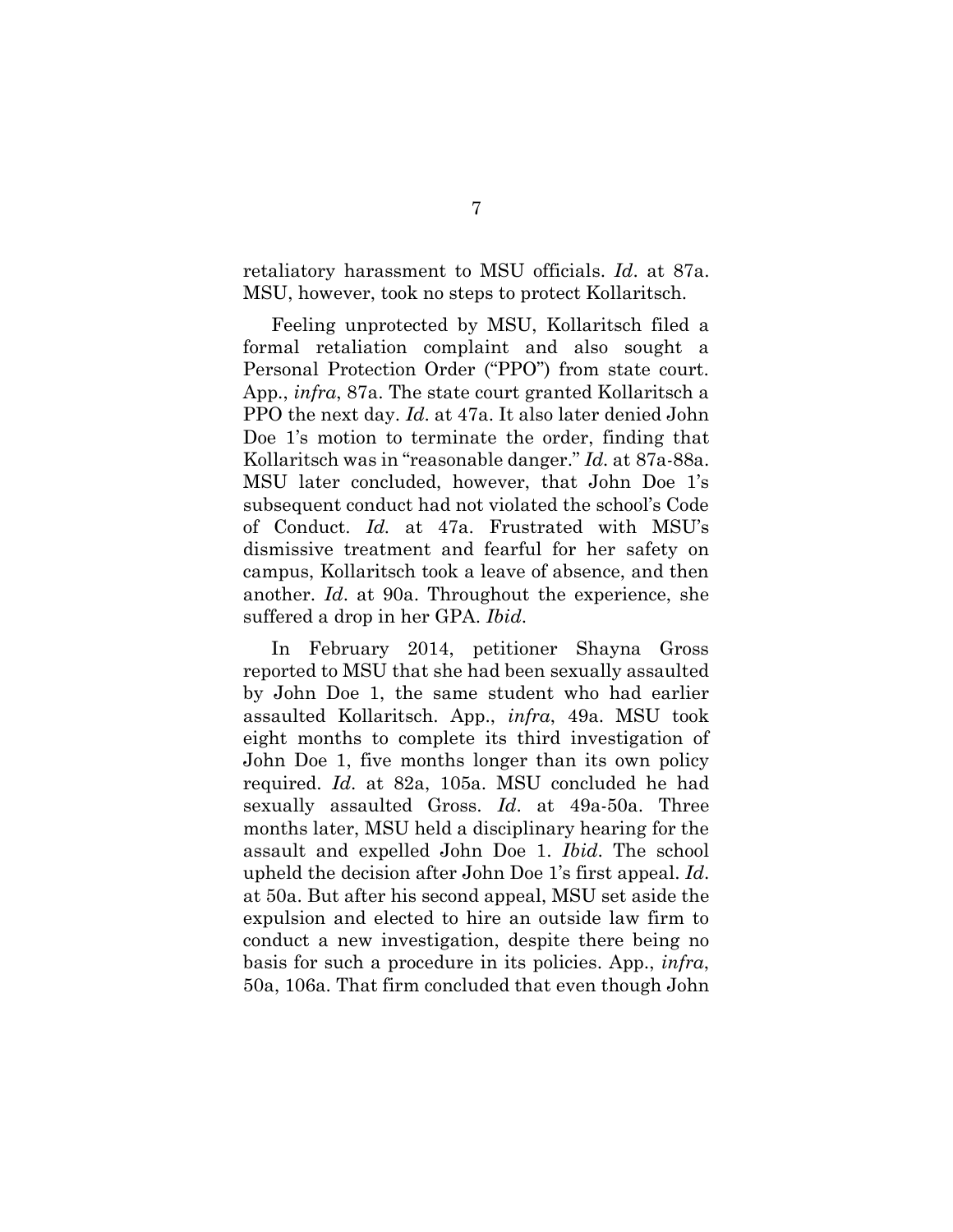Doe 1 lacked credibility, there was insufficient evidence to determine that the sexual relations between Gross and John Doe 1 were non-consensual. *Id.* at 50a, 106a-107a*.* Throughout the entire fifteenmonth investigation period, MSU permitted John Doe 1 to remain on campus without restriction. *Id.* at 49a-50a. Enduring immense stress throughout this prolonged process, Gross withdrew from extracurricular activities and was unable to maintain her academic schedule. *Id*. at 108a. As a result of these effects of MSU's inaction, Gross was forced to register with the Resource Center for Persons with Disabilities. *Ibid*.

In a separate incident, MSU student Jane Roe 1 was sexually assaulted by fellow classmate John Doe 2 in November 2013. App., *infra*, 47a. Jane Roe 1 immediately reported the assault to MSU police and later filed a formal complaint with the school's Title IX Coordinator. *Ibid.* MSU investigated for nine months, six months longer than permitted by the school's policies. *Id*. at 47a-48a, 82a. Throughout the investigation, Jane Roe 1 and her mother called the school's Title IX Coordinator seeking updates. *Id*. at 48a. Two months after Jane Roe 1 filed her complaint, her mother was informed that John Doe 2 had not yet been interviewed. *Id.* at 47a-48a. While the investigation was pending, he remained on campus without restriction. *Id*. at 95a. MSU ultimately concluded there was insufficient evidence that John Doe 2 had violated MSU's Sexual Harassment Policy. *Id*. at 48a.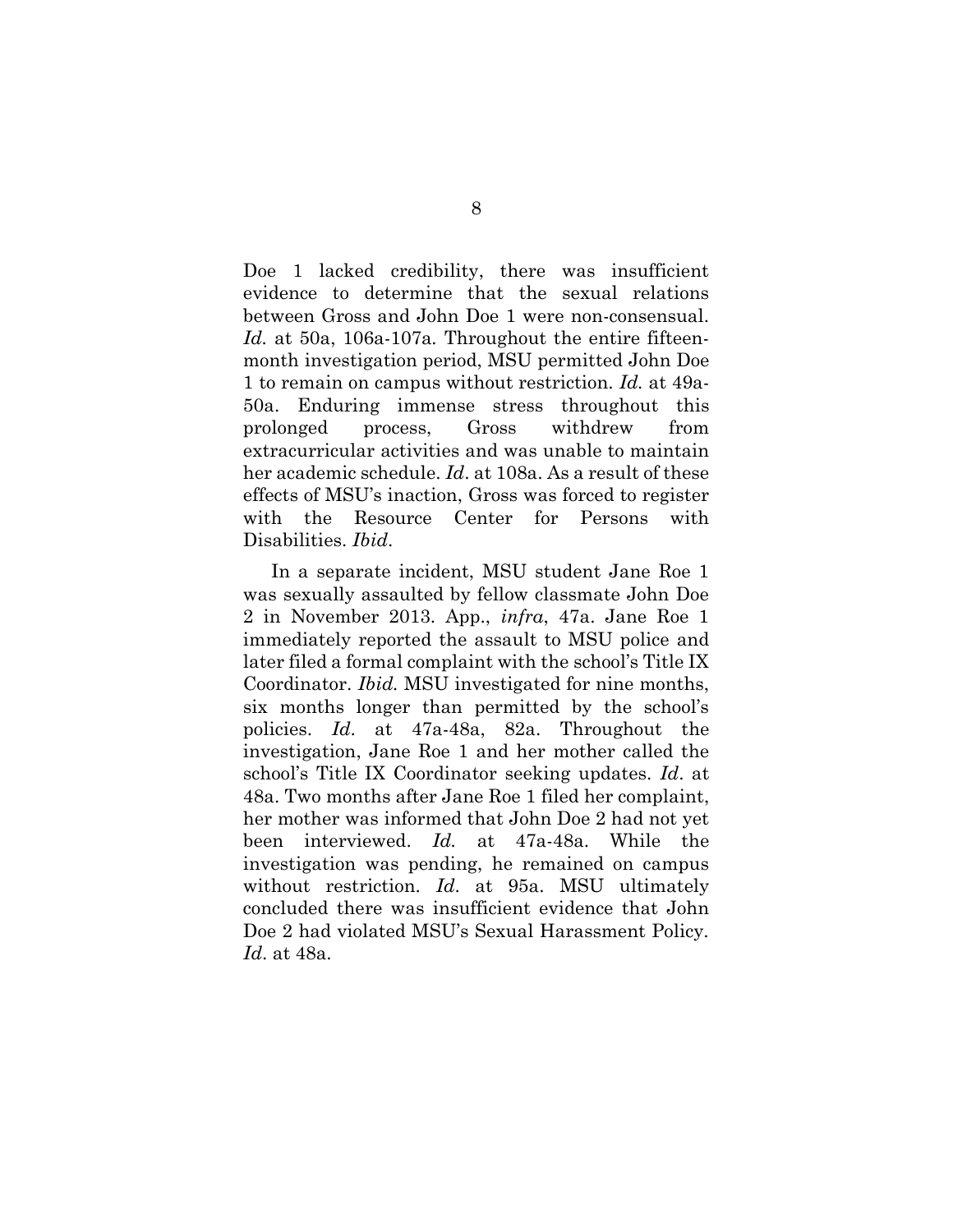#### **C. Court Proceedings**

1. Petitioners filed suit alleging discrimination on the basis of gender in violation of 20 U.S.C. § 1681 (Title IX), violations of civil rights under 42 U.S.C. § 1983, and violations of Michigan's Elliott-Larsen Civil Rights Act.<sup>3</sup> App., *infra*, 41a. Relevant here, petitioners alleged that MSU's deliberate indifference to their multiple reports of sexual assaults left them vulnerable to further harassment and deprived them of educational opportunities in violation of Title IX. *Id*. at 50a, 55a-56a, 58a.

The district court denied in relevant part respondents' motion to dismiss.<sup>4</sup> With respect to petitioners' Title IX claim, the district court held that the allegations were sufficient to state a claim based on MSU's responses to Kollaritsch, Shayna Gross, and Jane Roe 1's sexual assaults. App., *infra*, 54a-57a. Specifically, the district court concluded that MSU's "reactions to victims' reports were inadequate, leaving each plaintiff vulnerable on campus and causing deprivation of her educational opportunities." *Id*. at 50a. Petitioners' allegations were therefore "sufficient to plead the deliberate indifference element." *Id.* at

<sup>3</sup> Petitioners brought a Title IX claim only against defendant Michigan State University Board of Trustees, which is referred to as "MSU" throughout this petition. Petitioners brought other claims against defendants Denise Maybank (Vice President for Student Affairs), Lou Anna Simon (President), and June Pierce Youatt (Provost), which are not relevant here. See App., *infra*, 41a-44a.

<sup>4</sup> Although not relevant here, plaintiff Jane Roe 2's Title IX claim was dismissed. She did not appeal. See App., *infra*, 4a-5a, 71a.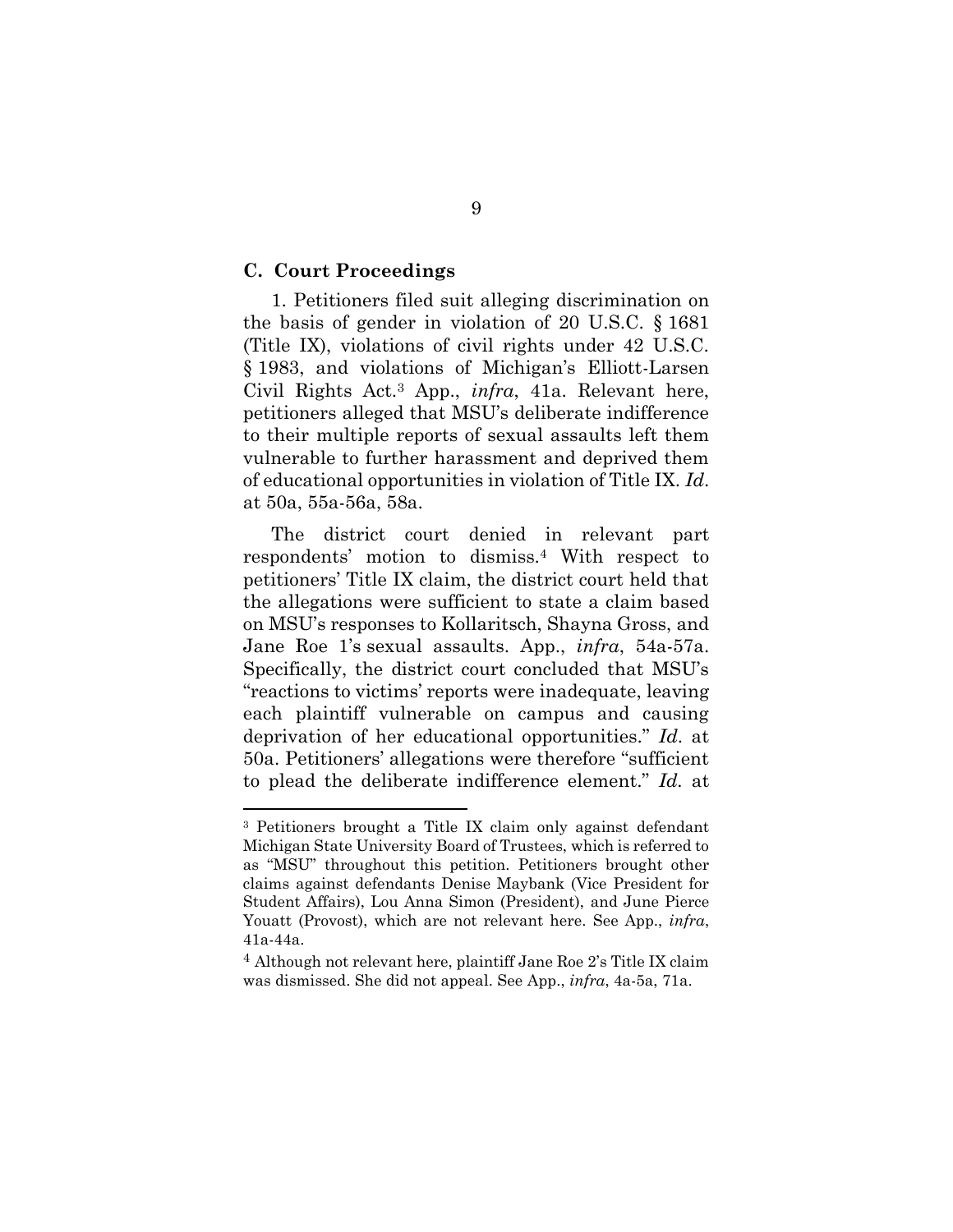54a; see also *id*. at 55a, 57a. "MSU's deliberate indifference," moreover, "deprived [petitioners] of educational opportunities" in violation of Title IX because it left petitioners "vulnerable on campus" to further harassment. *Id*. at 50a, 55a*.* The court held that the link between MSU's deliberate indifference and petitioners' deprivation of educational opportunities satisfied Title IX's causation requirement. *Id.* at 55a-56a, 58a.

Soon after the court's denial of the motion to dismiss, respondent moved to certify for interlocutory appeal under 28 U.S.C. § 1292(b) the question whether, to state a viable Title IX claim, plaintiffs must plead that the institution's deliberate indifference led to further, post-notice harassment. App., *infra*, 32a-34a. The district court granted the motion. *Id.* at 32a.

2. The Sixth Circuit reversed the district court's order and remanded for entry of a final judgment dismissing petitioners' Title IX claims. App., *infra*, 3a-4a.

The Sixth Circuit disagreed with the district court's causation analysis, reasoning that "*Davis* does not link the deliberate indifference directly to the [Title IX] injury"—loss of educational opportunity. App., *infra*, 12a*.* Instead, it "requires a showing that the school's 'deliberate indifference "subjected" its students to *harassment*.'" *Ibid.* (quoting *Davis*, 526 U.S. at 644).

The court did recognize that *Davis* permits a school to be liable for student-on-student harassment if the school's deliberate indifference either "cause[s]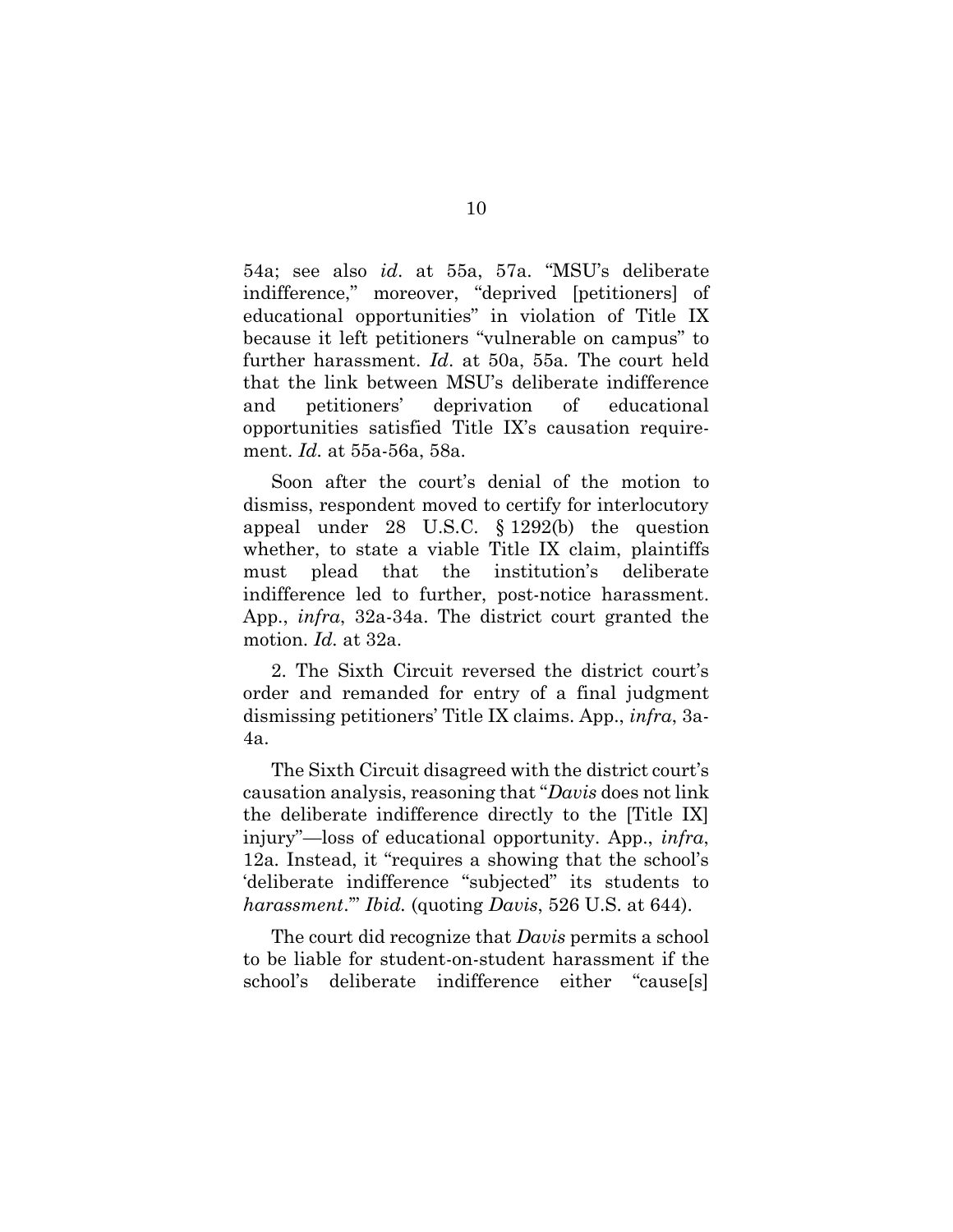students to undergo harassment" or "make[s] them liable or vulnerable to it." App., *infra*, 13a. Yet based on its analysis of causation, the court held "that a student-victim plaintiff must plead, and ultimately prove, that the school had actual knowledge of actionable sexual harassment and that the school's deliberate indifference to it resulted in further actionable sexual harassment against the studentvictim, which [in turn] caused the Title IX injuries." *Id.* at 3a.

The court rejected the argument that *Davis*'s "vulnerability" prong means that other post-notice harms depriving victims of educational benefits and resulting from the school's deliberate indifference are actionable. App., *infra*, 15a. Rather, the court concluded that the "caused to undergo" prong imposes liability for a school's affirmative acts that lead to postnotice harassment, while the "vulnerability" prong imposes liability for the school's omissions that lead to further harassment. *Id.* at 13a-14a (citing Zachary Cormier, *Is Vulnerability Enough? Analyzing the Jurisdictional Divide on the Requirement for Post-Notice Harassment in Title IX Litigation*, 29 Yale J.L. & Feminism 1, 23  $(2017)$ ). Under the court's interpretation of *Davis*, "[b]ecause none of the plaintiffs in this case suffered any actionable sexual harassment *after* the school's response, they \*\*\* [could not] meet the causation element." *Id.* at 3a.

Judge Thapar joined the majority in full but wrote separately to explain why the Sixth Circuit was adopting its approach on a question that "has divided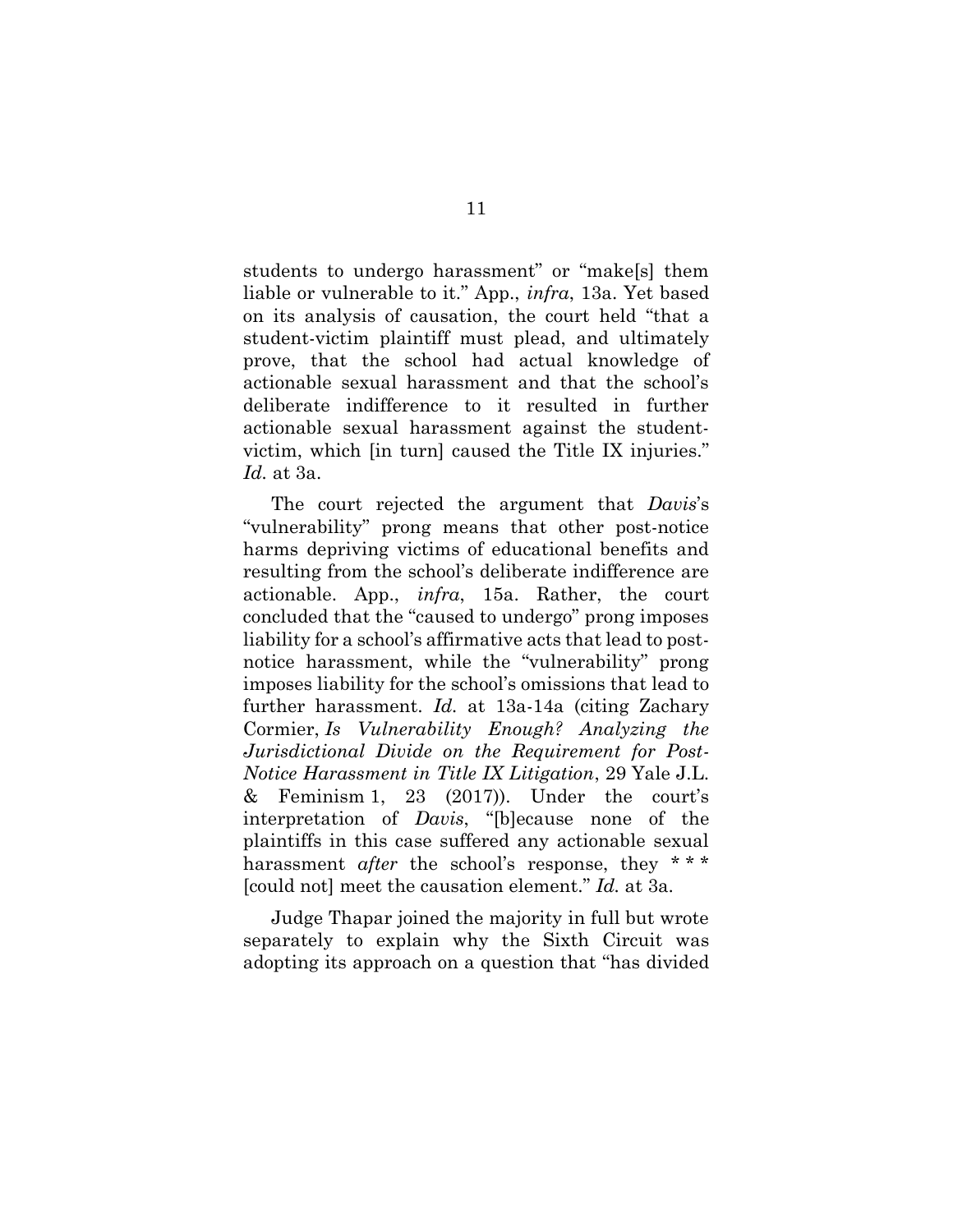our sister circuits." App., *infra*, 25a. <sup>5</sup> Judge Thapar devoted the majority of his analysis to Title IX's text. He reasoned that the phrase "subjected to discrimination" in § 1681(a) requires that a student actually experience sexual harassment caused by the school's deliberate indifference to state a viable claim. *Id.* at 27a-29a. He also argued that because Title IX was enacted under the Spending Clause, any ambiguities in the statute that would expose a state to liability ought to be construed narrowly. *Id.* at 29a.

The court of appeals subsequently denied a petition for rehearing en banc. App., *infra*, 74a.

#### **REASONS FOR GRANTING THE PETITION**

### **I. The Decision Below Squarely Implicates A Conflict Among The Courts Of Appeals**

The decision below deepens a clear split in the courts of appeals over whether, after notifying the school that another student or employee has sexually assaulted or harassed her, a plaintiff must suffer a subsequent incident in order to bring a *Davis* claim. The First, Tenth, and Eleventh Circuits hold that a school can be liable under *Davis* so long as its deliberate indifference subjects the student to further sex discrimination in the form of *either* subsequent sexual harassment *or* vulnerability to sexual harassment.

<sup>5</sup> Judge Rogers also concurred, expressing concern over the majority's wading into a separate issue not certified for appeal. App., *infra*, 31a (arguing that what constituted actual notice was "not at issue, and in particular was not an issue discussed by the parties on appeal").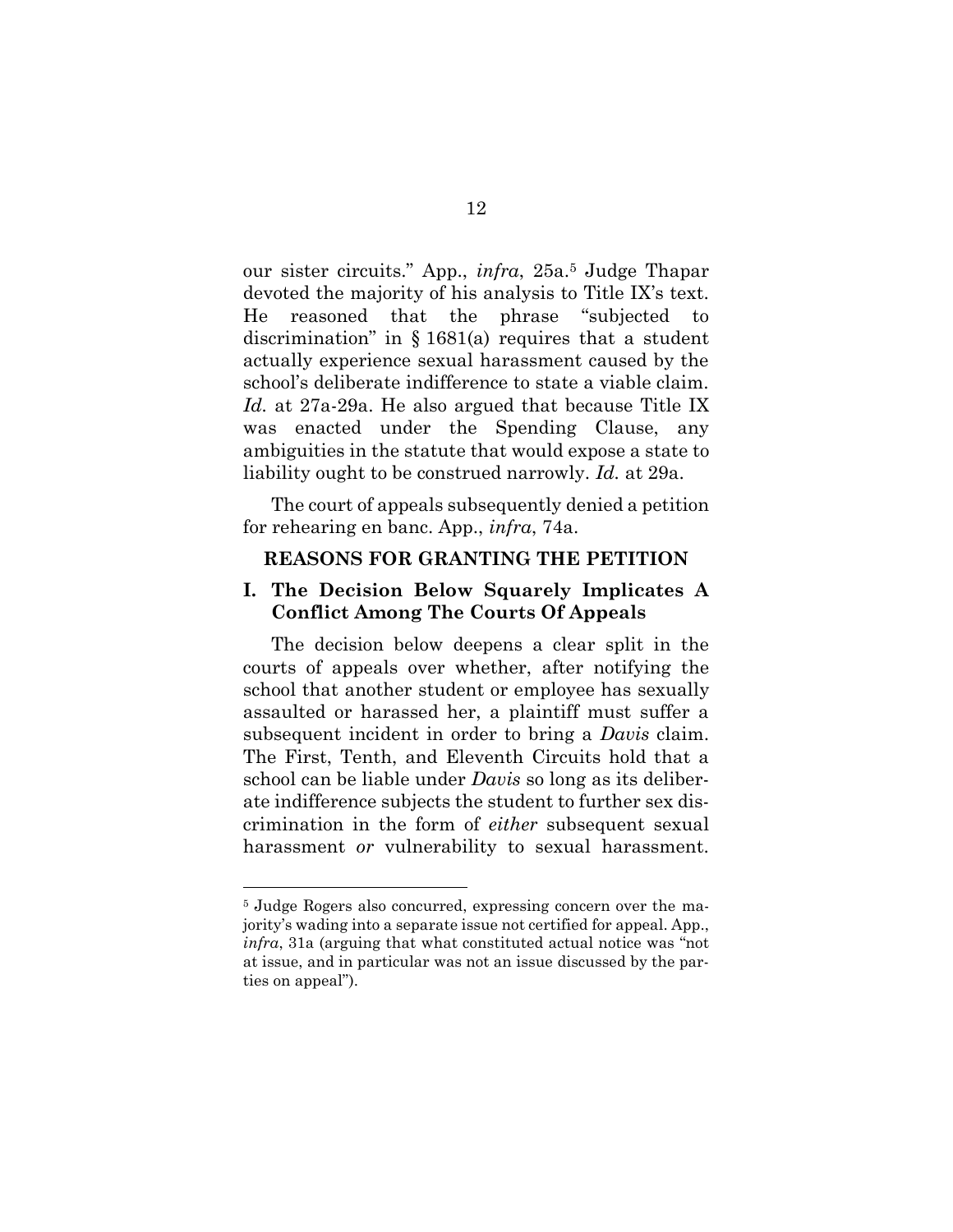The Sixth and Eighth Circuits, by contrast, hold that a plaintiff can pursue a *Davis* claim only if the student suffers subsequent sexual harassment as a result of the school's deliberately indifferent response to her prior harassment. Had petitioners attended school in the First, Tenth, or Eleventh Circuits, their complaint would have stated a *Davis* claim. But because they attended school in the Sixth Circuit, their lawsuit cannot proceed. The Court should grant certiorari to resolve this clear split.

Federal courts and scholars alike have expressly acknowledged that the circuits are split on this important question. See, *e.g.*, App., *infra*, 25a (Thapar, J., concurring) ("[T]he question here has divided our sister circuits."); Hannah Brenner, *A Title IX Conundrum: Are Campus Visitors Protected from Sexual Assault?*, 104 Iowa L. Rev. 93, 118 (2018) ("There is a split among circuit courts regarding whether a private cause of action can exist against an institution when there is no post-notice harassment of the student.") (internal quotation marks and citation omitted); Zachary Cormier, *Is Vulnerability Enough? Analyzing the Jurisdictional Divide on the Requirement for Post-Notice Harassment in Title IX Litigation*, 29 Yale J.L. & Feminism 1, 4 (2017) (noting circuit split).

Given the courts of appeals' disagreement over "what [*Davis*'s causation] requirement entails," only this Court's review can provide uniformity and clear guidance nationwide. App., *infra*, 26a (Thapar, J., concurring). This "wide jurisdictional split" necessitates, and is ripe for, this Court's review. Brenner, 104 Iowa L. Rev. at 119.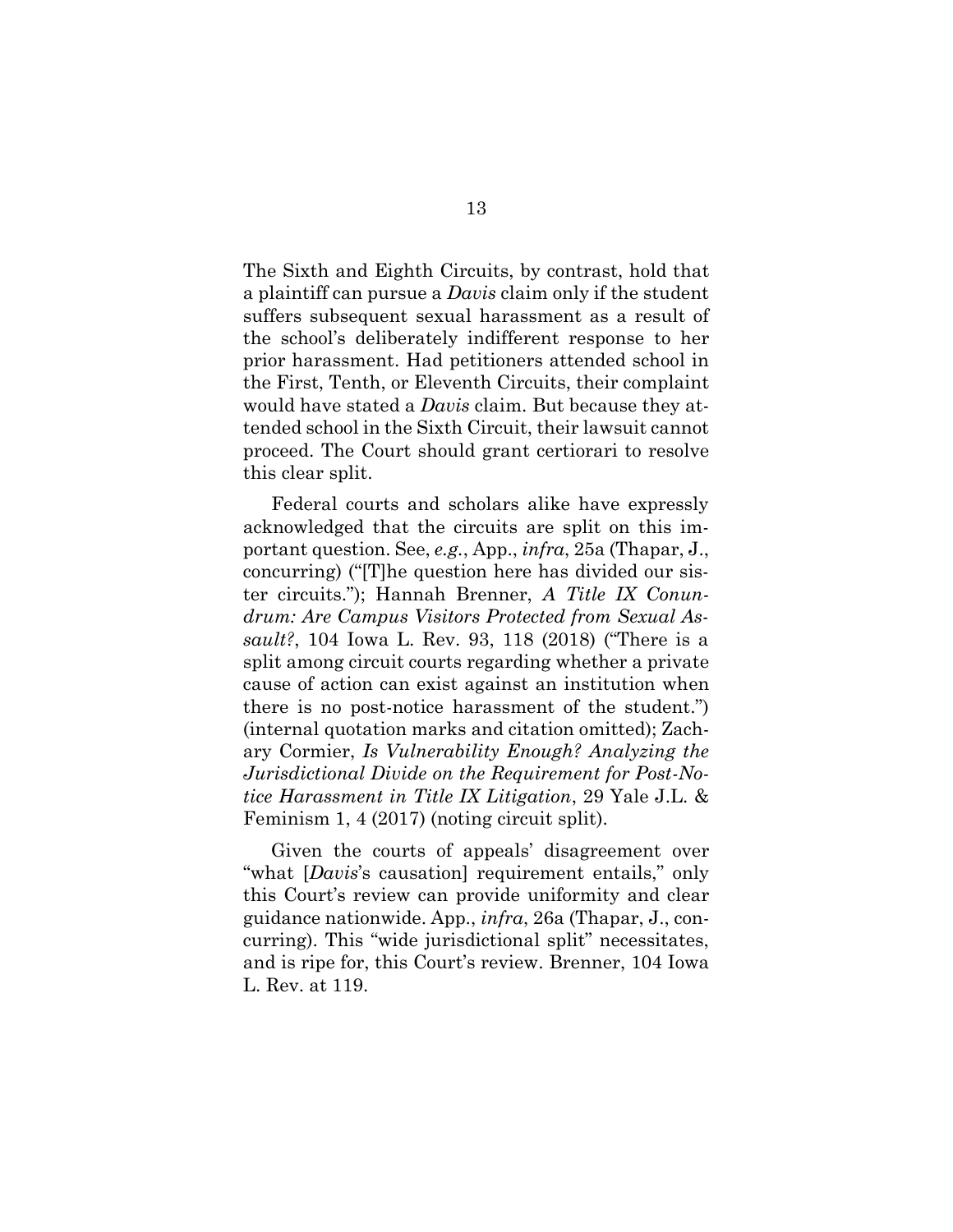## **A. Three Circuits Hold That A School Is Liable Under** *Davis* **If Its Deliberate Indifference Causes Either Further Sexual Harassment Or Vulnerability To Further Harassment**

The First, Tenth, and Eleventh Circuits hold that a victim need not be sexually harassed further in order to bring a *Davis* claim against a school for its deliberately indifferent response to a prior incident of sexual harassment. See *Farmer* v. *Kansas State Univ.*, 918 F.3d 1094, 1103 (10th Cir. 2019) ("*Davis* \* \* \* clearly indicates that Plaintiffs can state a viable Title IX claim by alleging alternatively *either* that [the school's] deliberate indifference to their reports of rape caused Plaintiffs "'to undergo" harassment *or* "ma[d]e them liable or vulnerable" to it.'") (quoting *Davis*, 526 U.S. at 645); *Fitzgerald* v. *Barnstable Sch. Comm.*, 504 F.3d 165, 171 (1st Cir. 2007) ("[T]he institution's deliberate indifference must, at a minimum, have caused the student to undergo harassment, made her more vulnerable to it, or made her more likely to experience it."); *Williams* v. *Board of Regents of Univ. Sys. of Ga.*, 477 F.3d 1282, 1296-1297 (11th Cir. 2007) ("Based on the *Davis* Court's language, we hold that a Title IX plaintiff \* \* \* must allege that the Title IX recipient's deliberate indifference to the initial discrimination subjected the plaintiff to further discrimination," which includes "effectively denying [a student] an opportunity to continue to attend [the school]" without further harassment.).

The Tenth Circuit, in *Farmer* v. *Kansas State University*, most fully explained why a school may be liable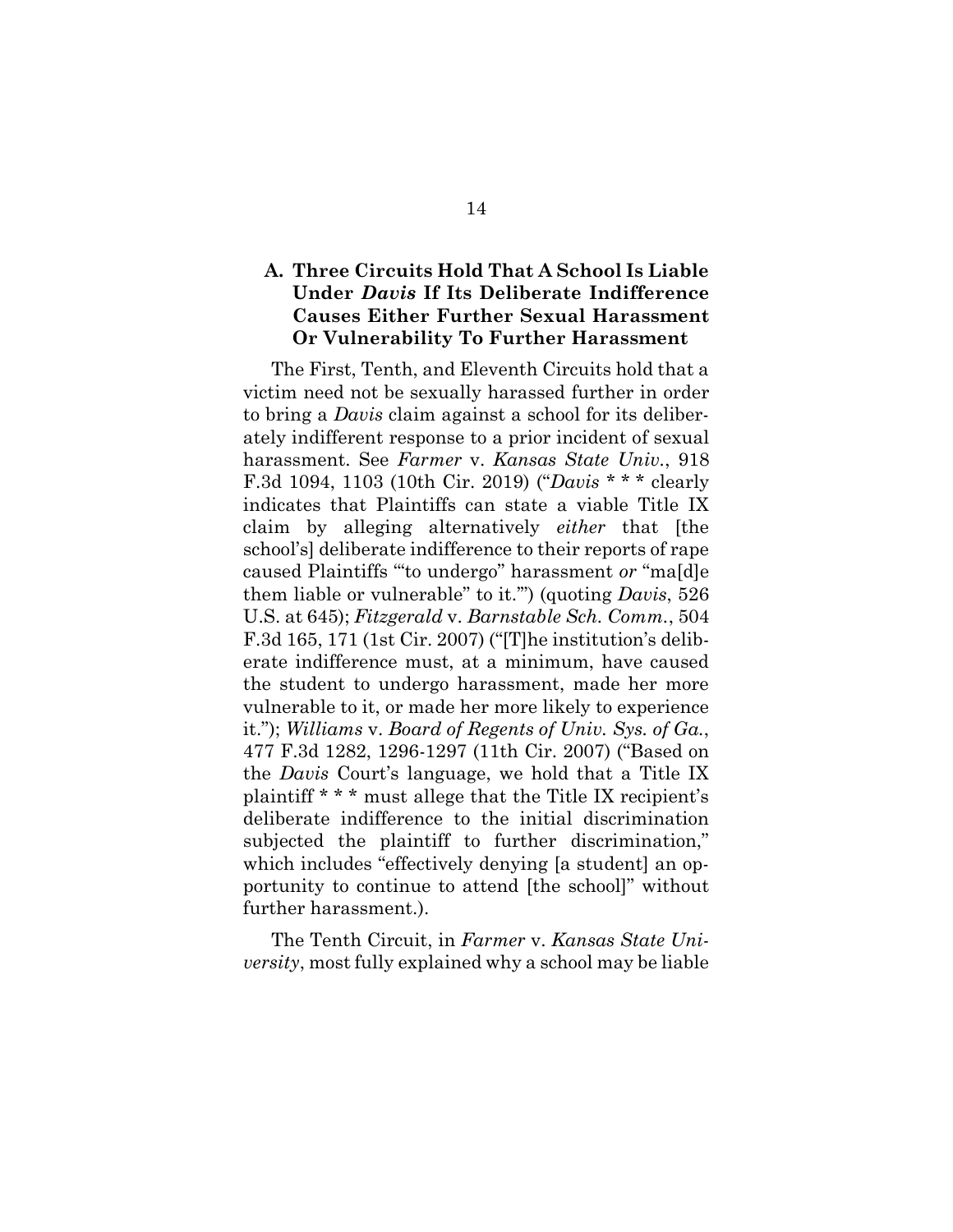under Title IX if it subjects a student *either* to subsequent sexual harassment *or* to vulnerability to sexual harassment. 918 F.3d at 1103. Most importantly, the Tenth Circuit explained that "[t]he Supreme Court, in *Davis*, has already answered the legal question presented here": *Davis* "clearly indicates" that an institution is liable under Title IX if its deliberately indifferent response to sexual harassment caused students "'*to undergo' harassment or 'ma[d]e them liable or vulnerable' to it*." *Ibid.* (quoting *Davis*, 526 U.S. at 644- 645); see also *Fitzgerald*, 504 F.3d at 172 (concluding that the district court's ruling that victims may only bring a *Davis* claim if they suffer post-notice harassment "overly distill[ed] the rule set forth by the *Davis*  Court" because *Davis*'s language "clearly sweeps more situations than the district court acknowledged within the zone of potential Title IX liability").

The Tenth Circuit also held that requiring post-notice harassment would give no effect to *Davis*'s vulnerability prong and thereby render it superfluous. The court reasoned that under *Davis*, a school's "deliberate indifference must, at a minimum, 'cause students to undergo' harassment *or* make them 'liable or vulnerable to' sexual harassment." *Farmer*, 918 F.3d at 1104 (quoting *Davis*, 526 U.S. at 645). Thus, a reading that allows a victim to bring a Title IX claim when a school's deliberate indifference caused *either* further harassment *or* vulnerability to harassment "give[s] effect to each part of [*Davis*'s] sentence." *Ibid.* The Tenth Circuit reasoned that a reading like the Sixth Circuit's,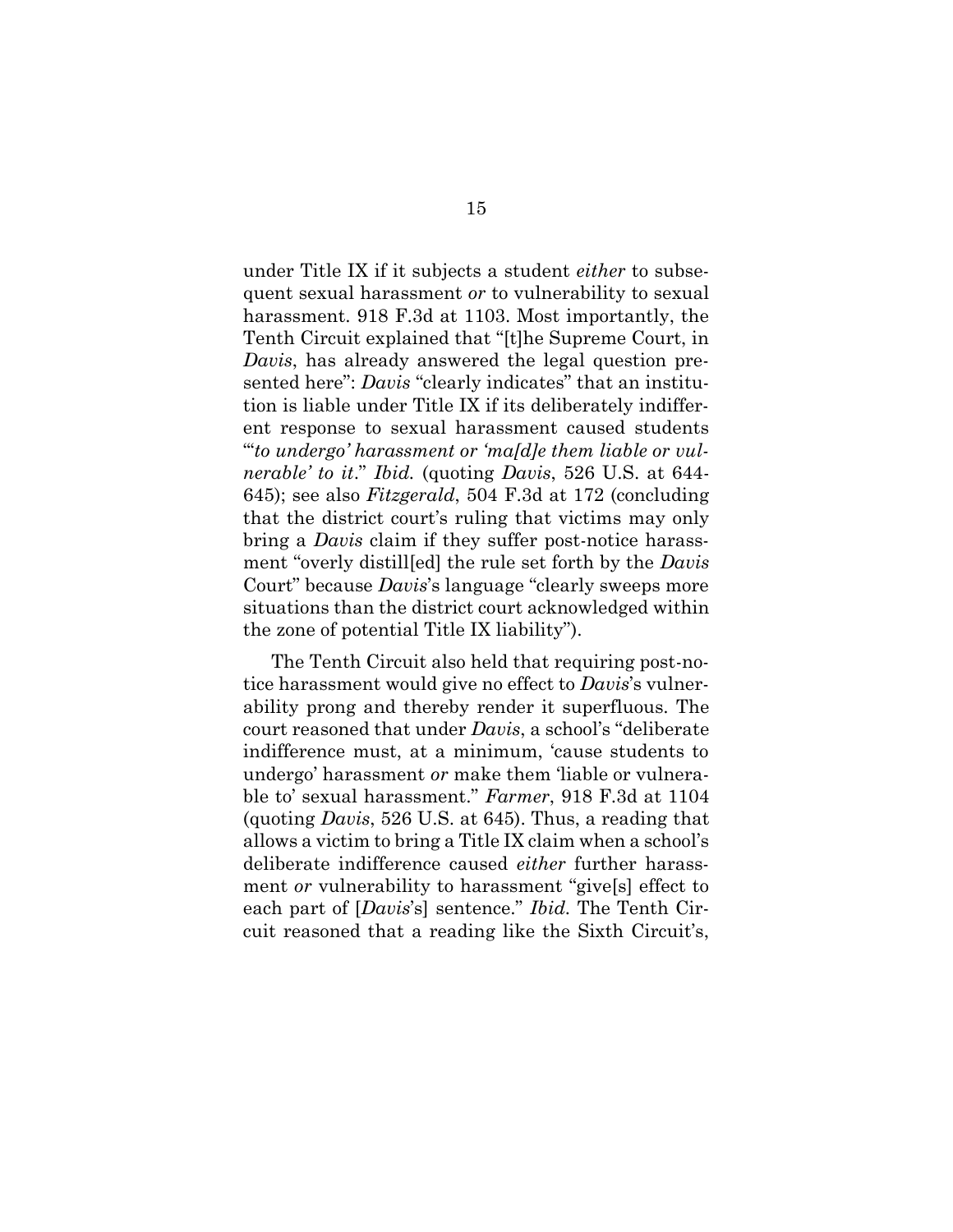that permits liability only when there is further harassment, "simply ignores *Davis*'s clear alternative language." *Ibid.*

Lastly, the Tenth Circuit argued its interpretation achieved Title IX's central purpose—protecting students from sex discrimination. *Farmer*, 918 F.3d at 1104 (citing *Cannon* v. *University of Chi.*, 441 U.S. 677, 704 (1979)). The Tenth Circuit explained that a rule such as the Sixth Circuit's "runs counter to the goals of Title IX and is not convincing" because "a student must be harassed or assaulted a second time before the school's clearly unreasonable response to the initial incident becomes actionable, irrespective of the deficiency of the school's response, the impact on the student, and the other circumstances of the case." *Ibid.* (quoting *Karasek* v. *Regents of Univ. of Cal.*, No. 15-cv-03717-WHO, 2015 WL 8527338, at \*12 (N.D. Cal. Dec. 11, 2015)).

## **B. Two Circuits Hold That A School Is Liable Under** *Davis* **Only If Its Deliberate Indifference Causes Further Sexual Harassment**

The Sixth and Eighth Circuits have a narrow view of *Davis*. To state a *Davis* claim in those circuits, a victim must show that the school's deliberate indifference subjected them to a subsequent incident of sexual assault or harassment. See App., *infra*, 15a ("We hold that the plaintiff must plead, and ultimately prove, an incident of actionable sexual harassment, the school's actual knowledge of it, *some further incident of actionable sexual harassment*, that the further actionable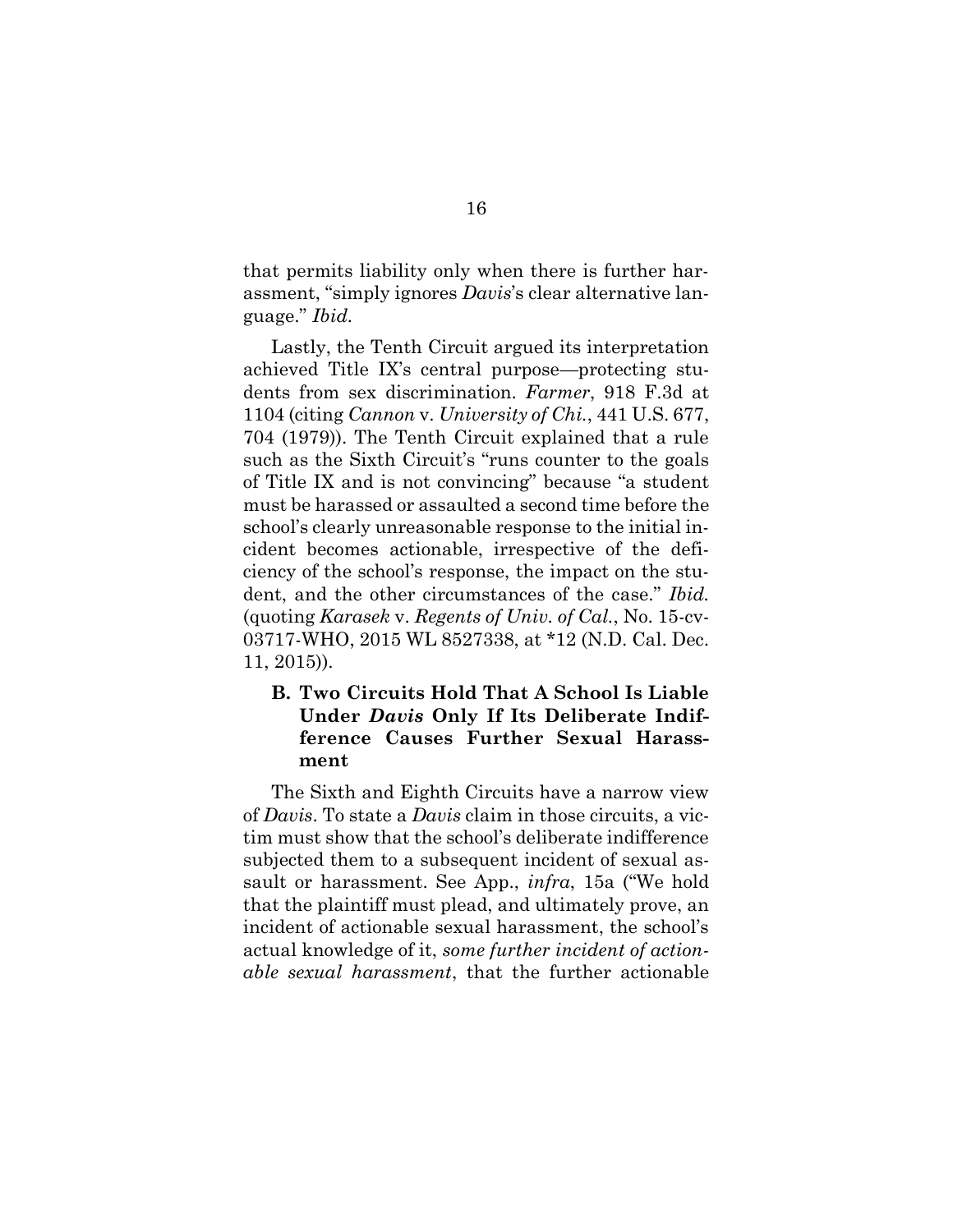harassment would not have happened but for the objective unreasonableness (deliberate indifference) of the school's response, and that the Title IX injury is attributable to the post-actual-knowledge further harassment.") (emphasis added); *K.T.* v. *Culver-Stockton Coll.*, 865 F.3d 1054, 1058 (8th Cir. 2017) ("At most, these allegations link the College's inaction with emotional trauma [the plaintiff] claims she experienced following the assault. The complaint does not, however, allege that Culver-Stockton's purported indifference 'subjected [the plaintiff] to harassment.'") (quoting *Davis*, 526 U.S. at 644).

The Sixth Circuit has most fully argued why *Davis*'s "vulnerability" prong should not impose liability for discrimination other than actual harassment. App., *infra*, 13a-15a. Although recognizing that the "vulnerability" prong must have a different meaning than the "cause to undergo" prong, it read the former as merely imposing liability for *omissions* that lead to further harassment and the latter as making a school liable for acts of *commission* that do so. *Id.* at 14a-15a (citing Cormier, 29 Yale J.L. & Feminism at 23-24).

The Sixth Circuit also grounded its decision in a particular theory of causation. It recognized that both *injury* and *causation* are elements of "a deliberate-indifference-based intentional tort," App., *infra*, 10a, and, relying on *Davis*, held that a Title IX *injury* is "the deprivation of 'access to the educational opportunities or benefits provided by the school,'" *id.* at 11a (citing *Davis*, 526 U.S. at 650). But in describing *causation*, the Sixth Circuit held that only Title IX injuries that are "attributable to \* \* \* *further* harassment" count.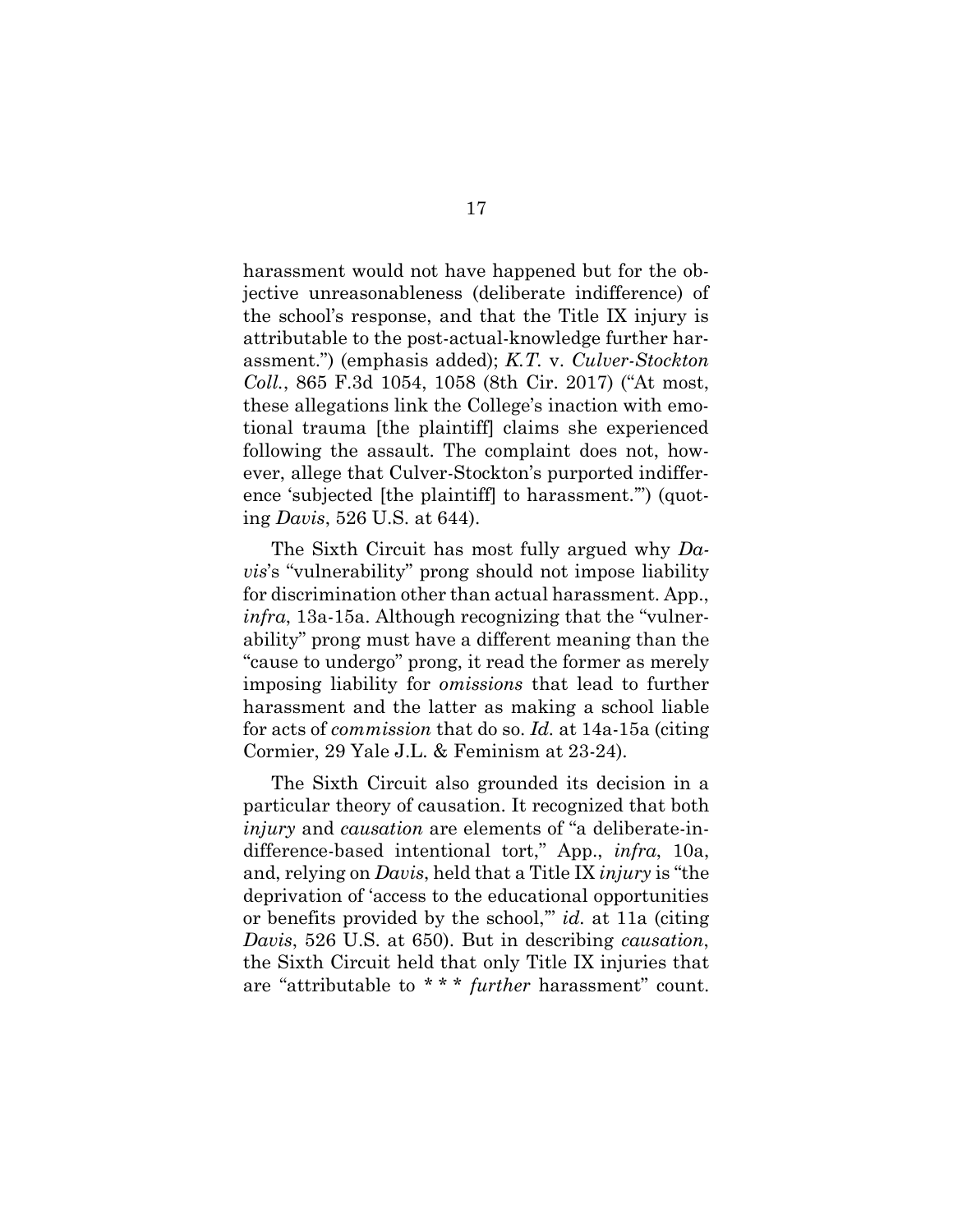*Id.* at 12a. Under this two-step approach to causation, a school is not necessarily liable if its deliberate indifference causes a Title IX injury. *Ibid.* Only when its deliberate indifference causes another incident of assault or harassment, which in turn deprives the victim of access to educational benefits and opportunities, is it liable. *Ibid.*

## **II. The Decision Below Misinterprets** *Davis***, Contravenes Basic Principles Of Tort Law, And Leads To Absurd Consequences**

In *Davis* v. *Monroe County Board of Education*, 526 U.S. 629, 633 (1999), this Court held that recipients of federal education funding may be held liable in damages under Title IX for their deliberate indifference to student-on-student sexual harassment. An institution's response, or lack thereof, is deliberately indifferent when it is "clearly unreasonable in light of the known circumstances." *Id.* at 648.

In accordance with the plain language of Title IX, *Davis* clarified that "[i]f a funding recipient does not engage in harassment directly, it may not be liable for damages unless its deliberate indifference 'subjects' its students to harassment"—*i.e.* it "cause[s] students to undergo' harassment or 'make[s] them liable or vulnerable' to it." *Davis*, 526 U.S. at 644-645.

The *Davis* Court thus recognized three types of institutional action that can give rise to Title IX liability: (1) direct harassment of students; $6$  (2) deliberate indif-

<sup>6</sup> This type of action was not at issue in *Davis*. See *Davis*, 526 U.S. at 644 (considering only situations where "a funding recipient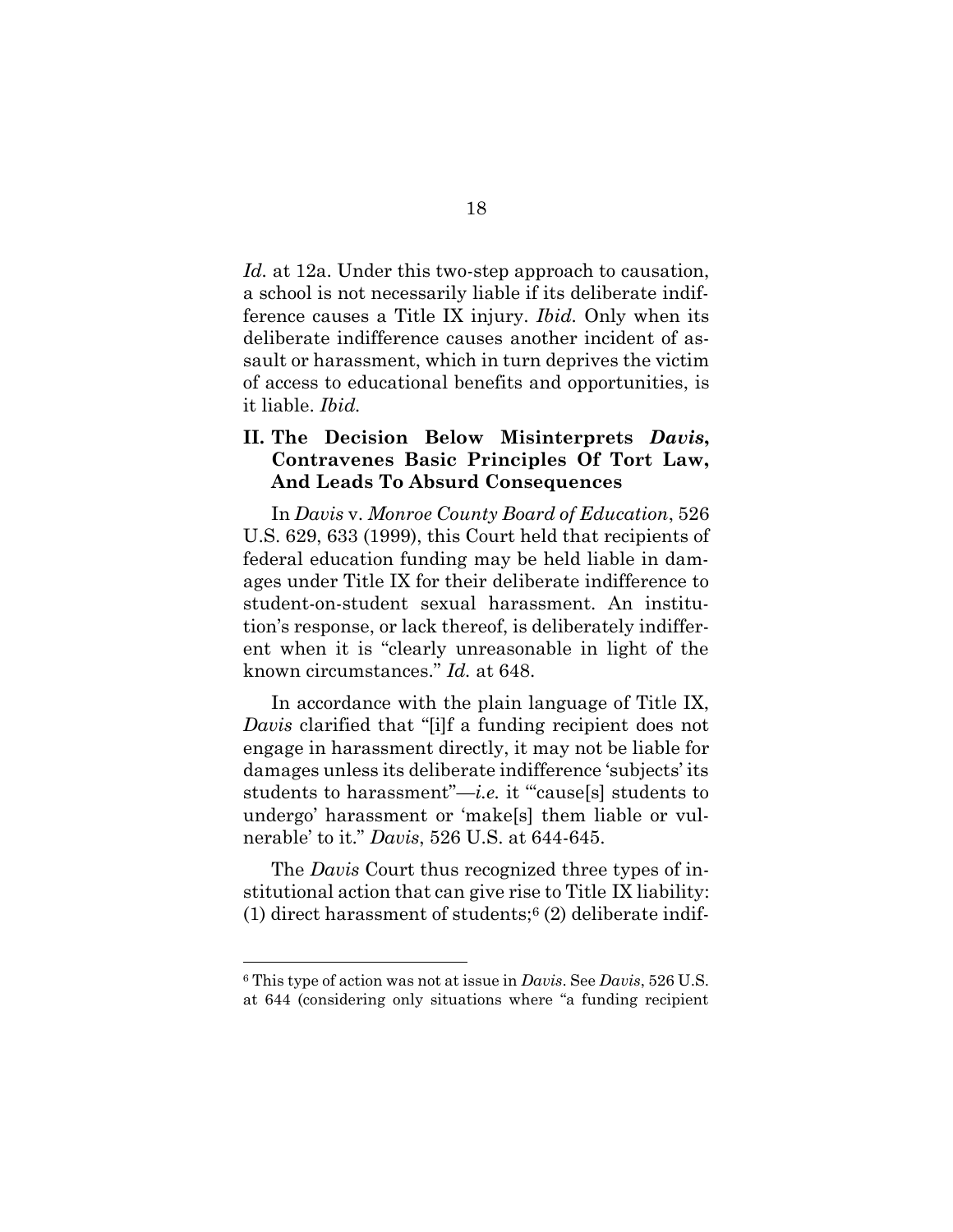ference which "causes students to undergo" harassment; and (3) deliberate indifference which "makes students liable or vulnerable" to harassment. *Davis*'s two deliberate indifference prongs—"cause to undergo" and "vulnerability"—set forth alternative paths to liability based on an institution's clearly unreasonable response to reports of student-on-student harassment.

The "cause to undergo" prong requires proof of postnotice harassment; the "vulnerability" prong does not. A rule requiring subsequent harassment in *all* cases, as the Sixth and Eighth Circuits hold, misinterprets *Davis*, contravenes basic principles of tort law, and leads to absurd consequences.

### **A.** *Davis***'s "Vulnerability" Prong Does Not Require Post-Notice Harassment**

### **1. Requiring Post-Notice Harassment In All Cases Renders** *Davis***'s "Vulnerability" Prong Superfluous**

*Davis* articulated two ways in which a school's "deliberate indifference 'subjects ' its students to harassment": "[T]he deliberate indifference must, at a minimum, 'cause students to undergo' harassment or 'make them liable or vulnerable' to it." *Davis*, 526 U.S. at 644-

does not engage in harassment directly"). Previous cases had already recognized a cause of action against institutions for direct harassment. See *Franklin* v. *Gwinnett Cty. Pub. Sch.*, 503 U.S. 60, 73 (1992) (recognizing availability of a damages remedy in a private suit to enforce Title IX); *Cannon* v. *University of Chi.*, 441 U.S. 677, 717 (1979) (recognizing a private cause of action implied in Title IX).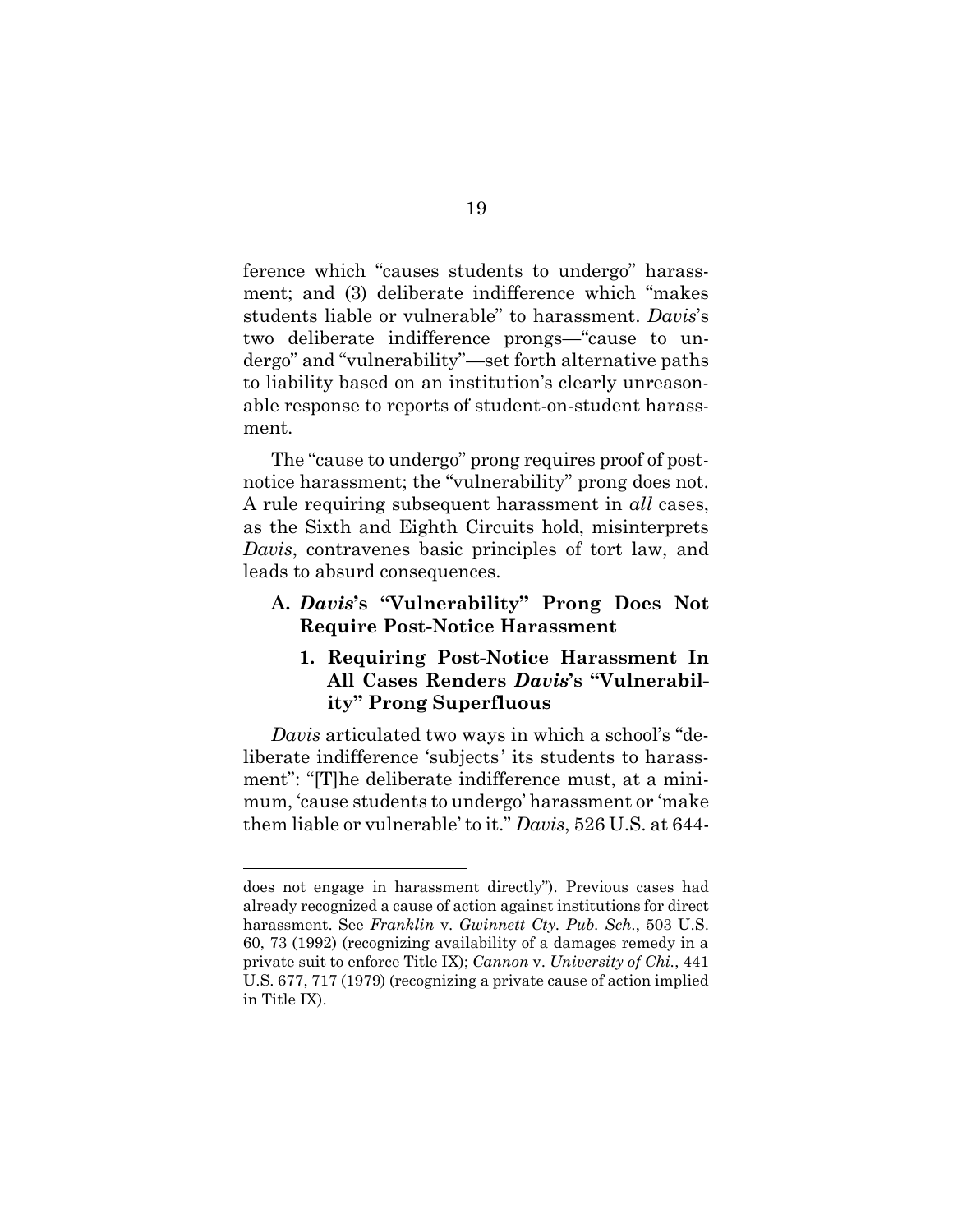645 (citations omitted). The Court's use of the disjunctive "or" makes clear that these two prongs—"cause to undergo" *or* "make liable or vulnerable to"—must have two distinct meanings. See *Loughrin* v. *United States*, 134 S. Ct. 2384, 2390 (2014) (The "ordinary use [of 'or'] is almost always disjunctive, that is, the words it connects are to be given separate meanings.") (quoting *United States* v. *Woods*, 571 U.S. 31, 45 (2013)). *Davis* thus refers to two discrete categories, either of which can establish that an institution has "subject[ed] its students to harassment." See *Farmer* v. *Kansas State Univ.*, 918 F.3d 1094, 1104 (10th Cir. 2019) (referring to *Davis*'s "clear alternative language" as requiring courts to "give effect to each part of that sentence.").

Each of these alternatives must be interpreted according to its natural, ordinary meaning. See Antonin Scalia & Bryan A. Garner, Reading Law: The Interpretation of Legal Texts 69 (2012) ("The ordinary-meaning rule is the most fundamental semantic rule of interpretation."). The "cause to undergo" prong is naturally understood to require subsequent harassment one cannot cause another person to undergo something if that thing never occurs. But it is just as clear that the "vulnerability" prong does *not* require subsequent harassment.

Definitions of "vulnerable" demonstrate that vulnerability requires only a potential for harm, not actual harm. Dictionaries define the word to mean "*capable* of being wounded" or "*open* to attack or damage." Webster's Third New International Dictionary 2566- 2567 (1976) (emphasis added); accord Random House Dictionary of the English Language 2134 (2d ed. 1987)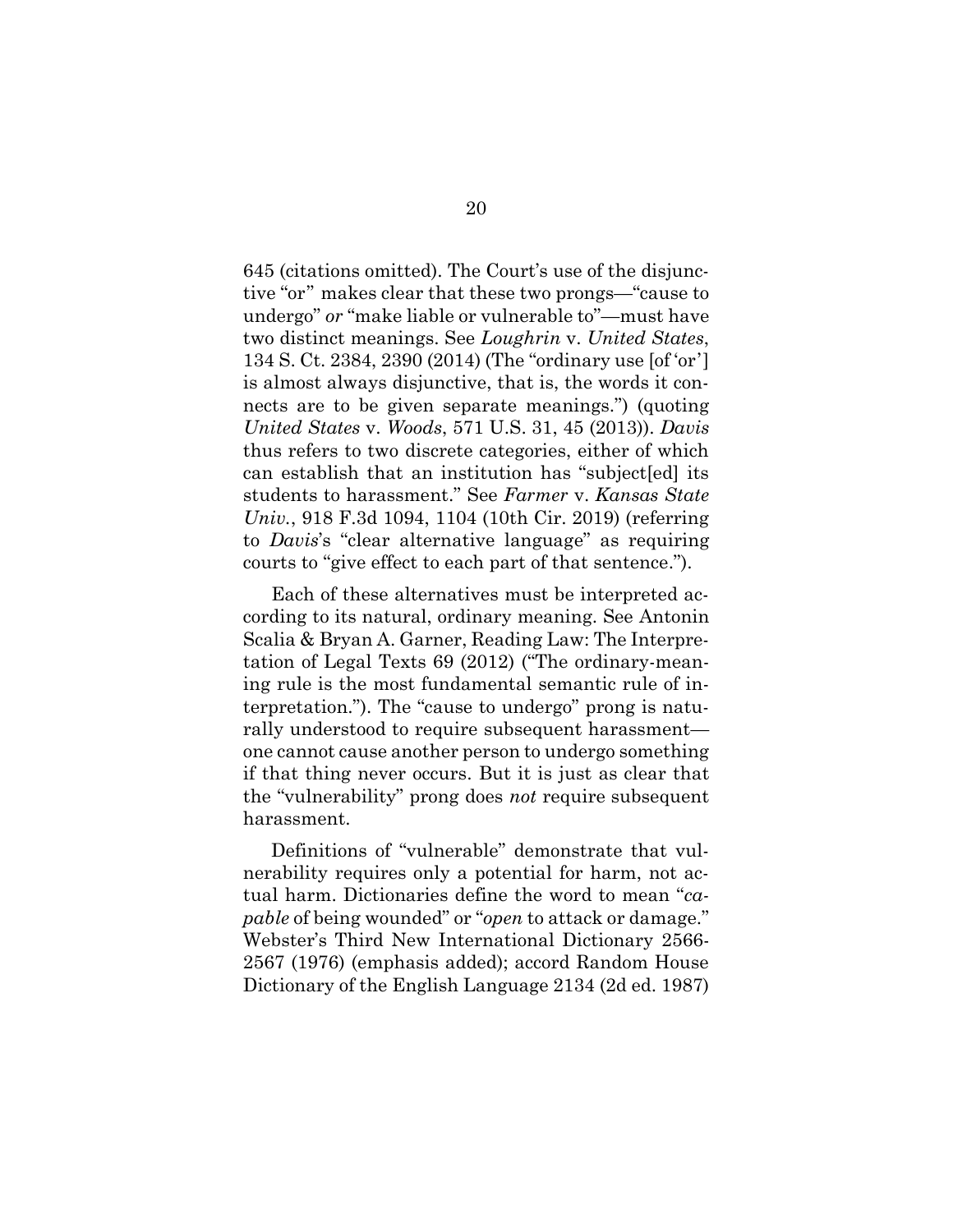(defining "vulnerable" to mean "susceptible to being wounded or hurt").

These definitions accord with the common-sense intuition that vulnerability does not require subsequent harm. A golfer caught in a thunderstorm is *vulnerable*  to being struck by lightning even though it may never *actually* strike him. Similarly, a patient who is *vulnerable* to infection may never *actually* become infected he is merely "open" or "susceptible" to it.

*Davis* thus creates two alternative paths to liability for an institution's deliberate indifference to studenton-student sexual harassment: (1) if that deliberate indifference actually results in subsequent harassment or (2) if it makes a student vulnerable to future harassment, regardless of whether harassment actually occurs.

A contrary rule requiring actual subsequent harassment in *all* cases collapses *Davis*'s two prongs, disregarding the plain meaning of "vulnerable" and rendering the latter prong entirely superfluous.<sup>7</sup> Such a reading violates the fundamental principle that "every word and every provision is to be given effect" and "[n]one should be ignored." Scalia & Garner 174; accord *United States ex rel. Eisenstein* v. *City of New* 

<sup>7</sup> The presumption against superfluity is an interpretive canon which reflects "ordinary principles that laymen as well as lawyers use to interpret communications." Caleb Nelson, *What is Textualism?*, 91 Va. L. Rev. 347, 383 (2005). The canons are not reserved only for statutory interpretation. See, *e.g.*, *Florida* v. *Jardines*, 569 U.S. 1, 11 (2013) (applying one such canon to interpret language from a previous Supreme Court decision).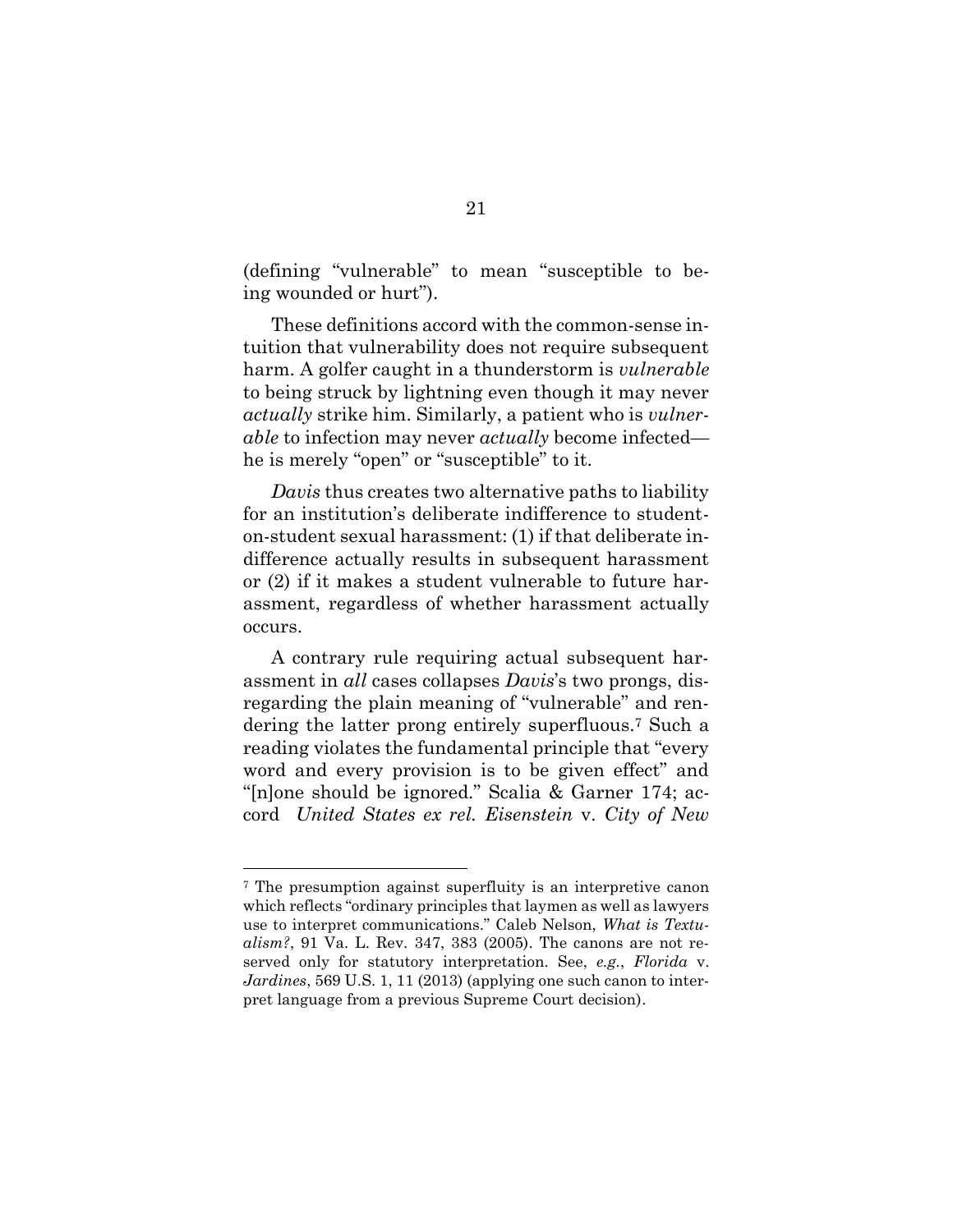*York*, 556 U.S. 928, 933 (2009) (noting that "well-established principles \* \* \* require statutes to be construed in a manner that gives effect to all of their provisions").

## **2. The Text And Purpose Of Title IX Support The Natural Reading Of** *Davis***'s Two Prongs**

Title IX provides that "[n]o person in the United States shall, on the basis of sex, be excluded from participation in, be denied the benefits of, or be subjected to discrimination under any education program or activity receiving Federal financial assistance." 20 U.S.C. § 1681(a). Giving *Davis*'s two prongs their plain meaning is entirely consistent with the text and purpose of that statute; a contrary rule requiring post-notice harassment in all cases is not.

This Court framed the cause of action in *Davis* with explicit attention to the text of Title IX. Recognizing that "[t]he language of Title IX  $* * *$  cabins the range of misconduct that the statute proscribes," the Court limited *Davis* relief only to instances in which a school's deliberate indifference "'subjects' its students to harassment." *Davis*, 526 U.S. at 644. To give content to that requirement, the *Davis* Court turned to dictionary definitions of "subject"—both the "cause to undergo" and the "vulnerability" prongs were lifted verbatim from a contemporaneous dictionary. *Id.* at 645 (citing Random House Dictionary of the English Language 1415 (1966) (defining "subject" to mean "to cause to undergo the action of something specified" or "to make liable or vulnerable")). By incorporating both of these definitions, the Court recognized that *either*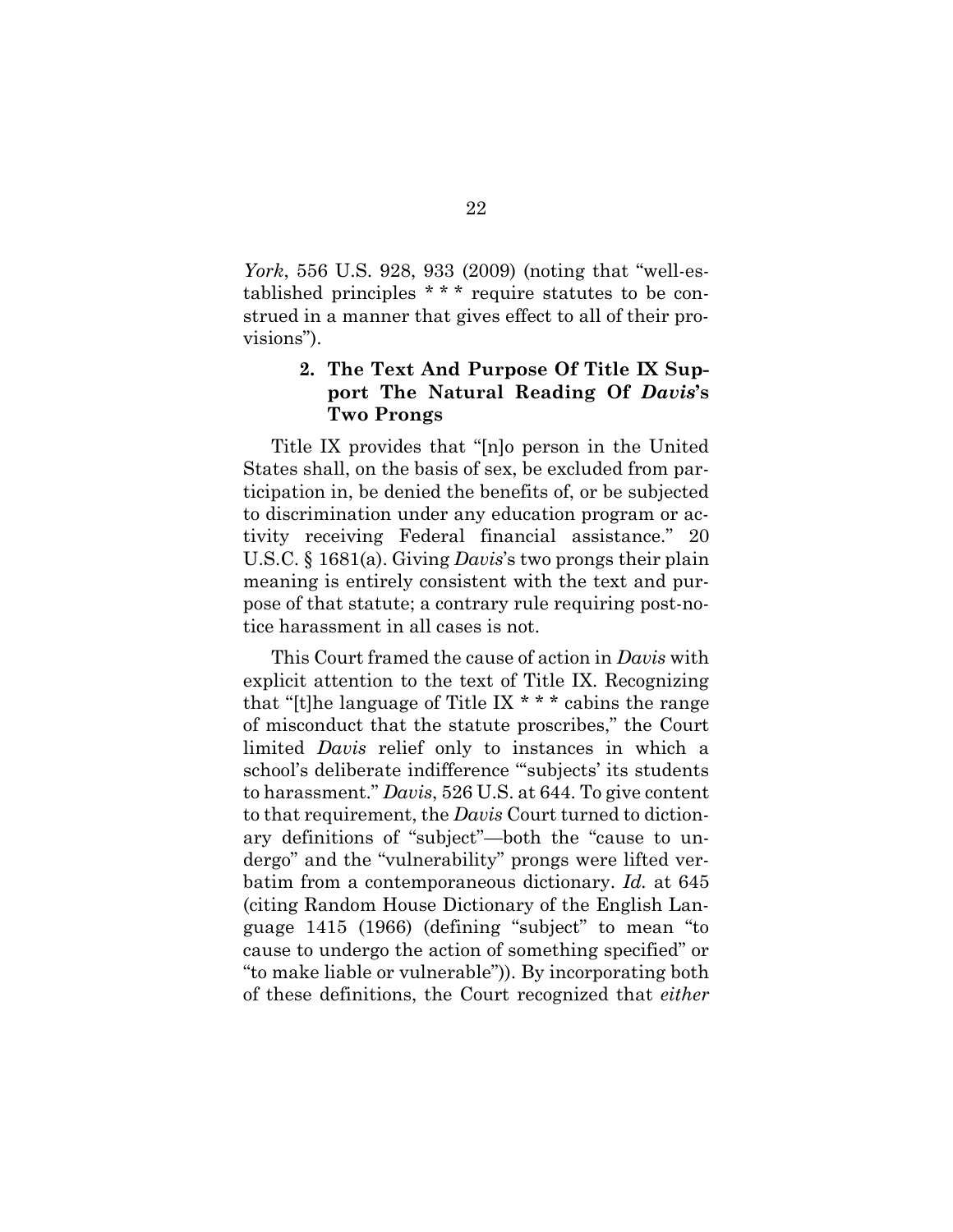subsequent harassment *or* vulnerability to further harassment can "subject students to discrimination," 20 U.S.C. § 1681(a), within the meaning of Title IX.

*Davis*'s two prongs thus stem directly from the text of Title IX. By collapsing these prongs into a single requirement of post-notice harassment, the Sixth Circuit nullified *Davis*'s careful and deliberate attention to the statute's text.

Public enforcement of Title IX confirms that an institutional response leading to vulnerability to future harassment falls within the statute's ambit. Cf. *Skidmore* v. *Swift & Co.*, 323 U.S. 134, 140 (1944) ("Good administration \* \* \* require[s] that the standards of public enforcement and those for determining private rights shall be at variance only where justified by very good reasons."). The Department of Education's Office for Civil Rights (OCR) routinely determines that institutions have violated Title IX without requiring any findings of post-notice harassment. See U.S. Dep't of Educ. Office for Civil Rights, *Dear Colleague Letter: Harassment and Bullying* 2-3, 6-7 (Oct. 26, 2010), https://tinyurl.com/y7d8ubgb. As OCR has explained, a school can violate Title IX merely by failing to "take prompt and effective steps reasonably calculated to end the harassment, eliminate any hostile environment and its effects, and prevent the harassment from recurring." *Ibid.*

Interpretations of other substantively identical federal civil rights laws also support giving *Davis* its plain meaning. Title VII of the Civil Rights Act of 1964, for example, has been interpreted to hold employers liable for their inadequate response to known instances of co-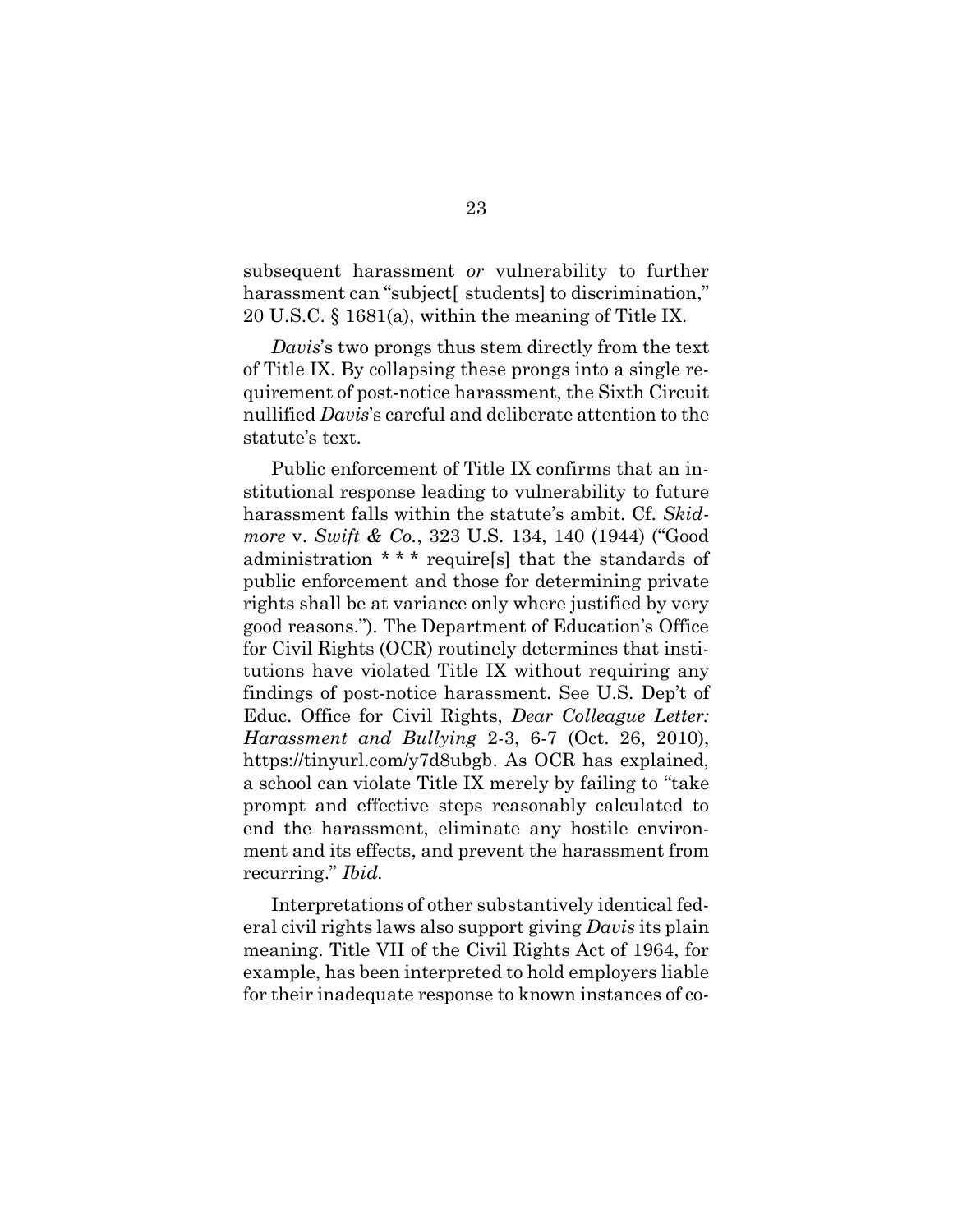worker sexual harassment without requiring a showing of additional harassment. See, *e.g.*, *Nichols* v. *Azteca Rest. Enters., Inc.*, 256 F.3d 864, 876 & n.12 (9th Cir. 2001) (holding an employer liable for "fail[ing] to meet its remedial obligations" following notice of several employees' past sexual harassment of a coworker); *Fuller* v. *City of Oakland*, 47 F.3d 1522, 1529 (9th Cir. 1995) ("[An] employer's failure to act will [not] be acceptable if harassment stops. \* \* \* We refuse to make liability for ratification of past harassment turn on the fortuity of whether the harasser, as he did here, voluntarily elects to cease his activities.").

The purpose of Title IX further counsels against the Sixth's Circuit's unnatural reading of *Davis.* Title IX "makes clear that, whatever else it prohibits, students must not be denied access to educational benefits and opportunities on the basis of gender." *Davis*, 526 U.S. at 650. The *Davis* Court correctly recognized that vulnerability to further harassment can and does deprive students of educational benefits, whether or not further harassment actually occurs. Institutional indifference to allegations of sexual assault can create "a pervasive atmosphere of fear" which forces victims "to take very specific actions that deprive[] them of the educational opportunities offered to other students." *Farmer*, 918 F.3d at 1105 (collecting similar cases); see also, *e.g.*, *Williams* v*. Board of Regents of Univ. Sys. of Ga.*, 477 F.3d 1282, 1299 (11th Cir. 2007) (finding that the defendants' "failure [to expel the victim's assailants] prevented [the victim] from returning to the university to continue her education").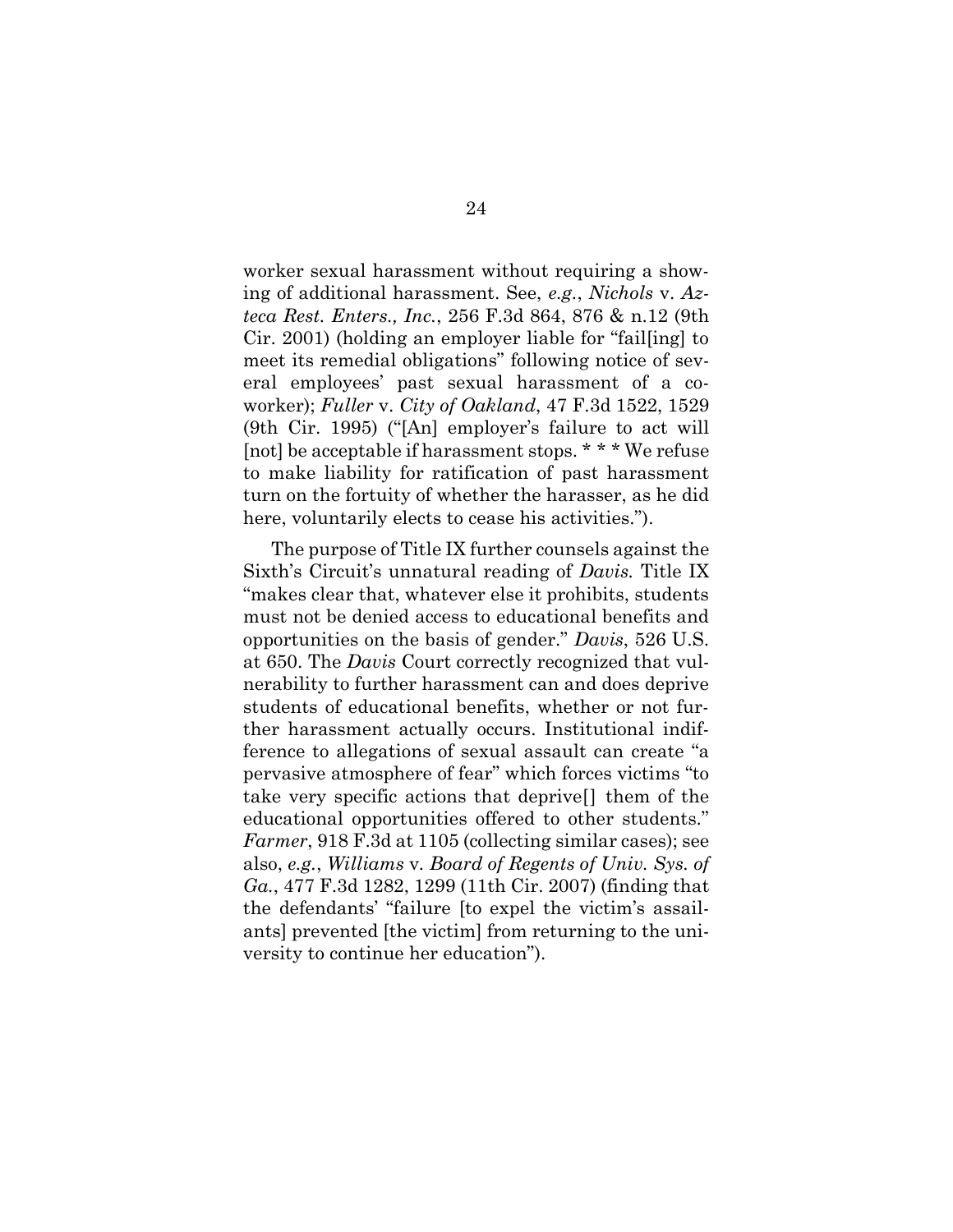The facts of this very case illustrate the ways in which heightened vulnerability to harassment can deprive a student-victim of educational benefits and opportunities. Respondent MSU's failure to protect petitioner Kollaritsch from her assailant rendered her vulnerable to further harassment. See App., *infra*, 83a-84a. As a result, she suffered panic attacks, avoided the school's dormitories and cafeteria, experienced a drop in her GPA, and took multiple leaves of absence from school. *Id.* at 84a, 90a; see also *id.* at 95a, 108a (relating similar harms suffered by petitioners Gross and Jane Roe 1). In short, by rendering petitioners vulnerable to future harassment, MSU deprived them of the educational benefits and opportunities promised to all students by Title IX.

Both the text and purpose of Title IX thus strongly support the natural reading of *Davis*'s two prongs. A school that turns a blind eye to harassment and thereby deprives a student of educational benefits and opportunities violates Title IX *either* if the student undergoes subsequent harassment *or* if the student is made vulnerable to further harassment.

### **3. The Sixth Circuit's Construction Of** *Davis* **Is Fatally Flawed**

Instead of giving *Davis*'s "vulnerability" prong its plain meaning, the Sixth Circuit advanced multiple flawed arguments as to why vulnerability should require subsequent assault or harassment.

First, the Sixth Circuit contended that "make them liable or vulnerable to it" in *Davis* should be read to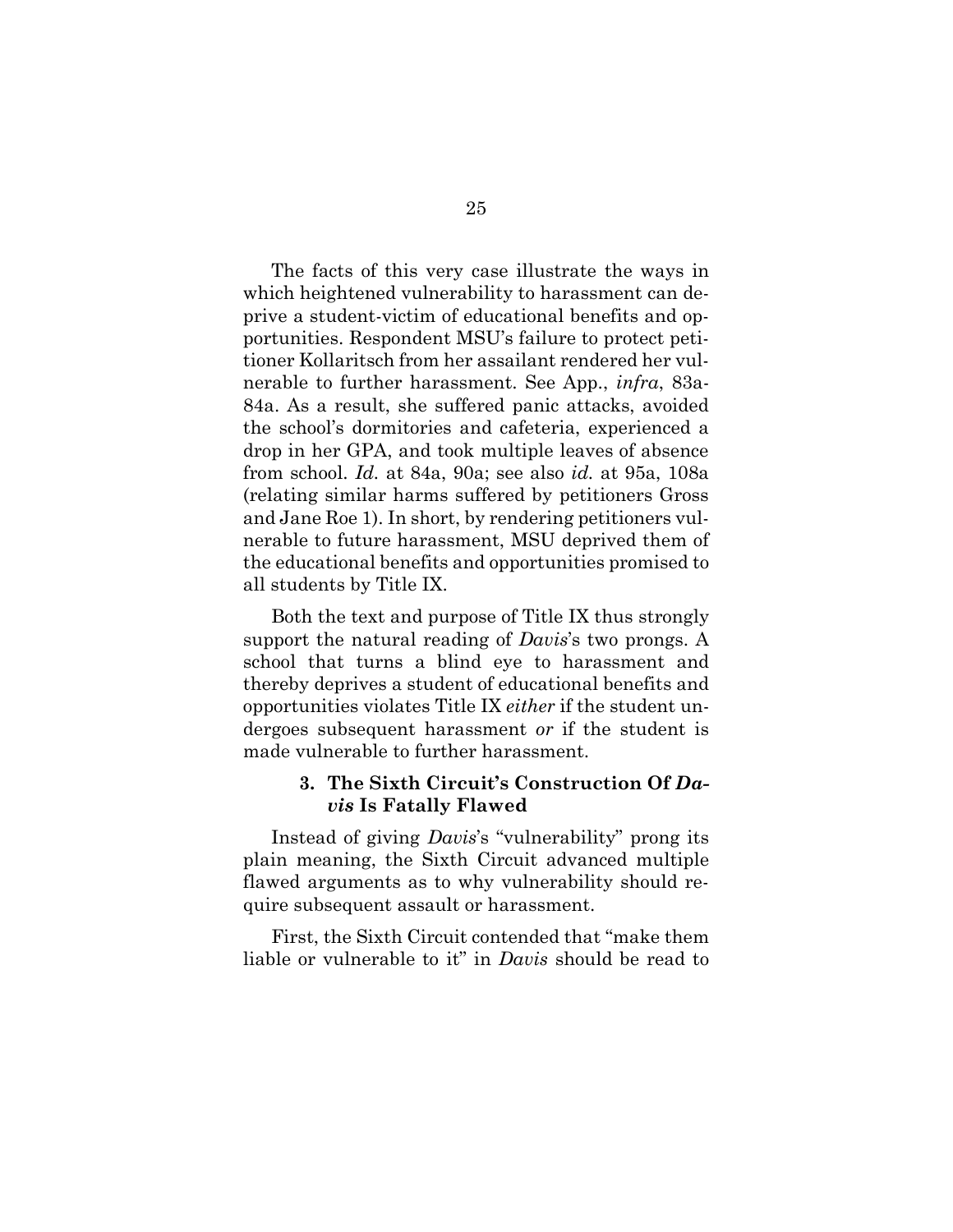mean "make them liable or vulnerable to [future harassment which actually occurs]." See App., *infra*, 13a-14a (citing Zachary Cormier, *Is Vulnerability Enough? Analyzing the Jurisdictional Divide on the Requirement for Post-Notice Harassment in Title IX Litigation*, 29 Yale J.L. & Feminism 1, 23 (2017)). According to the Sixth Circuit, the actual future occurrence implied by the "cause to undergo" prong somehow carries over to the "vulnerability" prong despite the disjunctive "or" making them separate. App., *infra*, 13a. This interpretation not only stretches the content of the word "it" beyond all logic; it entirely disregards the ordinary meanings of both "vulnerable" and "or."

Second, rather than embracing the natural distinction between *Davis*'s two prongs, the Sixth Circuit instead advanced an unsound distinction based on commission versus omission. The court argued that the "cause to undergo" prong refers to an affirmative "detrimental action" that "foment[s] or instigat[es] further harassment," whereas the "vulnerability" prong refers only to "an insufficient action (or no action at all)" which results in future harassment. See App., *infra*, 14a. Judge Thapar's concurrence offers an illustration of this distinction: a school "sen[ding] disparaging emails to just its female students" would be covered by the "cause to undergo" prong, whereas a school's inaction in response to reports of harassment would fall under the "vulnerability" prong. *Id.* at 27a.

The problem with this reading is that *Davis* explicitly excluded direct harassment from its cause of action. That is, *Davis*'s two prongs are only implicated "[i]f a funding recipient *does not engage in harassment*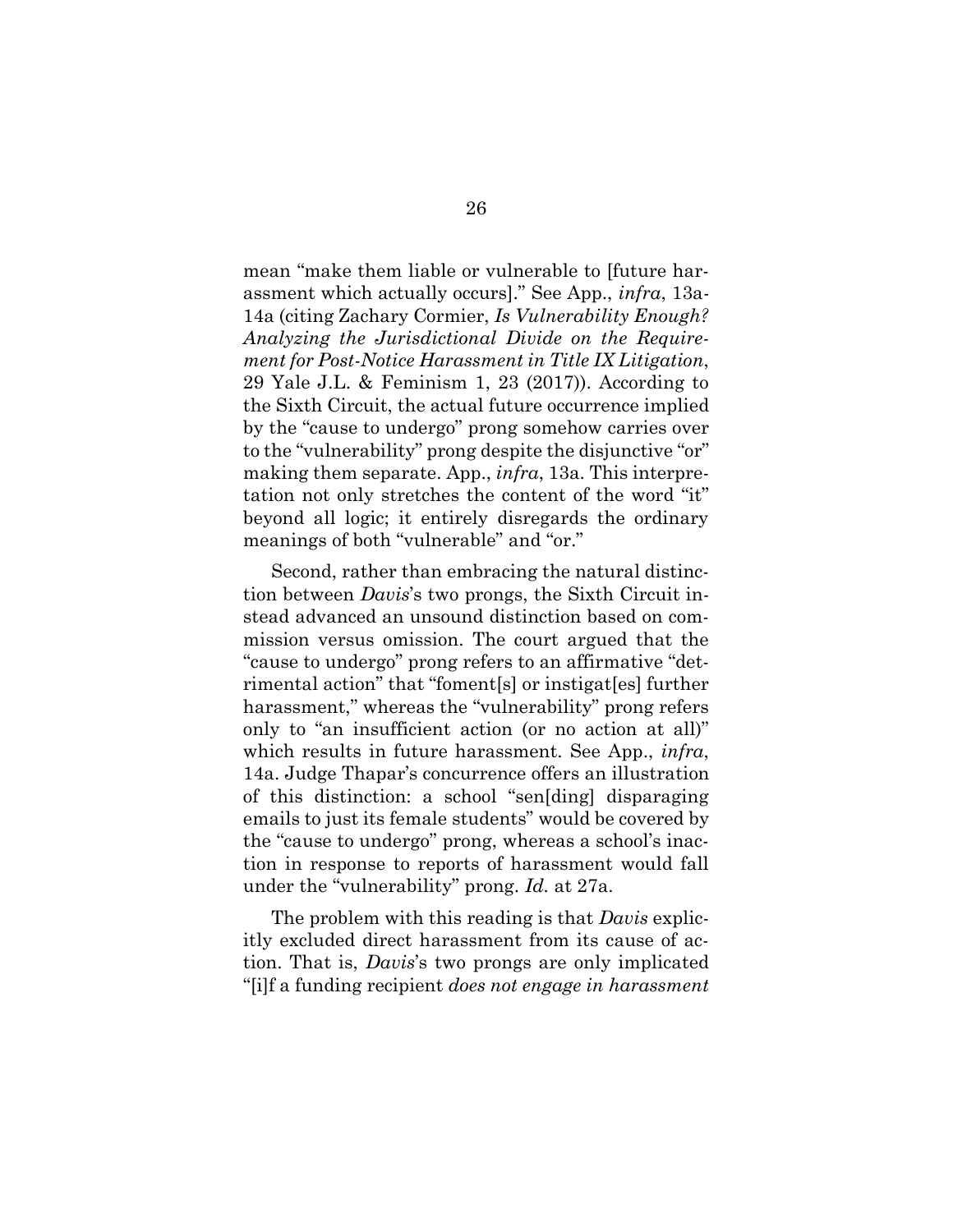*directly*." *Davis*, 526 U.S. at 644 (emphasis added); see note 6, *supra*. The direct harassment envisioned in Judge Thapar's "disparaging emails" hypothetical thus falls entirely outside *Davis*'s purview. Under the Sixth Circuit's reading, then, *every* true *Davis* claim would necessarily fall under the "vulnerability" prong; the "cause to undergo" prong would disappear from the analysis and become superfluous. The decision below thus stretched the "vulnerability" prong so far that it swallowed the entire *Davis* cause of action.

Third, the Sixth Circuit's slippery slope argument reflects a misunderstanding of *Davis*'s many requirements. See pp. 4-5, *supra* (describing elements of *Davis* claim). Judge Thapar feared that crediting the plain meaning of the "vulnerability" prong would, for instance, impose liability for "allowing a bar to open on campus." App., *infra*, 29a-30a (Thapar, J., concurring). But a *Davis* plaintiff must show far more than just vulnerability to future harassment. The "vulnerability" prong is only *one* of the elements required to establish institutional liability under *Davis*. See *Davis*, 526 U.S. at 650 (stating that a *Davis* plaintiff must prove that she suffered "severe, pervasive, and objectively offensive" sexual harassment, that the school had "actual knowledge" of it, and that she was deprived of "educational opportunities or benefits"). Clearly then, the fear of "transform[ing Title IX] into a kind of strict-liability statute for hypothetical \* \* \* harassment," Cormier, 29 Yale J.L. & Feminism at 25, is not only overblown, it fails to recognize the many elements necessary to state a *Davis* claim.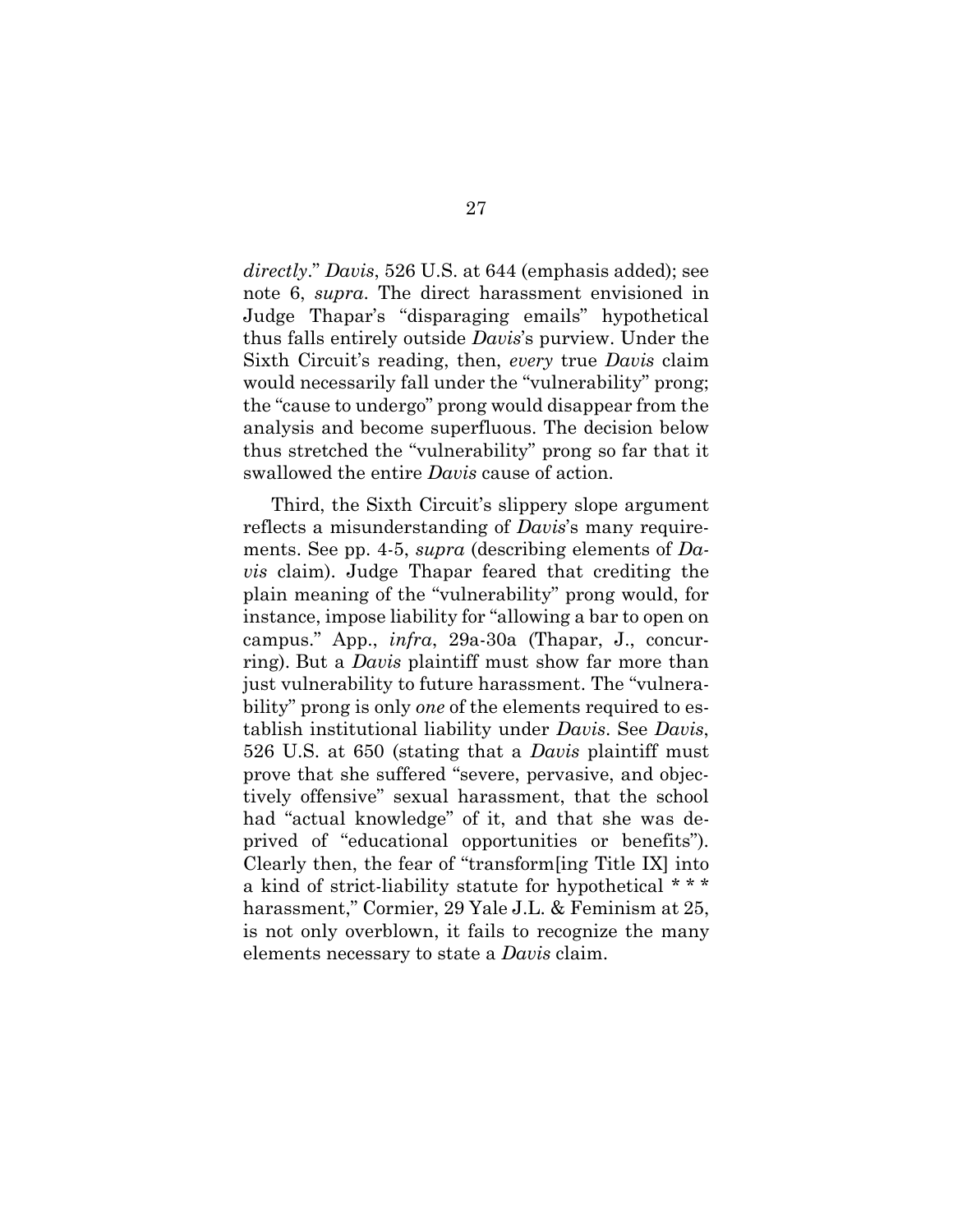Finally, the Sixth Circuit's requirement of post-notice harassment in all cases effectively does away with the whole category of post-assault claims. They become, under its logic, a type of pre-assault claim under which a school is liable for its failure to prevent harassment to a victim rather than its failure to respond appropriately to a victim's report of past harassment. See note 1, *supra* (explaining difference between preand post-assault *Davis* claims). That is, by requiring the victim to undergo further harassment by the same person after having given the school notice of prior harassment, the Sixth Circuit is treating every postassault claim as a pre-assault claim—just one involving the identical victim. In *Davis* itself, however, this Court recognized Title IX liability for free-standing post-harassment claims. *Davis*, 526 U.S. at 633-635 (describing claim for inadequate response to notice of harassment). Since then, courts have repeatedly recognized that failure to prevent and failure to respond after the fact represent two independent sources of Title IX liability. See, *e.g.*, *Farmer*, 918 F.3d at 1108 n.5; *Williams*, 477 F.3d at 1296.

### **B. The Sixth Circuit's Interpretation Of** *Davis* **Contravenes Basic Principles Of Tort Law**

Title IX and *Davis* together create a federal statutory tort claim for victims of student-on-student sexual harassment. See App., *infra*, 6a (asserting that the *Davis* formula includes "a deliberate-indifference intentional tort by the school"); cf. *Price Waterhouse* v. *Hopkins*, 490 U.S. 228, 264 (1989) (O'Connor, J., concurring in the judgment) (stating that Title VII created a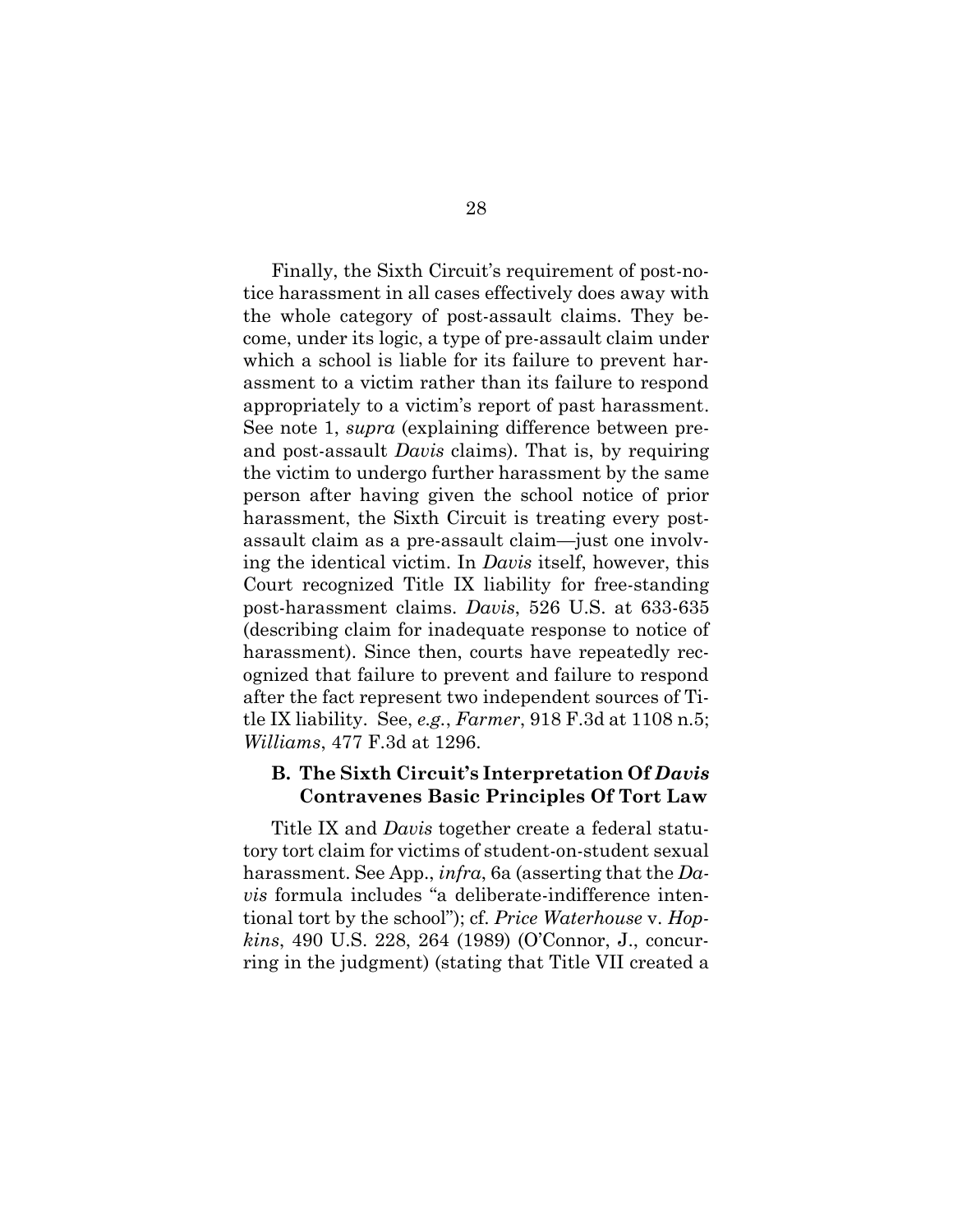"statutory employment 'tort'"). "[W]hen Congress creates a federal tort[,] it adopts the background of general tort law." *Staub* v. *Proctor Hosp.*, 562 U.S. 411, 417 (2011). As such, "[a]bsent an indication to the contrary in the statute itself," *University of Tex. Sw. Med. Ctr.* v. *Nassar*, 570 U.S. 338, 347 (2013), courts must assume that *Davis*'s cause of action complies with basic principles of tort law.

Those basic principles include the four familiar elements of a tort claim: duty, breach, causation, and injury. Cf. W. Page Keeton et al., Prosser and Keeton on the Law of Torts § 30 (5th ed. 1984); Restatement (Second) of Torts §§ 281, 430 (Am. Law Inst. 1965). *Davis*'s cause of action neatly maps onto these elements. Title IX imposes a duty of non-discrimination on recipients of federal education funding, 20 U.S.C. § 1681(a), and *Davis* confirms that deliberate indifference to known instances of student-on-student harassment breaches that duty, see *Davis*, 526 U.S. at 633. *Davis* further clarifies, as the Sixth Circuit acknowledged, that the relevant injury is a deprivation of educational benefits and opportunities. See App., *infra*, 11a ("'Injury' in this Title IX context means the deprivation of 'access to the educational opportunities or benefits provided by the school.'"); *Davis*, 526 U.S. at 650.

The dispute in this case concerns the element of causation: how must an institution's deliberate indifference to student-on-student harassment be linked to the injury? Tort law makes clear that "[w]hen the law grants persons the right to compensation for injury from wrongful conduct, there must be some demon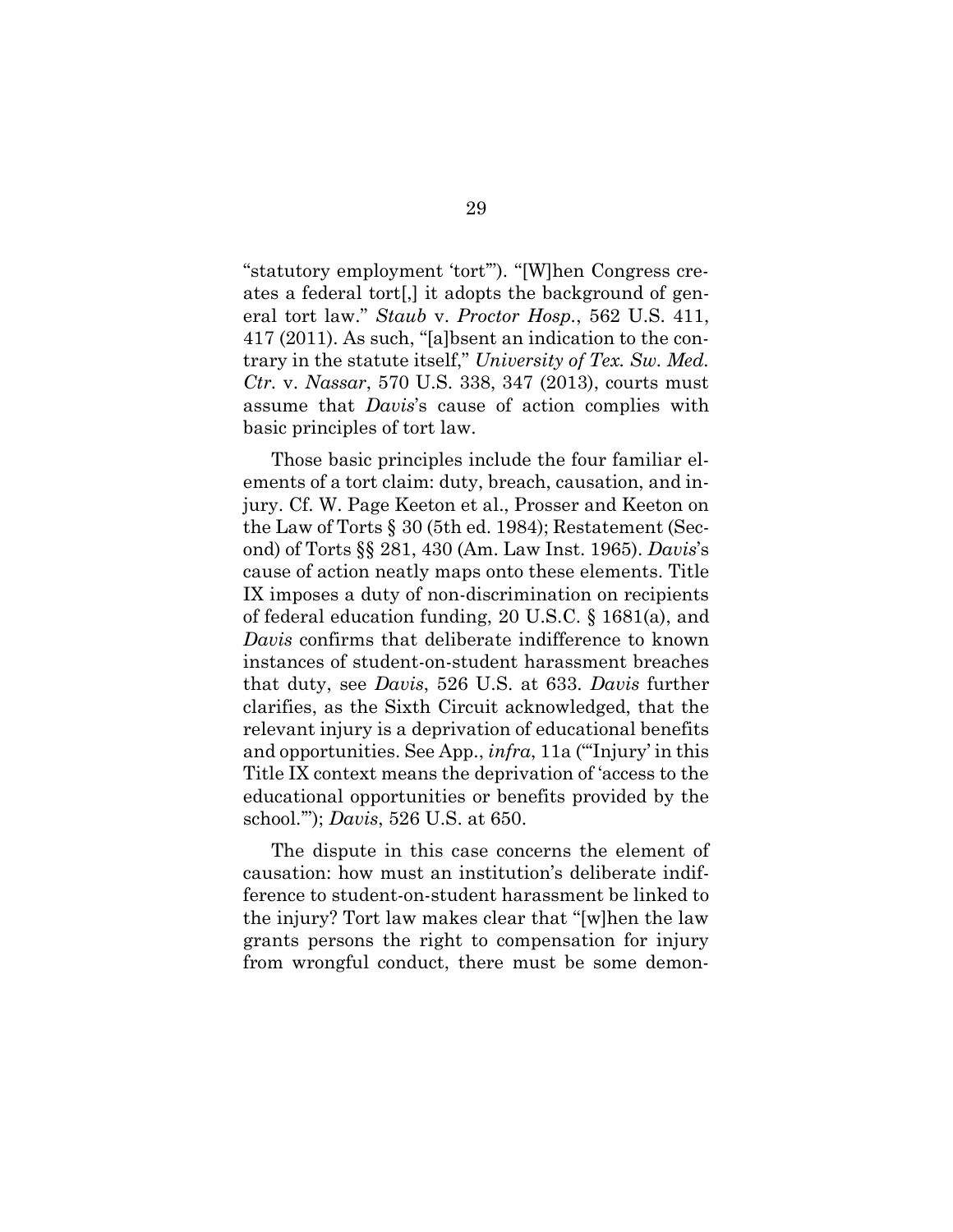strated connection, some link, between the injury sustained and the wrong alleged." *Nassar*, 570 U.S. at 342; see also Restatement (Second) of Torts § 430 (Am. Law Inst. 1965).

The Sixth Circuit's reading of *Davis* disregards this basic principle of causation. Rather than linking the breach of duty (the school's deliberate indifference) to the injury itself (deprivation of educational benefits), the court instead required proof of an entirely different and more specific injury: further sexual assault or harassment. App., *infra*, 12a (stating that *Davis* is satisfied only if "the injury is attributable to the post-actual-knowledge *further* harassment"). In short, the Sixth Circuit required that the statutory injury be intermediated in a particular and narrow way. Nothing in the statute suggests such an arbitrary requirement. Indeed, the Sixth Circuit itself recognized the strangeness of this understanding of *Davis*. It acknowledged that, in its reading, "*Davis* does not link the deliberate indifference directly to the injury." *Ibid.* The decision below thus contravenes both the statute and the "default rules" of tort law that Title IX is "presumed to have incorporated." *Nassar*, 570 U.S. at 347.

Rather than inserting an additional element into *Davis*'s cause of action and distorting traditional principles of tort causation, courts should simply give effect to *Davis*'s plain language. In a *Davis* tort, the breach of duty is causally linked to the injury *through* the "cause to undergo" and "vulnerability" prongs. Those alternatives serve as two paths of causation, connecting a school's clearly unreasonable response to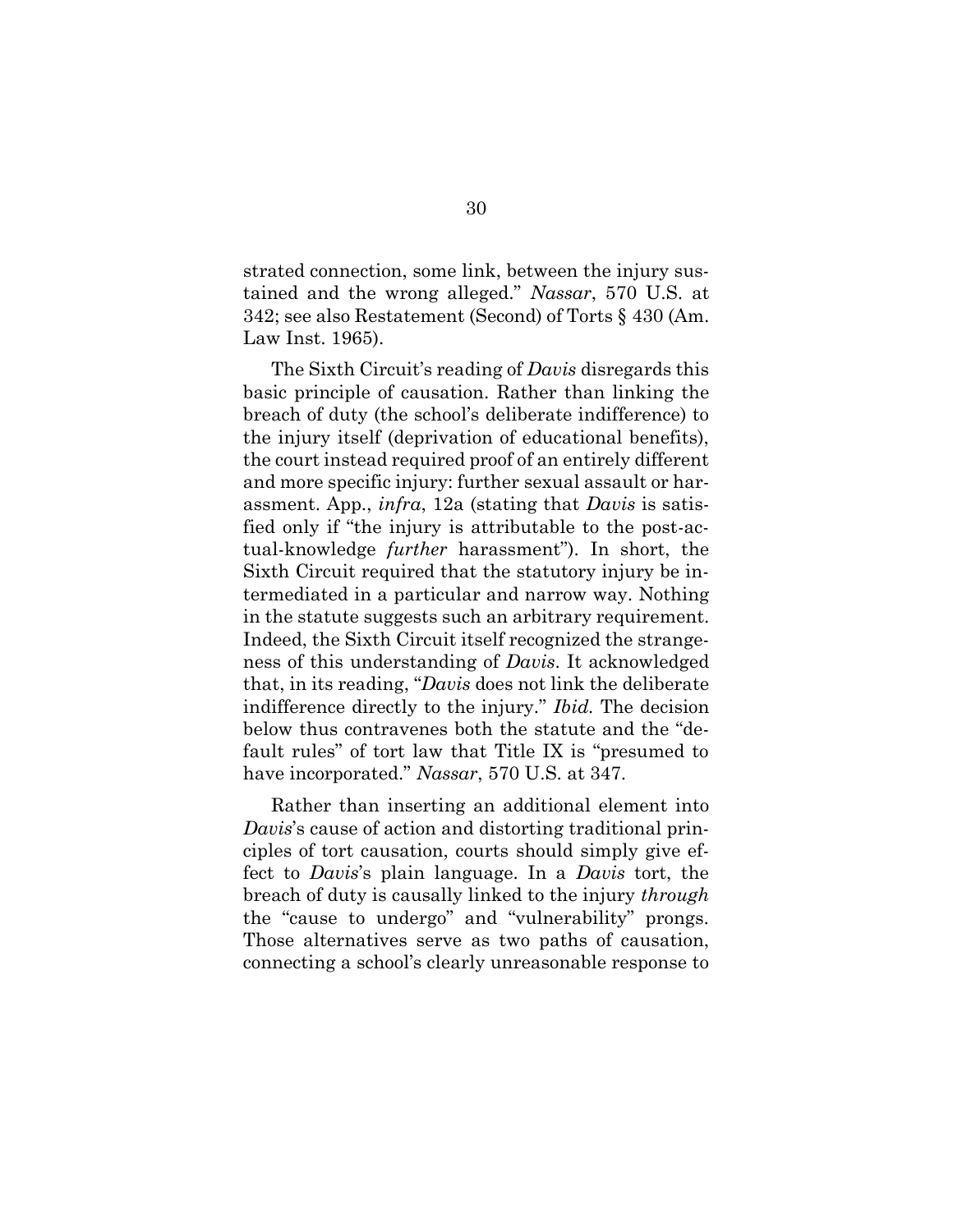the deprivation of a student's educational benefits and opportunities.

As such, a plaintiff can establish liability under *Davis* by showing that a school's deliberately indifferent response to known instances of actionable harassment (the breach of duty) caused a deprivation of educational opportunities (the injury) *either* by demonstrating that the school's inadequate response led to subsequent harassment *or* that it created vulnerability to further harassment. Indeed, this is precisely how the district court analyzed this case. See App., *infra*, 52a-53a ("The funding recipient's deliberate indifference must cause the deprivation of educational opportunities and benefits."); see also *id.* at 55a-56a, 58a (holding that each petitioner had "alleged sufficient facts to show that MSU's deliberate indifference deprived [her] of educational opportunities".

The deprivation of educational benefits suffered by petitioners in this case, see p. 5-9, *supra*, is precisely the injury that both Title IX and *Davis* seek to address. Yet the Sixth Circuit's strained interpretation of *Davis* substitutes an entirely different injury, in contravention of both *Davis*'s plain language and elementary principles of tort law.

### **C. A Rule Requiring Post-Notice Harassment For All** *Davis* **Claims Leads To Absurd Consequences And Perverse Incentives**

The decision below impermissibly narrows the availability of *Davis* post-assault relief to only those plaintiffs who have been assaulted or harassed by the same person at least twice—at least once before and at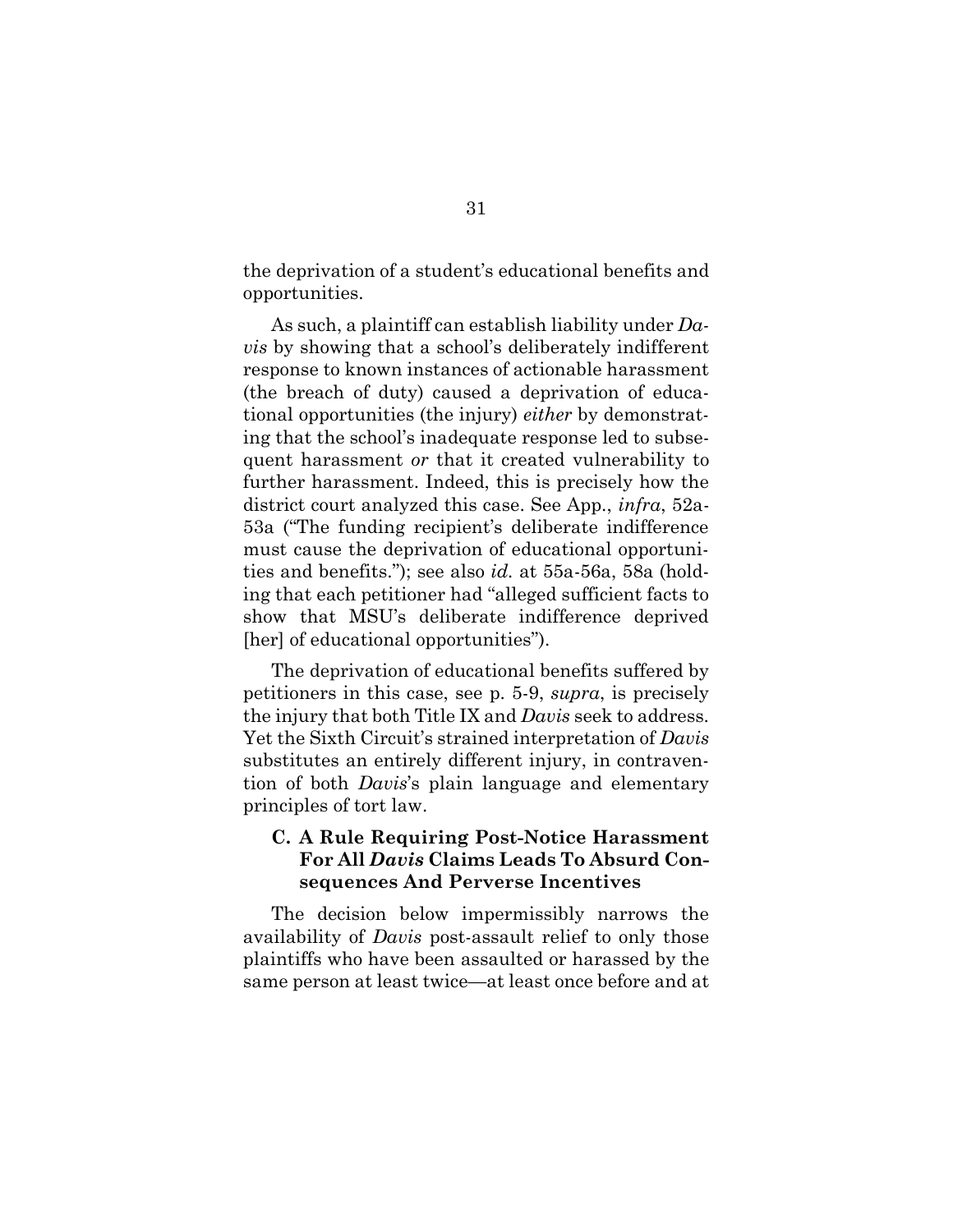least once after having given notice to the school. Such a rule leads to absurd consequences and perverse incentives.

The Sixth Circuit's construction of *Davis*, for example, not only forecloses post-assault liability when a school's deliberate indifference results in vulnerability to harassment—it also excludes situations in which further harassment does actually occur, just not to the same victim. In this very case, petitioner Kollaritsch reported multiple assaults by John Doe 1 to respondent, and over a year later, this same male student assaulted petitioner Gross. App., *infra*, 46a-47a, 49a. Respondent's inadequate response to Kollaritsch's reports of assault not only left her vulnerable to further sexual harassment, it actually resulted in subsequent harassment of Gross. But because John Doe 1 did not assault *Kollaritsch* again, she is unable to recover for respondent's deliberate indifference under the Sixth Circuit's rule.

In short, the Sixth and Eighth Circuits' rule tacitly licenses institutional deliberate indifference in all but the narrowest of circumstances, immunizing institutions for turning a blind eye to misconduct unless the same victim is made to suffer another instance of assault or harassment. With such a low threat of liability in any given case, this post-notice harassment requirement invites institutions to do the easiest thing in response to notice of sexual assault—nothing at all. See Hannah Brenner, *A Title IX Conundrum: Are Campus Visitors Protected from Sexual Assault?*, 104 Iowa L. Rev. 93, 119 (2018) ("[*Davis* suggests that] colleges and universities have little to fear if they fail to take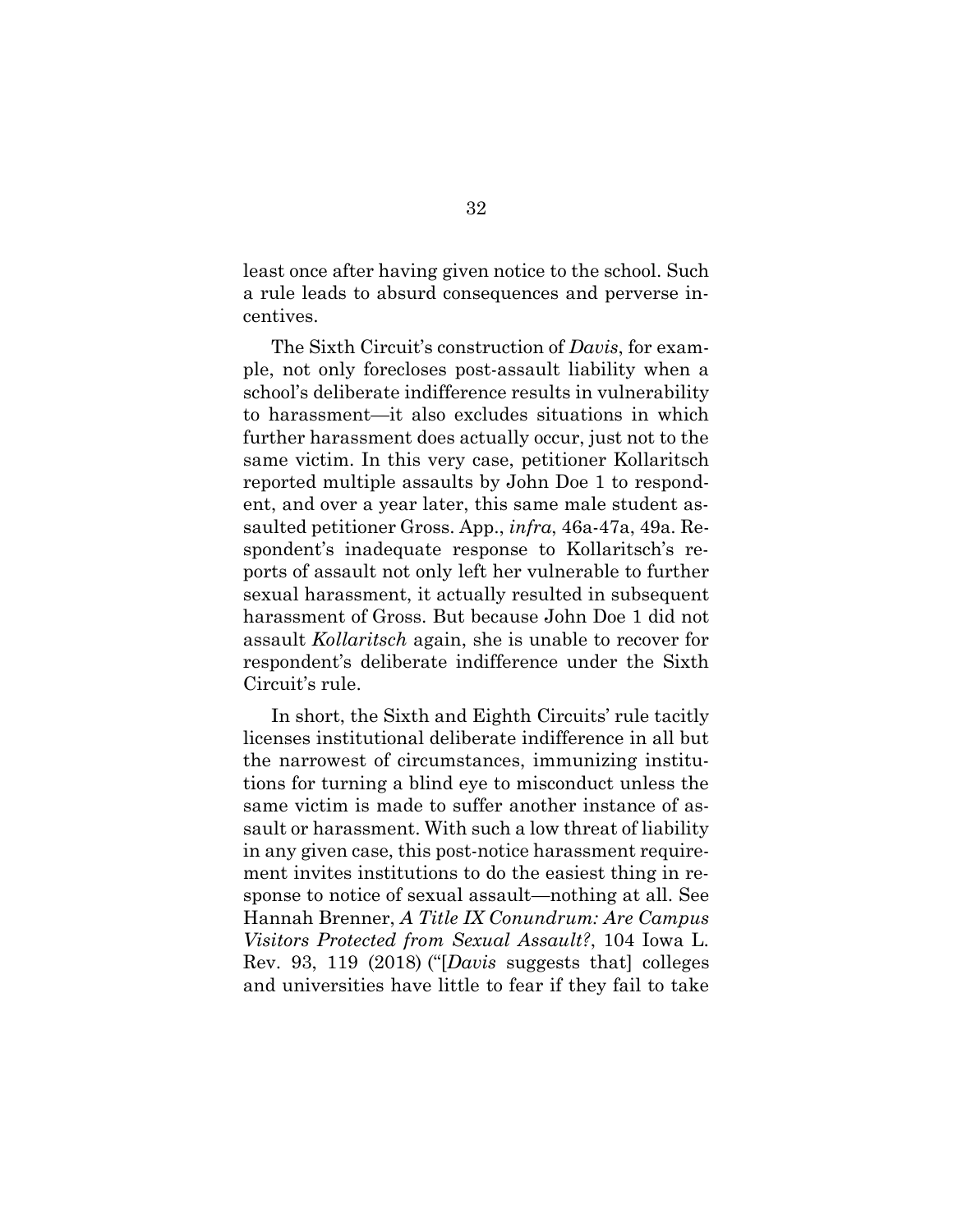protection of that [Title IX] right seriously."). Moreover, such a rule "incentivize[s] institutions to 'bury their heads in the sand' rather than actively prevent rights violations, lest they accrue the kind of knowledge that might trigger liability." Karen M. Tani, *An Administrative Right to Be Free from Sexual Violence? Title IX Enforcement in Historical and Institutional Perspective*, 66 Duke L.J. 1847, 1861-1862 (2017).

These perverse incentives run counter to what Congress intended in Title IX and what this Court sought to effectuate in *Davis*. The decision below thus neutralizes *Davis* as a tool for enforcing the protections of Title IX, to the detriment of student-victims of sexual assault.

### **III. This Case Presents An Issue Of National Importance In An Ideal Vehicle**

This case concerns the contours and extent of institutional liability for sex discrimination under Title IX. Given th broad applicability of Title IX, the prevalence of sexual assault and harassment in covered institutions, and the serious harms they cause, the question presented is of national importance.

Title IX affects tens of millions of people. According to the National Center for Education Statistics, more than 105,000 educational institutions—accounting for at least 75% of all schools—receive federal funds. 8 With 50.8 million students enrolled in public elemen-

<sup>8</sup> U.S. Dep't of Educ., Nat'l Ctr. for Educ. Statistics, *Fast Facts— Educational Institutions* (2019), https://tinyurl.com/zort7df.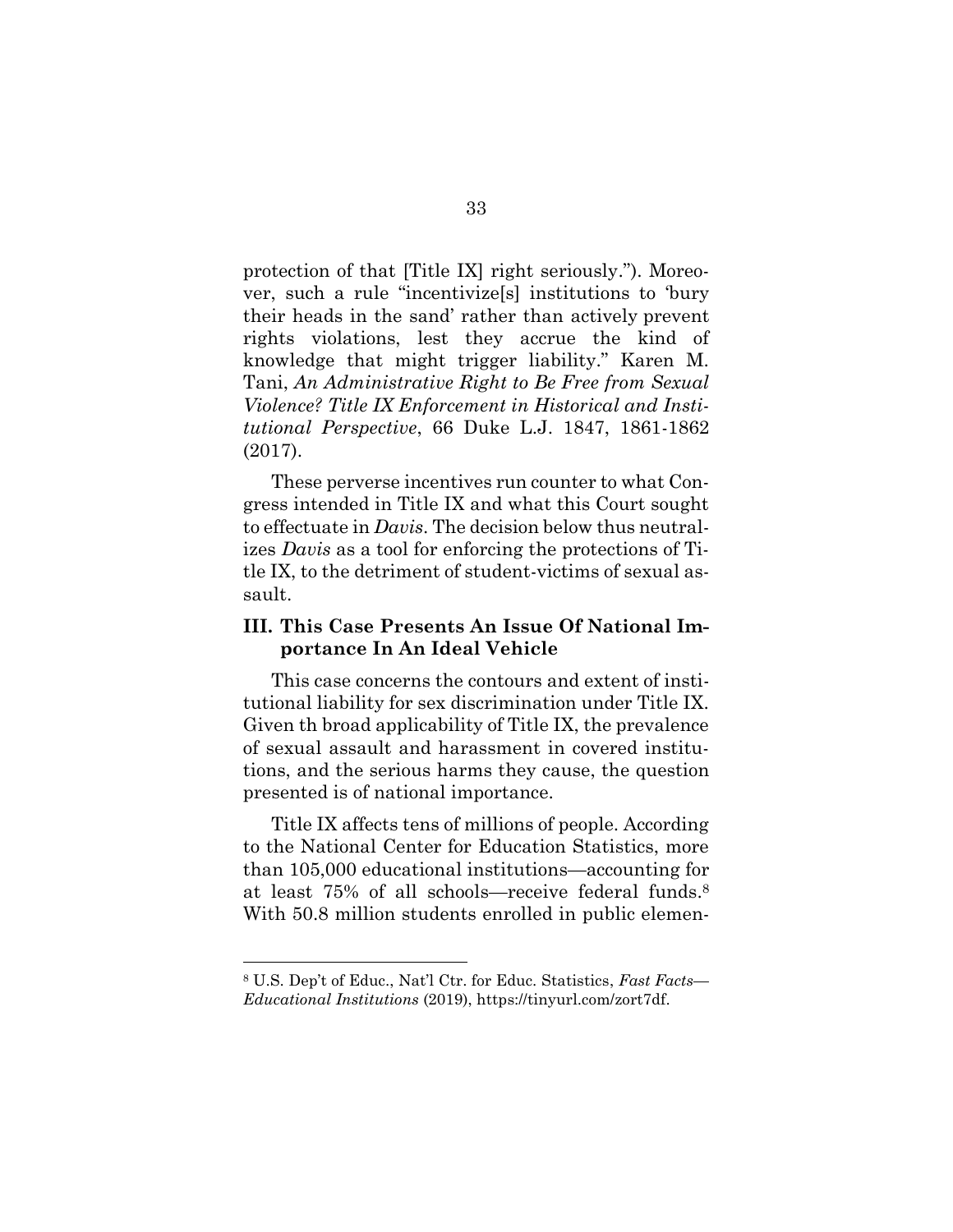tary, middle, and high schools and 19.9 million students enrolled in colleges and universities, approximately 70.7 million students are currently enrolled in institutions subject to Title IX9—more than one-fifth of the entire population of the United States.<sup>10</sup>

Sexual assault and harassment occur often in schools covered by Title IX. In the 2013-2014 school year (the most recent for which full data is available), Title IX institutions reported receiving nearly 60,000 complaints of sexual harassment. <sup>11</sup> As research shows, however, many schools underreport sexual assault and harassment<sup>12</sup> and, as a result, these numbers underestimate the problem. "Nearly two thirds of college students," for example, "experience sexual harassment" and approximately 25% of college women and 15% of college men are victims of rape during their time in college.<sup>13</sup> And although these victims report at

<sup>9</sup> U.S. Dep't of Educ., Nat'l Ctr. for Educ. Statistics, *Fast Facts— Back to School Statistics* (2019), https://tinyurl.com/btqc2lm.

<sup>10</sup> The population of the United States is approximately 330 million people. U.S. Census Bureau, *U.S. and World Population Clock*, https://www.census.gov/popclock/ (last visited Apr. 22, 2020).

<sup>11</sup> U.S. Dep't of Educ., Civil Rights Data Collection, *2013-14 State and National Estimations*, https://tinyurl.com/yyfuw8de (last visited Apr. 22, 2020) (compiling 2013-2014 allegations of harassment or bullying on the basis of sex).

<sup>12</sup> Am. Ass'n of Univ. Women, *An Underreported Problem: Campus Sexual Misconduct*, https://tinyurl.com/y78794z8 (last visited April 20, 2020).

<sup>13</sup> Nat'l Sexual Violence Res. Ctr., *Statistics*, https://www.nsvrc. org/node/4737 (last visited Apr. 20, 2020).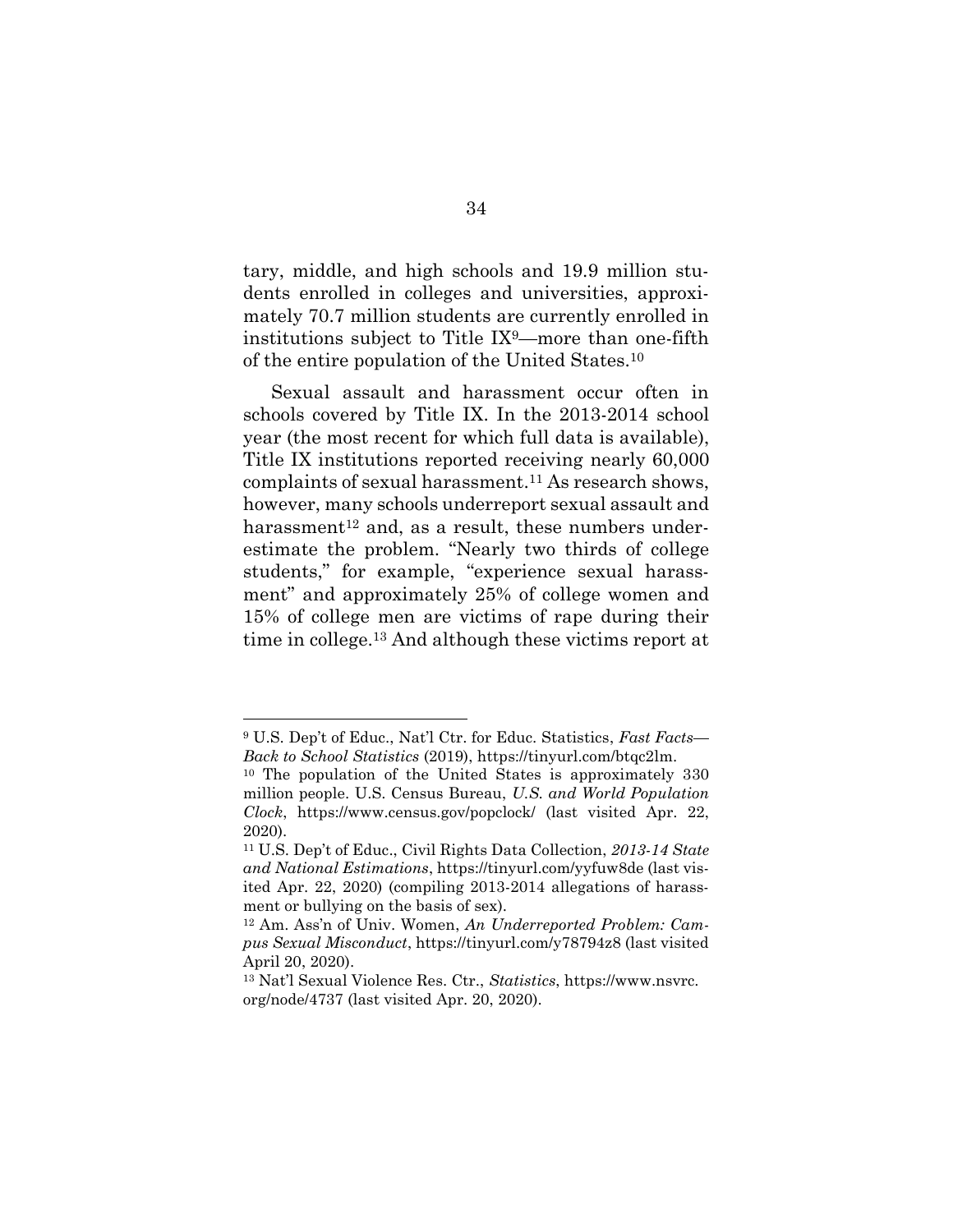least 28% of the most serious instances of sexual assault to schools, <sup>14</sup> 89% of colleges reported no rapes and 79% of public schools reported no incidents of sexual harassment or bullying in the 2015-2016 school year.<sup>15</sup>

Reports of sexual assault and harassment, moreover, often result in litigation or administrative complaints. A 2015 study determined that more than 25% of Title IX reports resulted in either a lawsuit or a complaint filed with the Department of Education Office for Civil Rights (OCR). <sup>16</sup> In March 2020, the OCR was investigating 1,317 sex discrimination complaints—of which 302 involved sexual violence, 234 sexual harassment, and 108 denial of benefits of the educational institution.<sup>17</sup> These suits and complaints often result in *Davis* claims, potentially raising the question presented in this case.

Sexual harassment, including sexual assault, also has a profound effect on victims. Research links it to

<sup>14</sup> Ass'n of Am. Univs., *AAU Climate Survey on Sexual Assault and Sexual Misconduct (2015),* (Sept. 3, 2015), https://tinyurl.com/y7hvk 58b.

<sup>15</sup> Am. Ass'n of Univ. Women, *An Underreported Problem: Campus Sexual Misconduct*, https://tinyurl.com/y78794z8 (last visited April 20, 2020).

<sup>16</sup> United Educators, *Confronting Campus Sexual Assault: An Examination of Higher Education Claims* 14 (2015), https://tinyurl.com/wfywmz6.

<sup>17</sup> U.S. Dep't of Educ. Office for Civil Rights, *Pending Cases Currently Under Investigation at Elementary-Secondary and Post-Secondary Schools as of March 31, 2020 7:30am Search*, https://tinyurl.com/uwfvll8.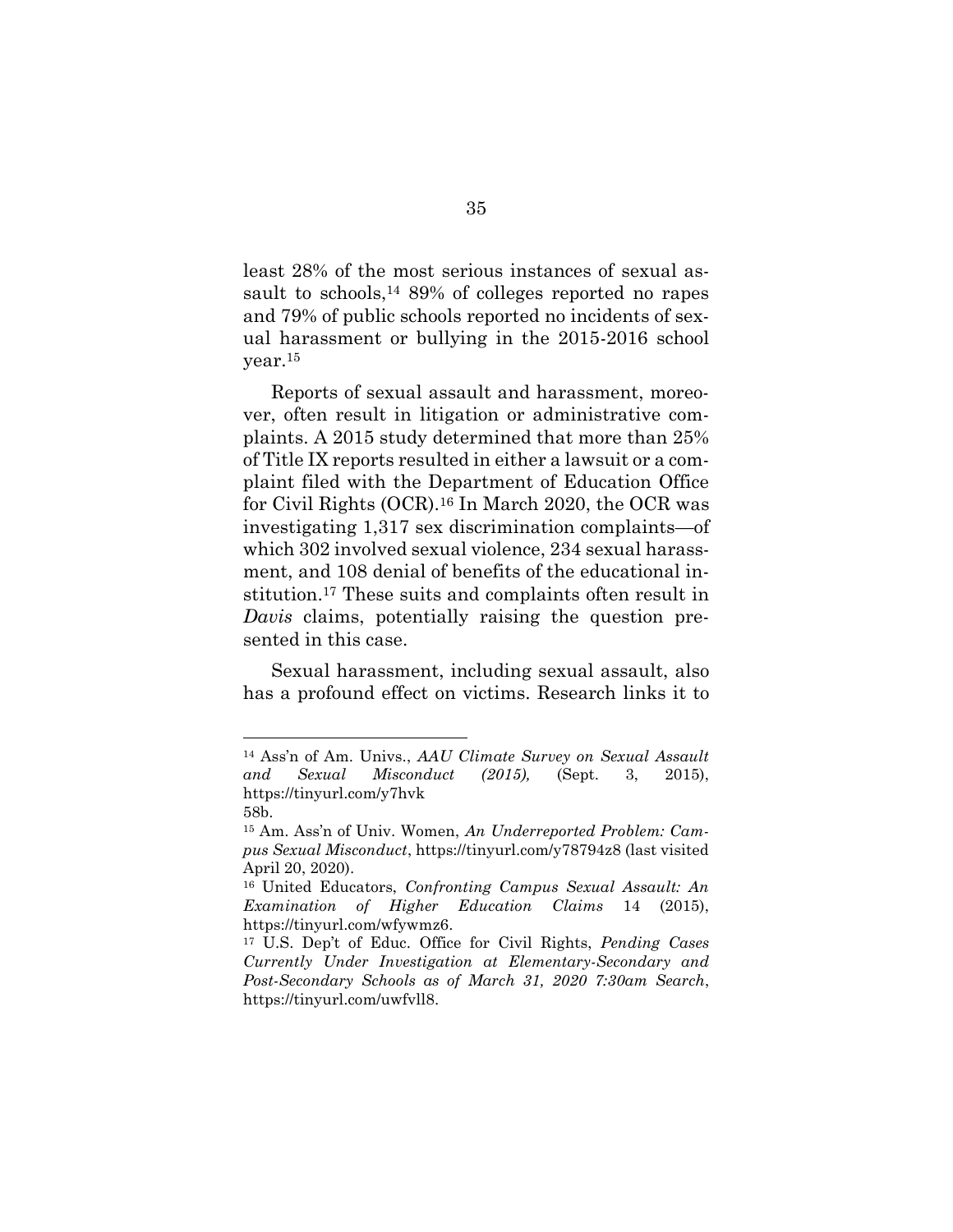many persistent mental health, physical health, and educational problems. It can cause, for example, increased psychological distress, including lowered selfesteem, negative body image, and self-blame,<sup>18</sup> as well as nausea, loss of appetite, and disturbed eating.<sup>19</sup> And it can lead to lower grades, skipping classes, changing schools, being disciplined by school authorities, difficulty paying attention in class, speaking less in class, and difficulty studying.<sup>20</sup>

This case presents an ideal vehicle for deciding the scope of *Davis* liability. It squarely presents a single issue of pure law unclouded by any procedural, factual, or jurisdictional disputes. Five courts of appeals have decided the issue and split as evenly as possible over it. There is no reason for further percolation.

### **CONCLUSION**

The petition for a writ of certiorari should be granted.

<sup>18</sup> Melanie S. Harned & Louise F. Fitzgerald, *Understanding a Link Between Sexual Harassment and Eating Disorder Symptoms: A Mediational Analysis*, 70 J. Consulting & Clinical Psychol. 1170, 1175-1176 (2002).

<sup>19</sup> Jim Duffy et al., *Psychological Consequences for High School Students of Having Been Sexually Harassed*, 50 Sex Roles 811, 814 (2004); Harned & Fitzgerald, 70 J. Consulting & Clinical Psychol. at 1175.

<sup>20</sup> Duffy, 50 Sex Roles at 813.